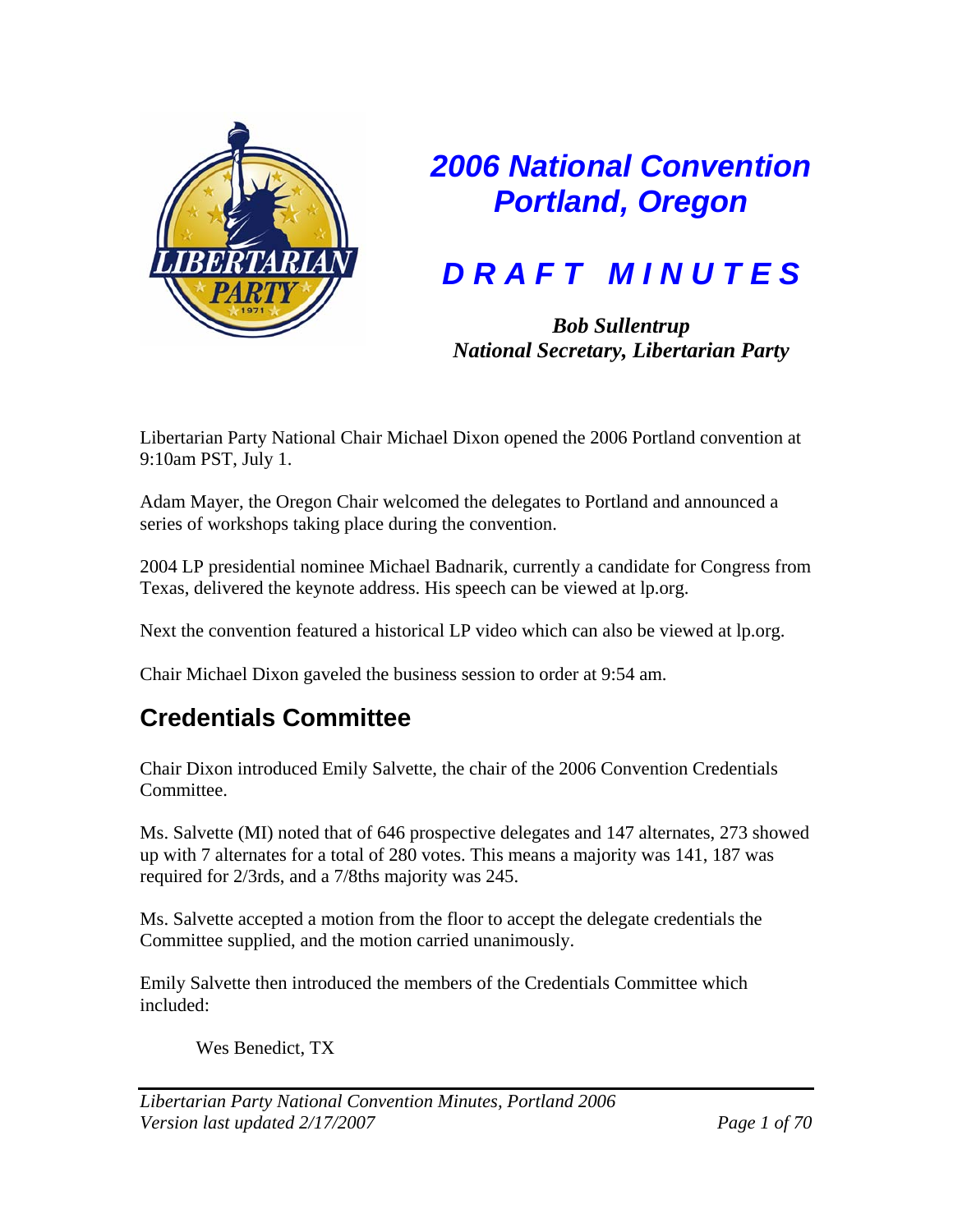Gerhard Langguth, AR Kevin Takenaga, CA Vicki Kirkland, FL Willie Harmon, PA, (did not attend the Convention) David Shock, GA Kevin Knedler, OH Jack Tanner, FL Michael Houze, IN

Former Chair Geoff Neale (TX) moved the agenda be changed to adjourn at 6pm each day rather than 5pm as listed on the agenda. The motion carried.

Geoff Neale (TX) then moved to suspend the rules and drop the first platform plank ballot.

Starchild (CA) moved to amend Geoff's motion to rearrange the schedule delaying the platform discussion. Mr. Starchild's amendment failed.

Geoff Neale's motion to drop the first platform plank ballot failed. *Little did anyone know at the time, this was a fateful vote of the Convention.* 

Aaron Starr (CA) rose to a point of order requesting non-voting attendees move to the back of the room. The Chair requested delegation chairs see to it Mr. Starr's request was accommodated.

A motion to approve the agenda passed.

# **Treasurer's Report**

Mark Nelson presented his report as Treasurer. As treasurer, he has emphasized that he:

- Ensure that donor funds were used for what they were raised for.
- Ensure LNC actions were consistent with our rules, especially our budget.
- Ensure the staff was consistent in the financial reporting.
- Became a strong proponent of the project based funding

Early in the term, two actions emerged that Mark termed 'fiscally questionable'. They included: the Ballot Access Project going "negative" – spending more funds for ballot access than was raised or appropriated to the project. Secondly, that the LNC gave the presidential campaign unlimited use of the donor list.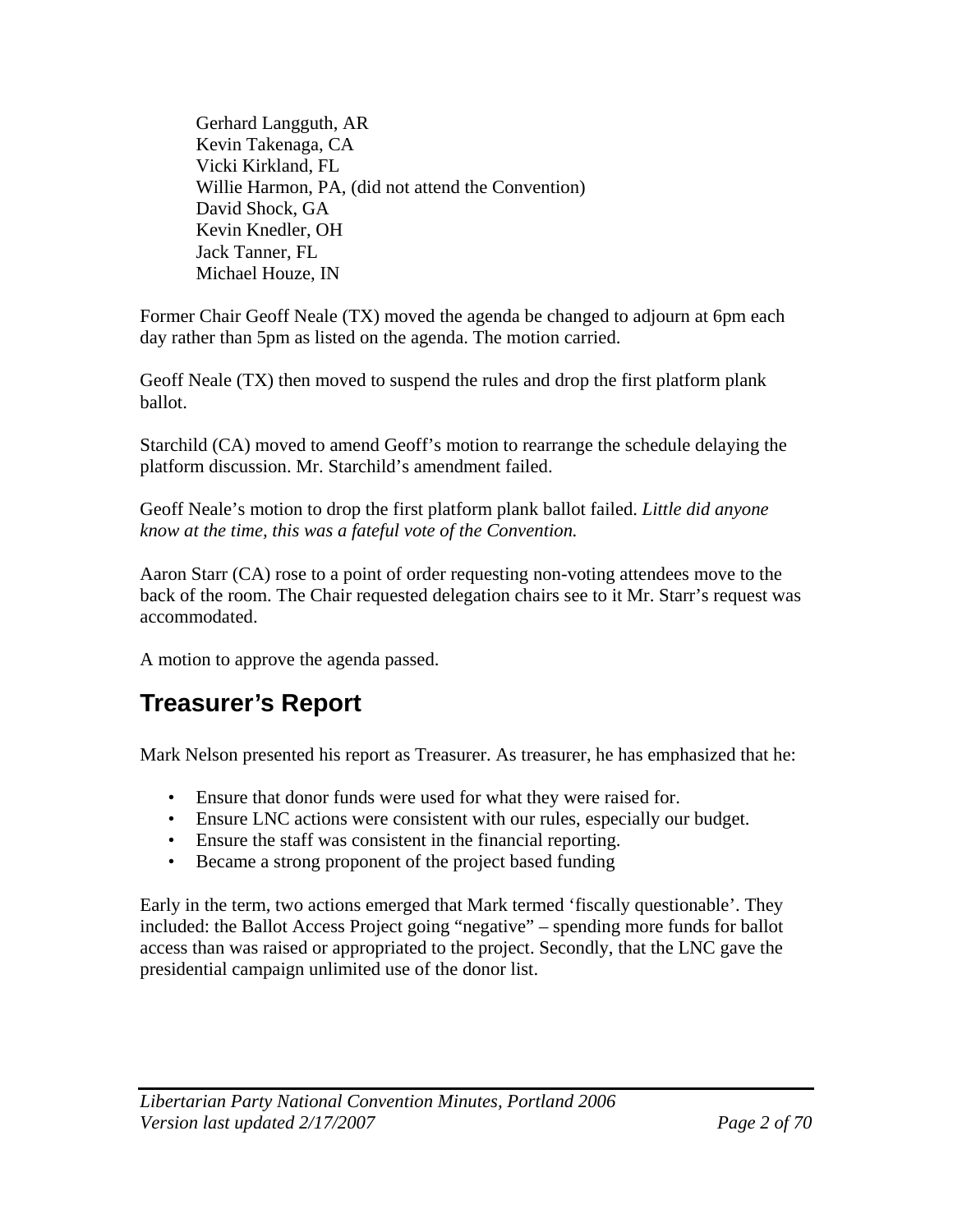Mark noted these actions resulted in a lack of funds for prospecting new donors. This in turn resulted in an ongoing drop in revenue. Finally, this lack of funds negatively impacted our key vendor relationships.

Mark then addressed the related issues of \$25 dues and the Unified Membership (revenue sharing) Program. He noted there was strong disagreement on whether \$25 adequately covered costs. Mark noted \$25 did not cover the costs of service and acquisition in the first year of a member's enrollment.

Moreover, \$25 didn't cover marginal members inasmuch as many were slow to renew. \$25 would, however, was adequate to cover the costs of servicing the regular donor, including UMP.

Many life members had not donated in several years and reflected an obligation for which we had no recurring cash.

Another factor that depressed financials was that state outreach for prospecting and renewals were ineffective.

Mark next discussed the \$50 dues proposal. The best evidence, coming from a profession survey completed in 2002, was clear: \$50 would be, at best, neutral in terms of gross revenue. Mark continued that \$50 might be positive in terms of net income to LNC, but was dependant upon the cost of members renewing at \$50. We knew that would be higher, Mark noted we just could not estimate how much higher the costs might be.

What was clear was:

- \$50 dues would be detrimental to states assuming no increase in UMP payments
- \$50 dues with an increase in UMP would create negative net income to the LNC and would most likely still result in a loss of revenue to states.
- An \$25 / \$50 proposal would be excessively costly to administer.

Moreover, Mark viewed the \$50 dues level as a bald-faced attempt to purge 'povertarians'.

Mark next addressed the issue of \$0 dues. Financially, this resulted in:

- A reduction in revenue from those that solely paid dues
- Reductions in revenue more than offset by reduction in UMP payments
- Potentially more efficient fund raising by restructuring renewal expenses

Moreover, it resulted in other benefits, not the least of which was cultural. We could move the LP's organizational focus away from serving membership to being a political party. And UMP funds were moved to educational support for states.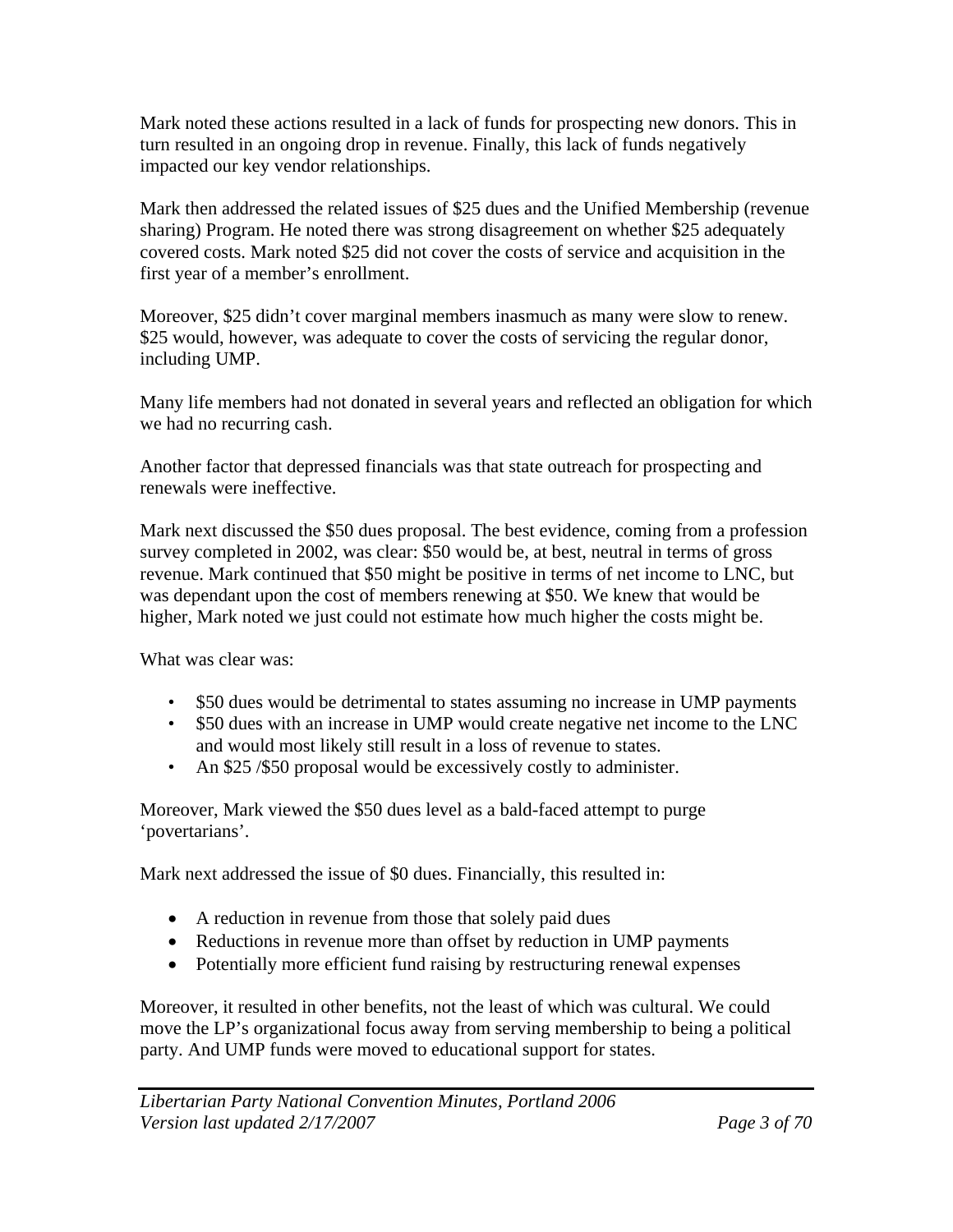Despite these shortcomings, there were many items Mark identified that represented good news for this term:

We:

- Had a 48-state presidential ballot access in 2004
- Recovered lost pledge recovery
- Raiser's Edge completed and operational
- Financial procedures manual was completed
- We outsourced material sales (BCRA requirement)
- Decided what to do about LP News outsourcing
- Began the Libertarian Leadership School
- Moved the LP headquarters office
- Reduced fund raising costs
- Built professional relationships
- Improved outreach to affinity organizations
- Increased revenue from major donors
- (not an LNC-induced item) Grew the Libertarian State Leadership Alliance (LSLA)

A year-by-year balance sheet analysis is as follows:

### **2000 to 2005 Balance Sheet Summary**

|             | 2000    | 2001          |     | 2002      |     | 2003      |     | 2004       |    | 2005      |
|-------------|---------|---------------|-----|-----------|-----|-----------|-----|------------|----|-----------|
| Assets      | 723.523 | \$<br>679.165 |     | 520.611   | \$  | 358.841   |     | 81.922     | S. | 26.624    |
| Liabilities | 473.345 | \$<br>496.133 | \$. | 616.186   | \$  | 299,702   | \$  | 504,607    | \$ | 403.462   |
| Equity      | 250.278 | 183,032       | \$. | 113.574   | \$. | 59.139    | \$. | (422, 685) | \$ | (376.838) |
| Change      |         | (67.246)      | S.  | (69, 458) | \$  | (54, 435) | \$  | (481, 824) | \$ | 45,847    |
|             |         |               |     |           |     |           |     |            |    |           |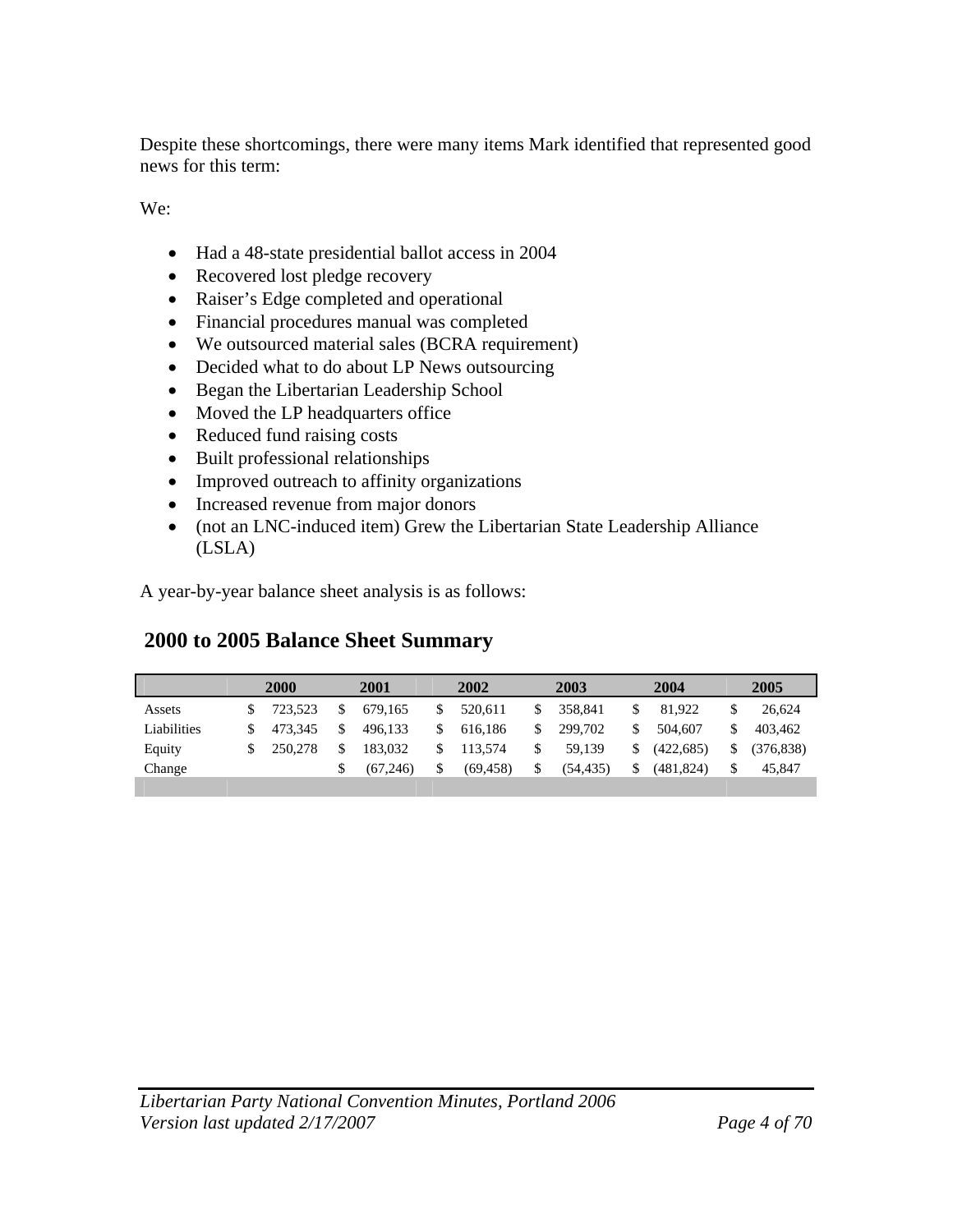

The Libertarian Party's annual revenues and later expenses and income are as follows:

| <b>Revenue</b>        | 2000                           | 2001                           |     | 2002                     | 2003                           | 2004          | 2005          |
|-----------------------|--------------------------------|--------------------------------|-----|--------------------------|--------------------------------|---------------|---------------|
| DM - House            | \$1,051,591                    | \$<br>498,331                  | \$  | 359,607                  | \$<br>335,847                  | \$<br>480,760 | \$<br>545,473 |
| Pledge                | \$<br>502,661                  | \$<br>479,545                  | \$  | 435,217                  | \$<br>419,748                  | \$<br>351,889 | \$<br>307,715 |
| Membership            | \$<br>528,106                  | \$<br>484,985                  | \$  | 384,990                  | \$<br>550,471                  | \$<br>473,444 | \$<br>344,043 |
| <b>Major Donors</b>   | \$<br>292,003                  | \$<br>74,665                   | \$  | 141,900                  | \$<br>195,954                  | \$<br>2,570   | \$<br>82,825  |
| Telephone             | \$<br>135,793                  | \$<br>83,347                   | \$. | 49,912                   |                                | \$<br>-       | \$            |
| E-mail Web            | \$<br>110,080                  | \$<br>139,207                  | \$  | 169,098                  |                                | \$            | \$            |
| Other                 | \$                             | \$                             | \$  |                          | \$<br>128,318                  |               | \$            |
| Subtotal              | \$2,620,234                    | \$1,760,080                    |     | \$1,540,724              | \$1,630,338                    | \$1,308,662   | \$1,280,056   |
|                       |                                |                                |     |                          |                                |               |               |
| Conv Reg              | \$<br>242,145                  | \$<br>$\overline{\phantom{0}}$ | \$  | 145,387                  | \$<br>897                      | \$<br>178,017 | \$            |
| Conv Fund             | \$<br>130,034                  | \$                             | \$  | 28,930                   | \$                             | \$<br>35,992  | \$            |
| Prospect              | \$<br>229,285                  | \$<br>116,664                  | \$  | 41,255                   | \$<br>$\overline{\phantom{a}}$ | \$<br>80,638  | \$<br>74,242  |
| Website               | \$<br>109,880                  | \$<br>82,125                   | \$  |                          | \$                             | \$            | \$            |
| <b>List Rental</b>    | \$<br>87,562                   | \$<br>39,559                   | \$  | 36,583                   | \$<br>12,075                   | \$<br>16,099  | \$<br>10,406  |
| <b>LP</b> News        | \$<br>80,985                   | \$<br>65,415                   | \$  | 65,003                   | \$<br>29,865                   | \$<br>43,578  | \$<br>56,715  |
| <b>Material Sales</b> | \$<br>76,502                   | \$<br>44,953                   | \$  | 58,435                   | \$<br>41,402                   | \$<br>44,105  | \$<br>11,896  |
| Drug War              | \$<br>$\overline{\phantom{0}}$ | \$<br>$\overline{\phantom{0}}$ | \$  | 126,974                  | \$<br>$\overline{\phantom{a}}$ | \$            | \$            |
| Projects              | \$<br>$\overline{\phantom{a}}$ | \$<br>$\overline{\phantom{0}}$ | \$  |                          | \$                             | \$<br>420,521 | \$<br>4,620   |
| <b>Ballot Access</b>  | \$<br>$\qquad \qquad -$        | \$                             | \$  | $\overline{\phantom{a}}$ | \$                             | \$            | \$<br>36,228  |
| Libertarian           |                                |                                |     |                          |                                |               |               |
| Leadership<br>School  | \$                             | \$                             | \$  |                          | \$                             | \$            | \$<br>13,733  |
| Other                 | \$                             | \$                             | \$  |                          | \$<br>9                        | \$<br>169     | \$            |
|                       | \$<br>956,393                  | \$                             | \$  | 502,567                  | \$<br>84,248                   | \$<br>819,118 | \$<br>207,840 |
| Subtotal              |                                | 348,716                        |     |                          |                                |               |               |
| <b>Total Revenue</b>  | \$3,576,627                    | \$2,108,796                    |     | \$2,043,291              | \$1,714,586                    | \$2,127,781   | \$1,487,896   |

### **2000 to 2005 Revenue Summary**

*Libertarian Party National Convention Minutes, Portland 2006 Version last updated 2/17/2007 Page 5 of 70*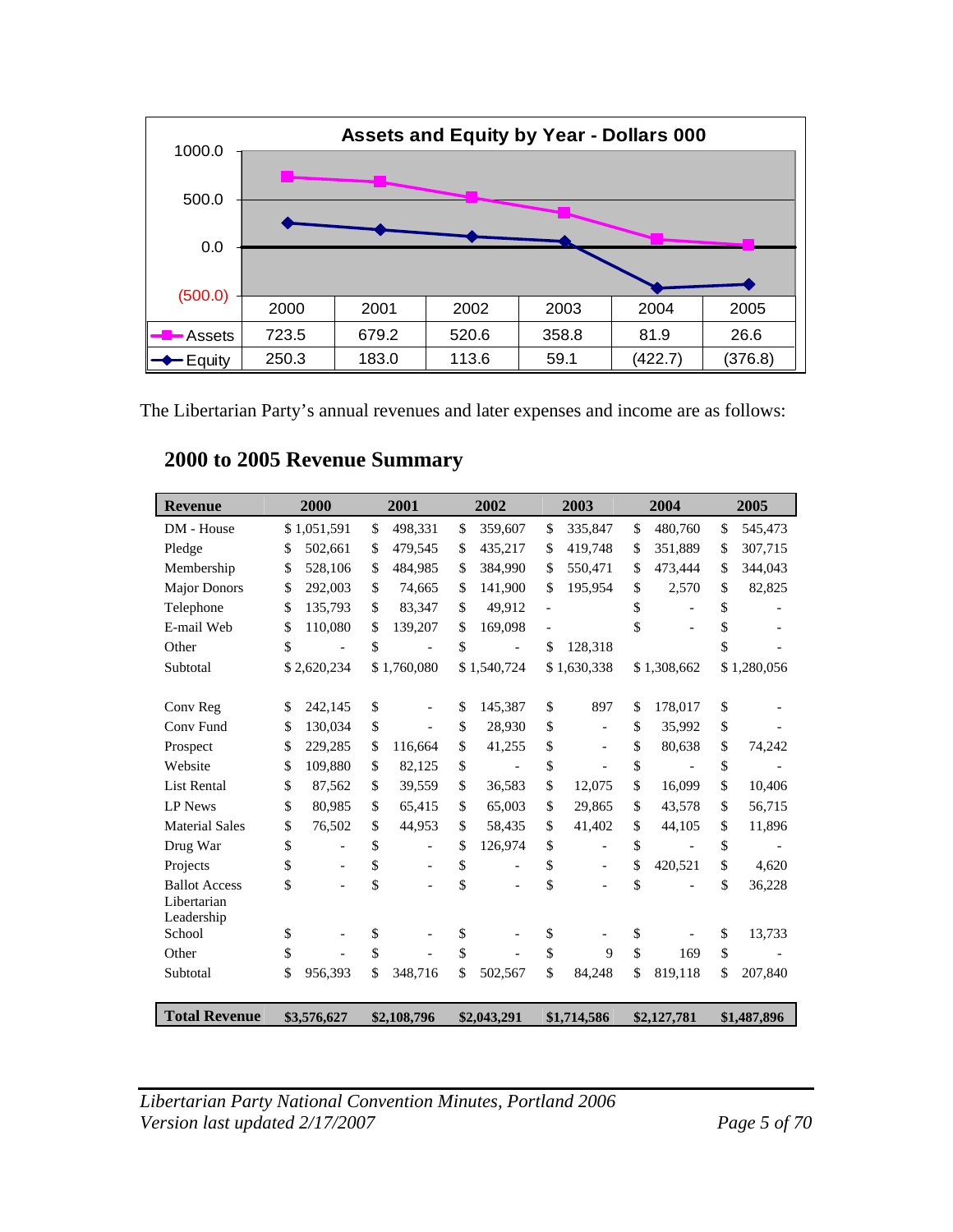| <b>Expenses</b>           | 2000          |               | 2001        | 2002          | 2003          | 2004          | 2005          |
|---------------------------|---------------|---------------|-------------|---------------|---------------|---------------|---------------|
| Staff                     | \$<br>574,507 | $\mathcal{S}$ | 577,805     | \$<br>564,514 | \$<br>474,246 | \$<br>506,407 | \$<br>430,187 |
| <b>Affilate Support</b>   | \$<br>525,377 | \$            | 487,149     | \$<br>384,911 | \$<br>305.174 | \$<br>298,518 | \$<br>278,145 |
| <b>Ballot Access</b>      | \$<br>507,105 | \$            | 100,101     | \$<br>134,367 | \$<br>8.084   | \$<br>270,398 | \$<br>6,678   |
| <b>HQ</b> Fundraising     | \$<br>356,602 | \$            | 240,991     | \$<br>310,532 | \$<br>286,302 | \$<br>195,639 | \$<br>172,772 |
| Convention                | \$<br>314,698 | \$            | 10,562      | \$<br>164,114 | \$            | \$<br>193,578 | \$<br>12,389  |
| Prospect                  | \$<br>335,660 | \$            | 177,325     | \$<br>16,095  | \$            | \$<br>80,470  | \$<br>116,990 |
| Candidate Support         | \$<br>262,273 | \$            | 27,113      | \$            | \$            | \$<br>64,162  | \$            |
| <b>LP News</b>            | \$<br>135,253 | \$            | 135,491     | \$<br>108,177 | \$            | \$<br>54,948  | \$<br>79,012  |
| General Office            | \$<br>110,099 | \$            | 122,498     | \$<br>176,090 | \$<br>58,712  | \$<br>78,352  | \$<br>86,075  |
| Professional              |               |               |             |               |               |               |               |
| <b>Services</b>           | \$            | \$            |             | \$            | \$            | \$<br>36,753  | \$<br>69,913  |
| Software and              |               |               |             |               |               |               |               |
| Equipment                 | \$<br>90,001  | \$            | 33,360      | \$<br>26,084  | \$<br>34,575  | \$<br>128,566 | \$<br>15,653  |
| Rent/Utilities            | \$<br>88,699  | \$            | 92,197      | \$<br>97,242  | \$<br>118,320 | \$<br>116,460 | \$<br>107,519 |
| Other campaign            | \$<br>55,549  | \$            | 4,864       | \$            | \$<br>1,500   | \$<br>17,112  | \$            |
| <b>Material Sales</b>     | \$<br>45,952  | \$            | 29,708      | \$<br>50,758  | \$<br>14,733  | \$<br>30,217  | \$<br>10,520  |
| Website/Internet          | \$<br>33,136  | \$            | 16,514      | \$<br>14,730  | \$<br>11,762  | \$<br>38,663  | \$<br>35,404  |
| Governance                | \$<br>31,401  | \$            | 123,520     | \$<br>59,001  | \$<br>69,905  | \$<br>17,022  | \$<br>14,250  |
| <b>Media Relations</b>    | \$            | \$            |             | \$            | \$            | \$            | \$<br>7,904   |
| Drug War                  | \$            | \$            |             | \$<br>130,720 | \$            | \$            | \$            |
| <b>Branding/Marketing</b> | \$            | \$            |             | \$<br>44,509  | \$            | \$            | \$            |
| Lib Leadership            |               |               |             |               |               |               |               |
| School                    | \$            | \$            |             | \$            | \$            | \$            | \$<br>4,171   |
| Deprec                    | \$            | \$            |             | \$            | \$<br>43.200  | \$<br>93,340  | \$            |
| Interest                  | \$            | \$            |             | \$            | \$<br>605     | \$            | \$            |
| <b>Total Expenses</b>     | \$3,466,312   |               | \$2,179,198 | \$2,281,844   | \$1,427,118   | \$2,220,604   | \$1,447,582   |

#### **2000 to 2005 Expense and Income Summary**

**Net Income \$ 110,315 \$ (70,402) \$ (238,553) \$ 287,468 \$ (92,824) \$ 40,314** 



*Libertarian Party National Convention Minutes, Portland 2006 Version last updated 2/17/2007 Page 6 of 70*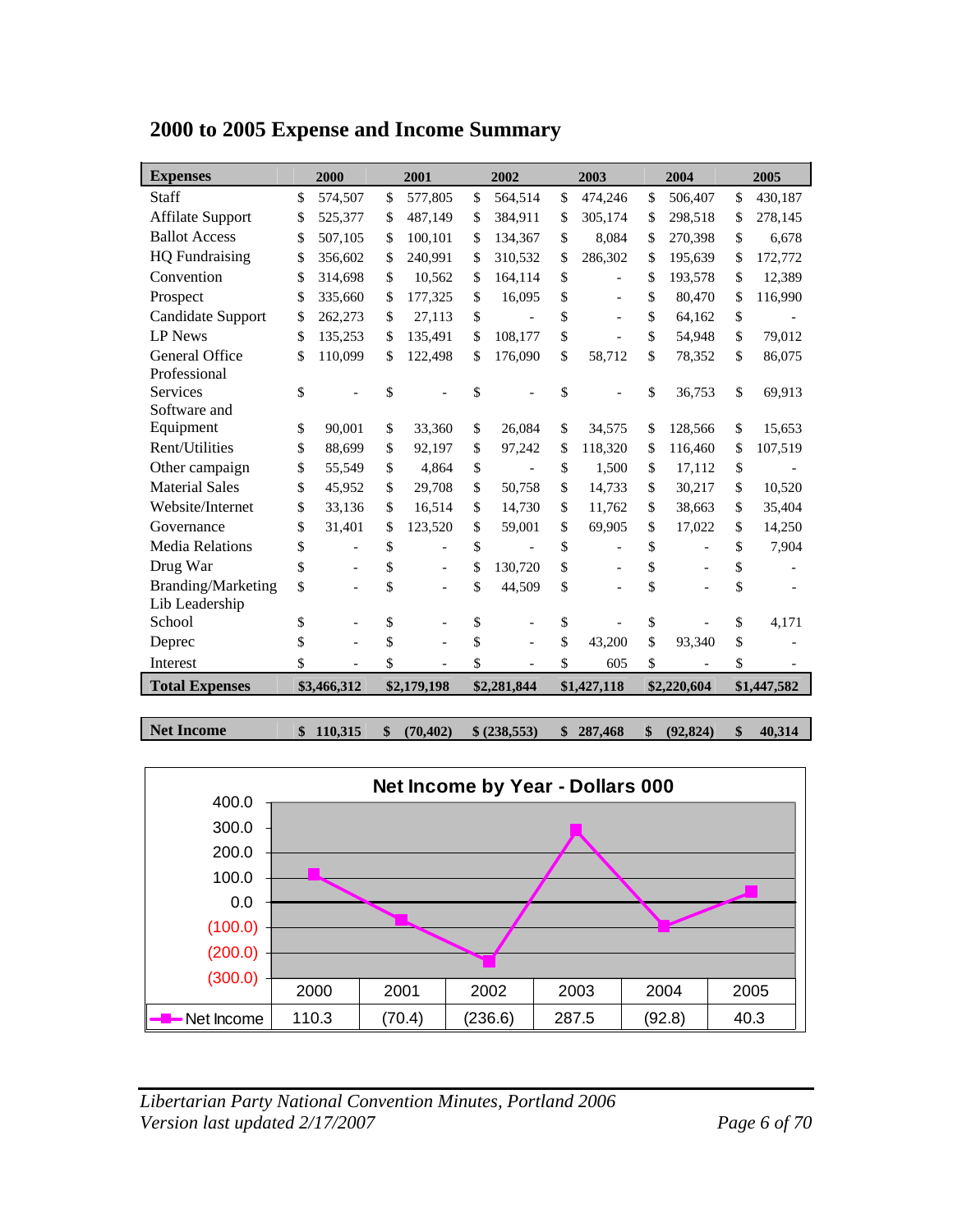Mark noted that in reviewing the financials the following factors:

- There was a hot economy in late 90's
- There was a democratic president in late 1990's; a republican president depresses our own fundraising
- The  $9/11/01$  tragedy and the Iraq War have depressed fundraising, including an anthrax scare that shut down postal mail inbound to Washington, DC
- Disaster Relief overwhelmed all charitable giving 2004-2005

Nevertheless, the LP has created a new fund raising environment with a focus on answering the question "were you effective with my donations?"

With our limited financials, Mark encouraged the Party to 'pick its battles' since the cost of direct confrontation in large races is beyond our means. We should take action when we have, or can create a competitive advantage. We should look for where we can move issues forward, and work to remove politicians that create obstacles to our issues. Finally, we should focus on focus on smaller battles that we can win**.** 

# **Approval of 2004 Convention Minutes**

Scott Stewart (AZ) moved to approve the 2004 Atlanta Convention minutes which carried unanimously. Ken Bisson was listed in the minutes as living in the wrong state.

# **Bylaws Committee Report**

Bylaws Committee Chair Dan Karlan thanked the Bylaws Committee members for their service and dedication. He also noted the composition of the Bylaws Committee had changed since its creation and currently includes:

> Geoff Neale (TX) Bill Hall (MI) Sean Haugh (NC, not present) Rick McGinnis (TX) Deryl Martin (TN) Richard Moroney (IA) Tim Hagan (NV) Carl Milsted, Jr. Ph.D. (NC) Fred Collins (MI)

*Important Note to Reader: At the Portland Convention Bylaws Articles 5, The National Campaign Platform and 6, The Libertarian Party Program, were removed. Accordingly, references to Article 13, Conventions, below now correspond to Article 11 in the*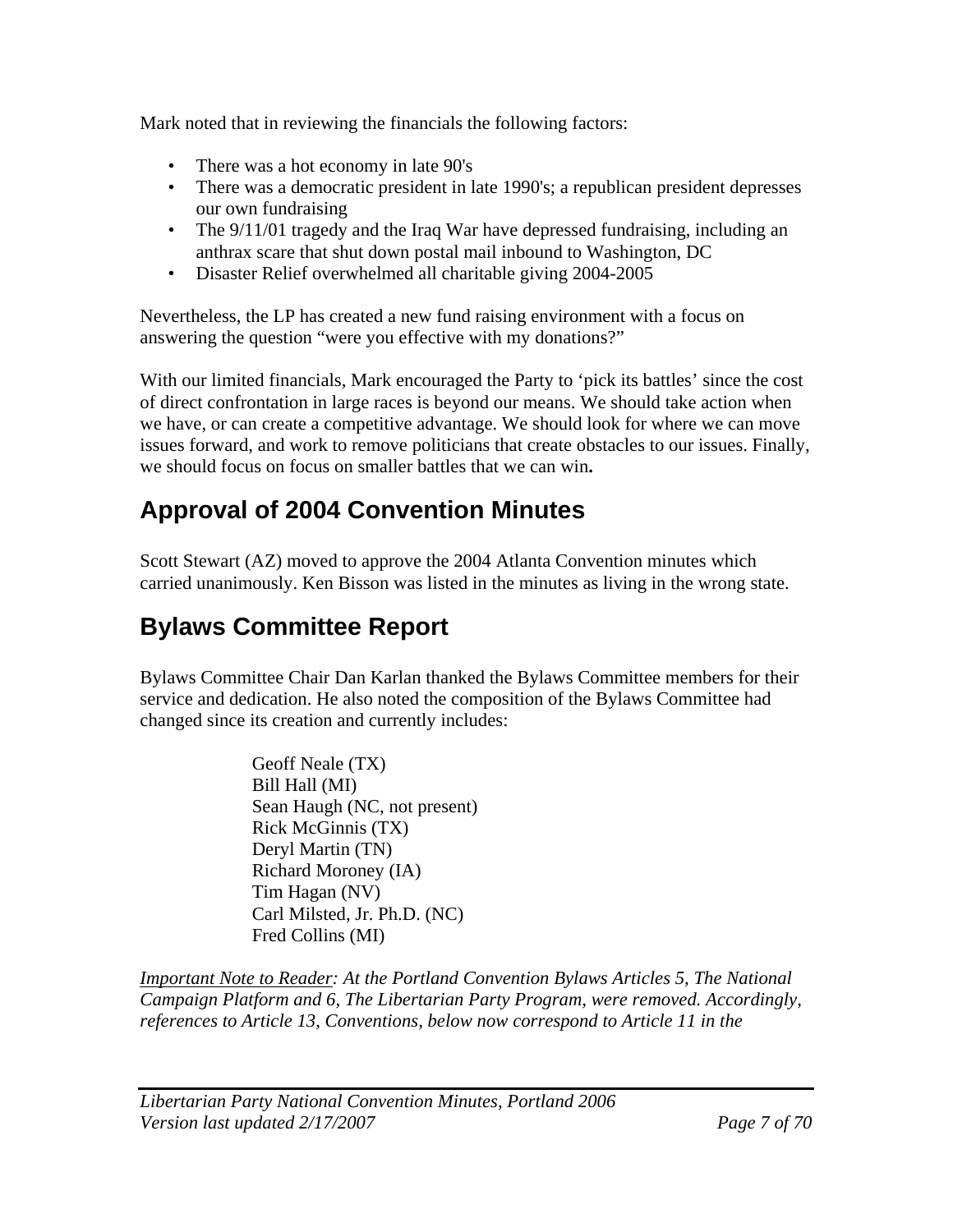*Portland Bylaws. So, to find the corresponding location in the current Bylaws, subtract two from the article number whenever the article number exceeds six.* 

### **Bylaws Back on Agenda at Every Convention**

The first motion brought by the Bylaws Committee was to bring the Bylaws Committee work back at every Convention rather than every four years in off-presidential years.

The specific technical motion was to amend Convention Rule 1, Agenda item 6, by striking the limiting text:

6. Bylaws and Rules Committee report (Non-nominating conventions only)

The proposal carried.

### **Require LNC Votes to be Conducted by Roll Call**

The next motion was to require roll call voting on all substantive motions on the LNC.

The specific technical motion was to add to Article 10, Section 11 the following sentences:

#### Append:

The National Committee shall use roll call voting on all substantive motions. Additionally, the National Committee must have a roll call vote upon request of any single Committee member present on any motion. On all roll call votes, the vote of each individual Committee member shall be recorded in the minutes.

This motion carried.

### **Make Appeal to Judicial Committee Easier & More Varied**

The requirement that 5% of the membership must agree to bring a matter before the Judicial Committee has all but guaranteed that the Judicial Committee has never been called into action. In recognition of that apparent irrelevance, the Platform Committee first considered a proposal to eliminate the Judicial Committee. That proposal simply didn't fly, but the notion of making it easier to bring a matter before the Judicial Committee had clear, immediate, and substantial support. We propose providing three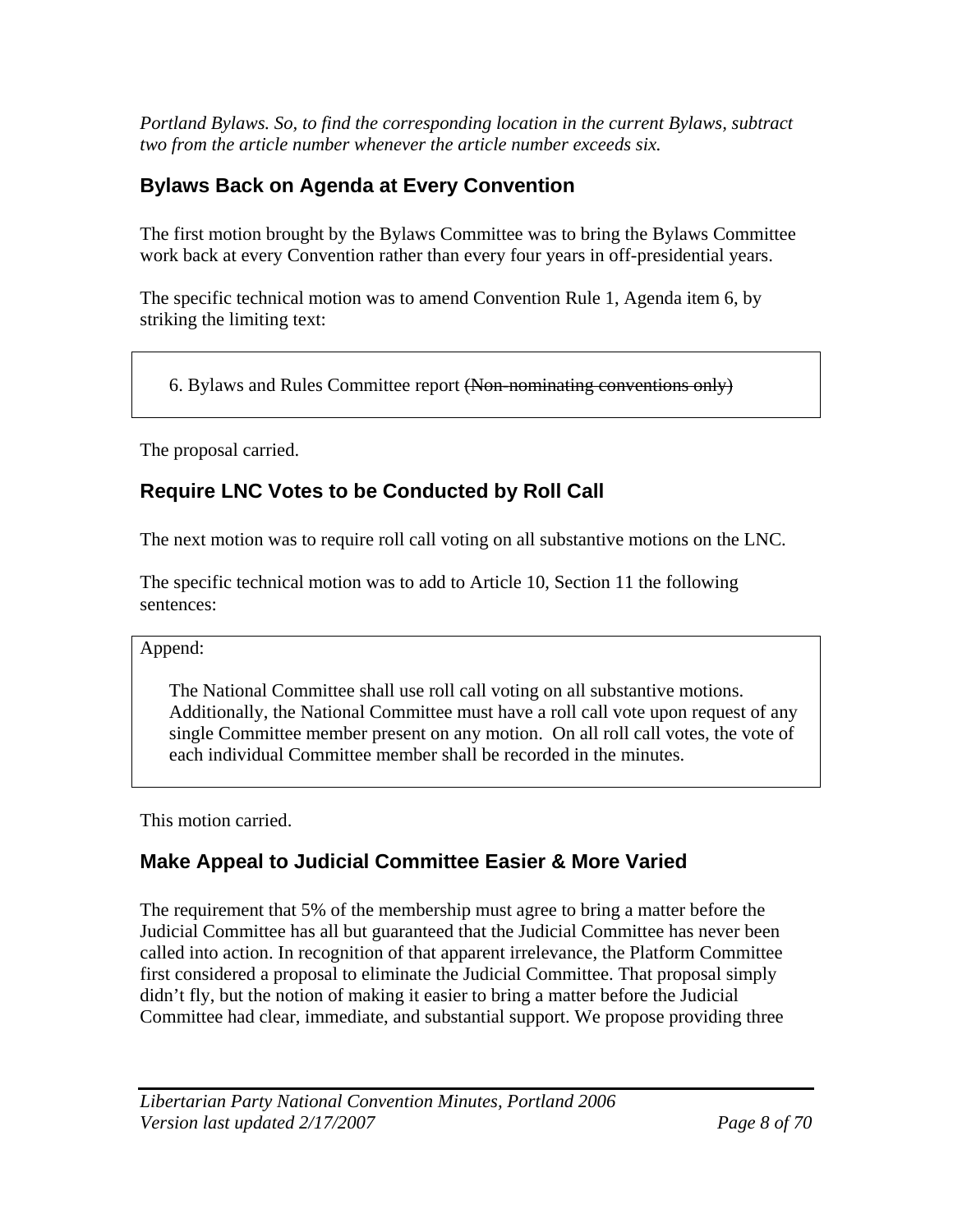alternate routes to bringing a matter before the Judicial Committee (and abandoning the unworkable 5% of national membership route):

- 1. 5% of the delegates to the most recently convened Convention.
- 2. 10% of the State Chairs
- 3. 20% of the current LNC

The specific technical motion is to amend Article 10, Section 11, as follows –

Current wording:

Upon appeal by 5% of the Party members whose dues are current, the Judicial Committee shall consider the question of whether or not a decision of the National Committee contravenes specified sections of the Bylaws. If the decision is vetoed by the Judicial Committee, it shall be declared null and void.

Proposed wording:

Upon appeal by

- 5% of all individuals credentialed as delegates to the most recently convened regular Convention, or
- 10% of the Chairs of affiliate parties, or
- 20% of the membership of the current National Committee,

the Judicial Committee shall consider the question of whether or not a decision of the National Committee contravenes specified sections of the Bylaws. If the decision is vetoed by the Judicial Committee, it shall be declared null and void.

After this plank's allotted time for debate, it failed. This opened the door for amendments.

Aaron Starr (CA) moved to amend by retaining the original wording but replace the word 'shall' with 'may' as follows. This amendment failed.

*Upon appeal by 5% of the Party members whose dues are current, the Judicial Committee shall may consider the question of whether or not a decision of the National Committee contravenes specified sections of the Bylaws.* 

Mr. Hacker moved to dispense with further consideration of this item at that time and to come back to it later. That motion carried.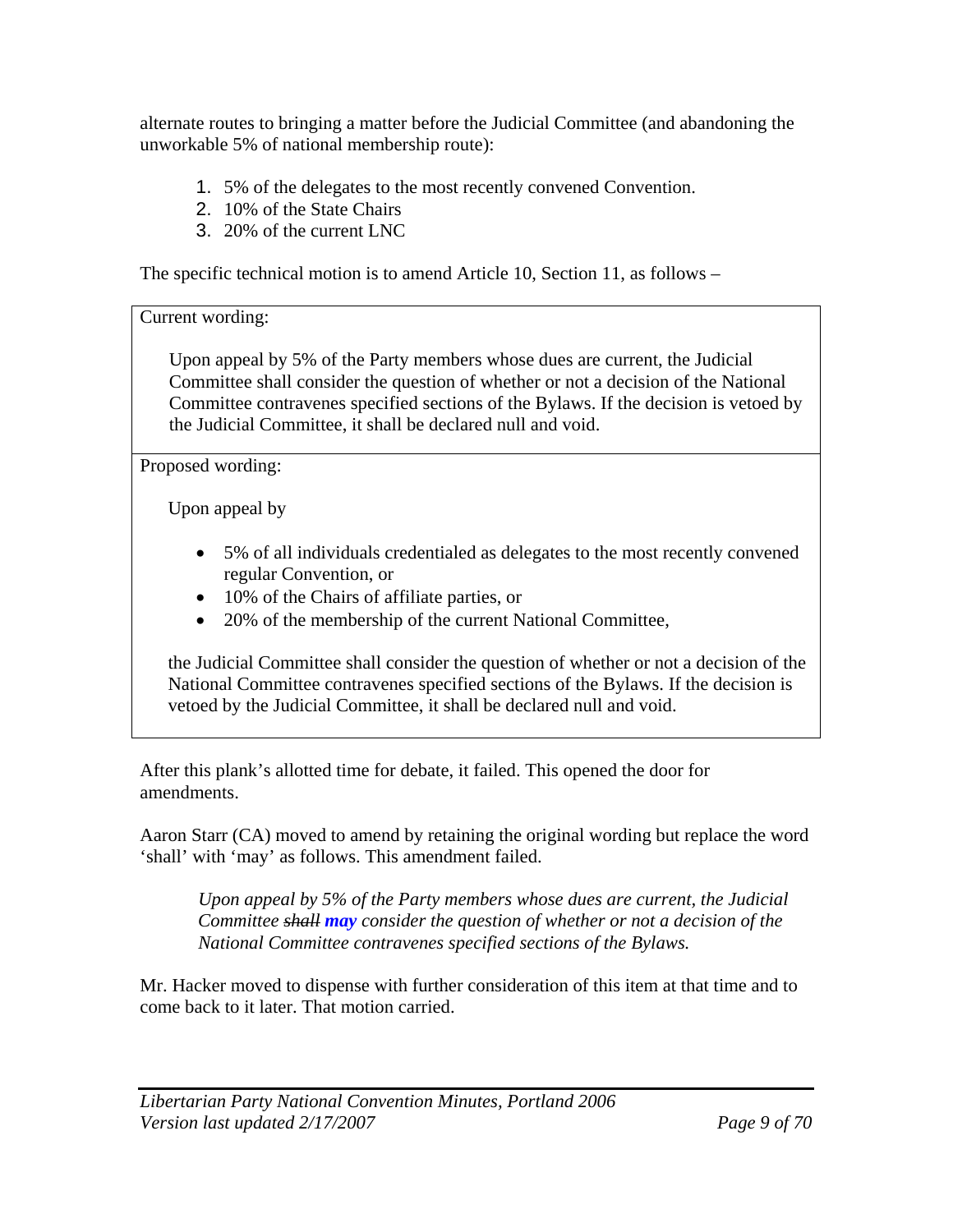*Note: The follow-up work on this Bylaws provision occurred after the Dues Resolution later in the convention. It is placed here for continuity.* 

Steve Damerell moved to amend the proposed wording to replace the bullet points with the italicized text to have it read as follows:

Upon appeal by • 5% of all individuals credentialed as delegates to the most recently convened regular Convention, or • 10% of the Chairs of affiliate parties, or

• 20% of the membership of the current National Committee,

*One percent of the Party sustaining members,* 

the Judicial Committee shall consider the question of whether or not a decision of the National Committee contravenes specified sections of the Bylaws. If the decision is vetoed by the Judicial Committee, it shall be declared null and void.

Steve Damerell's amendment with 'one percent' of party members failed. Next, an amendment to change 'one percent' above to 'five percent' also failed. Finally, three percent was introduced as an amendment and that carried.

The main motion was now:

Upon appeal by three percent of the Party sustaining members the Judicial Committee shall consider the question of whether or not a decision of the National Committee contravenes specified sections of the Bylaws. If the decision is vetoed by the Judicial Committee, it shall be declared null and void.

The main motion as amended carried.

Steve Dasbach raised a question early in the proceedings clarifying that 'sustaining members' was in essence the same as what was meant by 'dues paying' members prior to the zero dues resolution of the LNC.

### **Define Sustaining Members and Set Minimum Dues**

This proposal was an involved motion that codified 'sustaining member' as the notion of membership as it surfaced in Bylaws Articles 7, 9, 10, 11 and 13.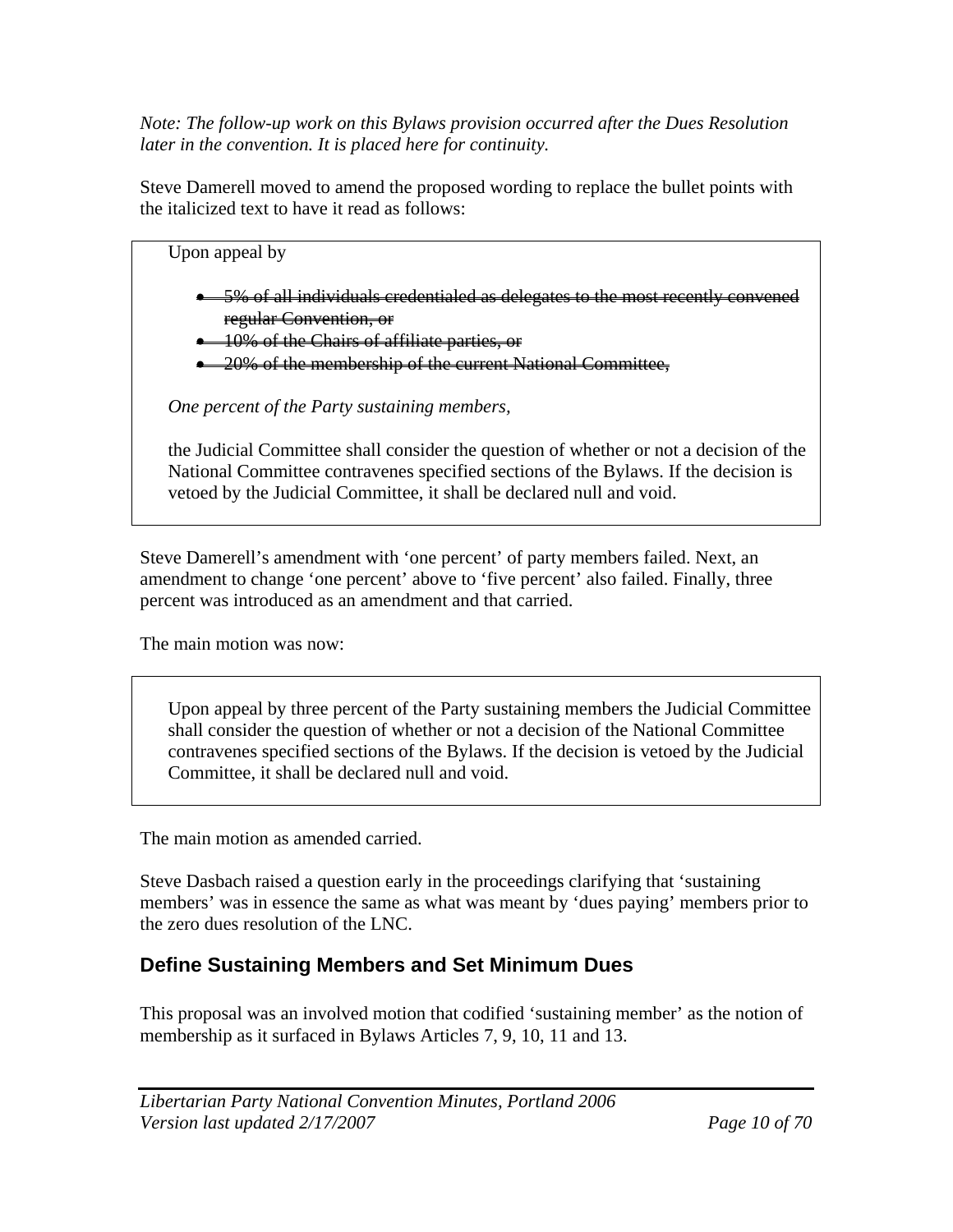One possible interpretation of the Bylaws, though not that of the majority of the Bylaws Committee, regarding dues admits of an ambiguity that the LNC exploited last year to set dues to zero. Many on the Bylaws Committee believed this action was inconsistent with the Bylaws. If an action of the LNC affects the Bylaws, then that action was itself a violation of the Bylaws. This would likely remove any ambiguity by defining Sustaining members as those whose dues are current, and in addition either setting the dues in the Bylaws, not to be changed by the LNC, or setting a minimum dues level, which the LNC could exceed but could not reduce.

The specific technical motion has as its basis Article 7. Sections of this article were modified and expanded to six sections. Since the sequence is somewhat confusing, Article 7 is listed here to show the starting point.

#### **ARTICLE 7: MEMBERSHIP**

- 1. Members of the Party shall be those persons who have certified in writing that they oppose the initiation of force to achieve political or social goals.
- 2. Dues for membership in the Party shall be set by the National Committee.
- 3. Only members whose national dues are current shall be counted for delegate apportionment, and National Committee representation. Only members whose national dues are current shall be eligible to hold National Party offices or be a candidate for President or Vice President.

The specific technical motion consisted of several parts, the first of which was to insert a new section in Article 7 after the first section as follows:

To be inserted, inducing a renumbering of 2 and 3 to 3 and 4:

2. "Sustaining member" is any Party member who has given at least \$25 to the Party in the prior twelve months, or who is a life member.

Note: At the end of Saturday's proceedings, Dana Johansen (VA) moved to amend the replacement by substituting the following text:

*"Sustaining member" is any Party member who has donated an amount to be set by the LNC but not less than \$25 to the Party in the prior twelve months, or who is a life member.*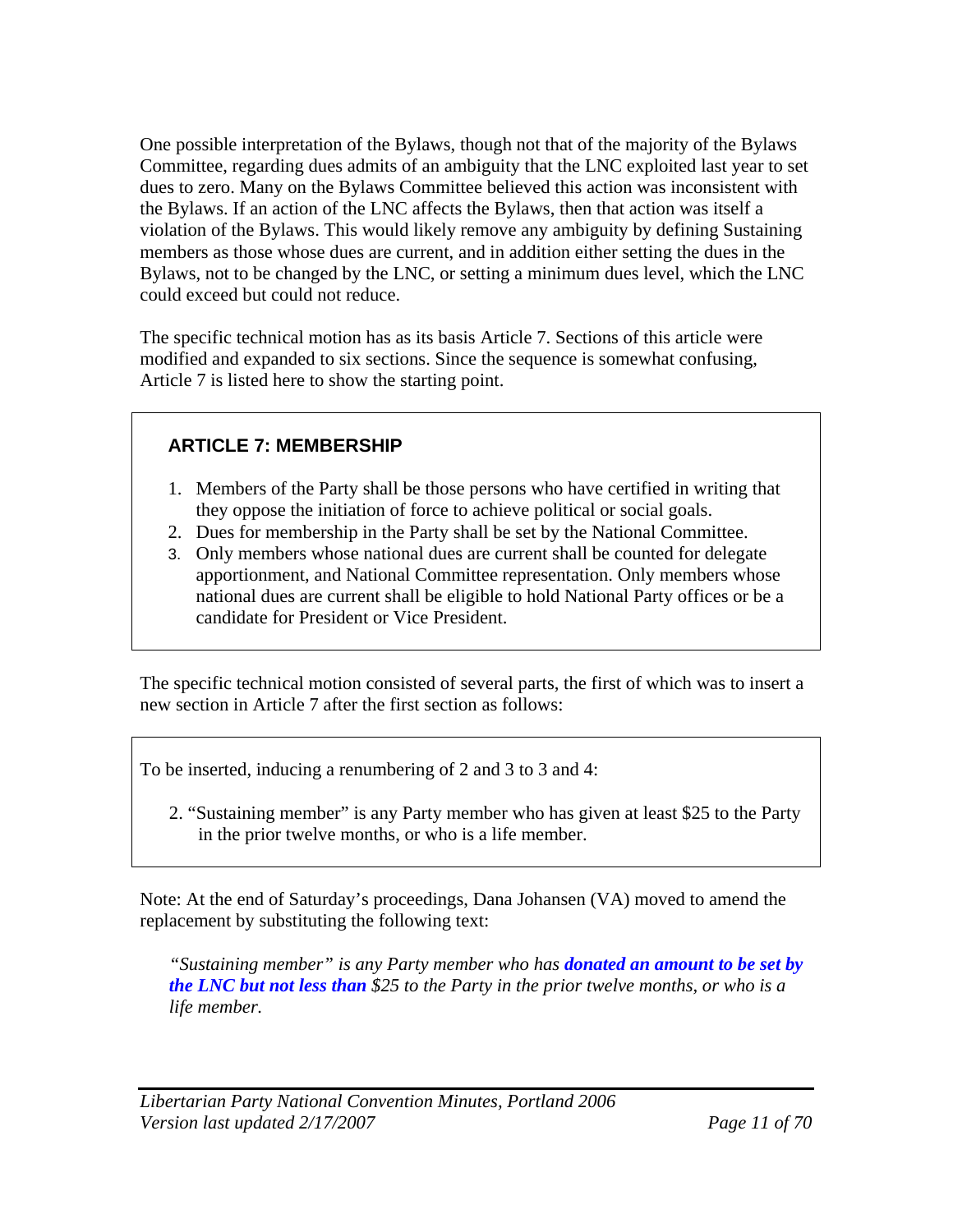The amendment failed. *This note is placed here as well as below in order to assist the reader.* 

The specific technical motion also included a new section in Article 7 to be placed after the first section.

Newly inserted section 3 (induces a renumbering of sections 3 and 4 to 4 and 5)

3. The National Committee may offer life memberships, and must honor all prior and future life memberships.

The specific technical motion also includes an updated to what had been Section 2 (now section 4) in Article 7.

Current language:

4. Dues for membership in the Party shall be set by the National Committee.

Proposed language:

4. The National Committee may create other levels of membership and shall determine the contribution or dues levels for such memberships.

In addition to the above, another section was inserted after the above replacement.

Section 5 (induces a renumbering of section 5 to section 6)

5. Higher levels of contribution by or on behalf of a Party member qualify as sustaining member status for any provision of these Bylaws.

The specific technical motion also revises Section 6 (what had been the original third section)

The current language with amendment:

6. Only **sustaining** members whose national dues are current shall be counted for delegate apportionment and National Committee representation. Only **sustaining** members whose national dues are current shall be eligible to hold National Party offices or be a candidate for President or Vice-President.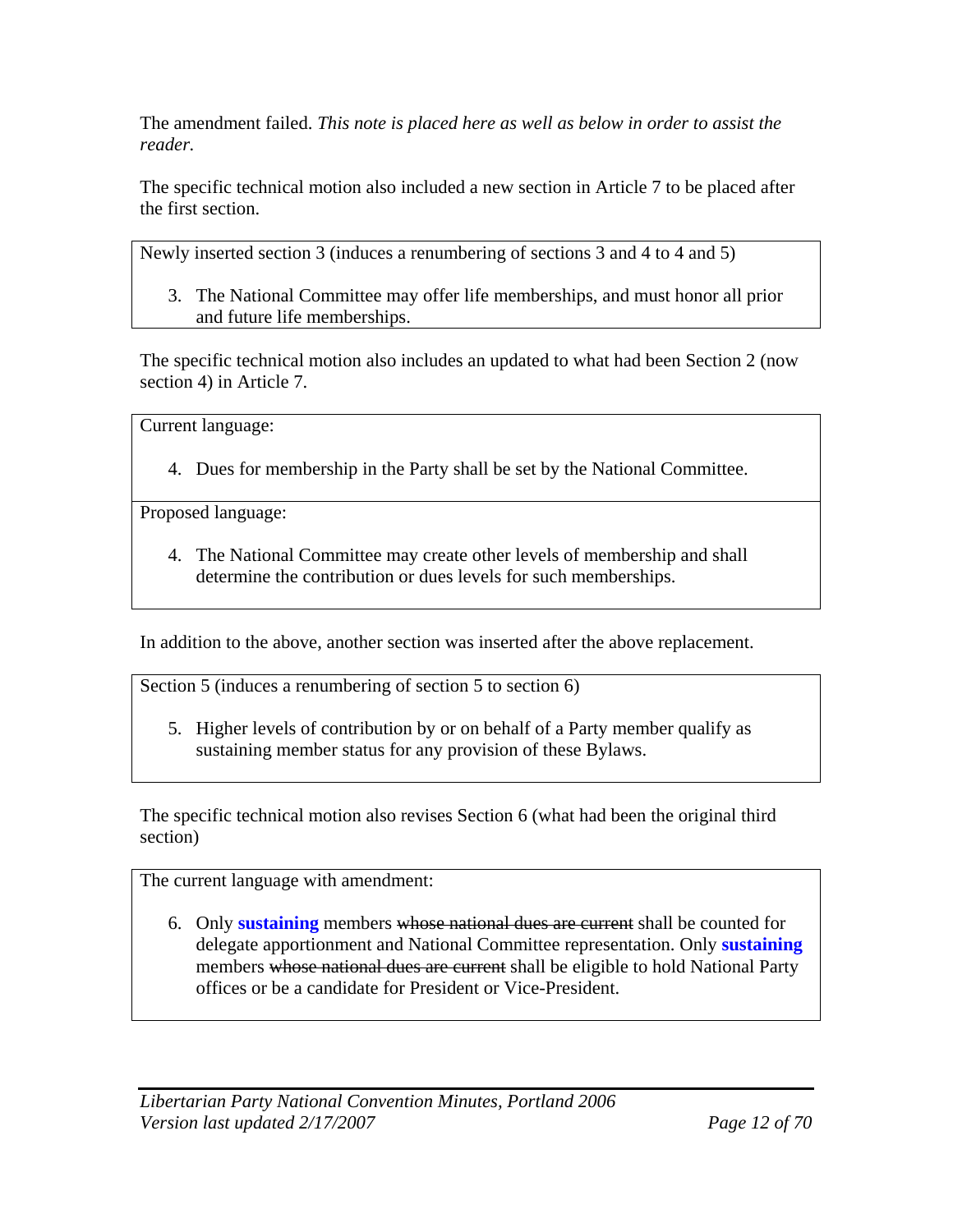David Terry  $(OR)$  moved<sup>1</sup> to make the second sentence read:

*Only sustaining members shall be eligible to become delegates to a national convention, to hold National Party office or be a candidate for President or Vice President.*

Mr. Terry's amendment was ruled out of order.

The specific technical motion also included changing Article 9, section 1:

Current language with amendment:

No person shall serve as an officer who is not a **sustaining** member of the Party.

The specific technical motion also included changing Article 10, section 2, paragraph c:

Current language with amendments:

2. The National Committee shall be composed of the following members:

**. . .** 

c. any additional members as specified below:

Any affiliate party with 10% or more of the total national party **sustaining** membership (as determined for delegate allocation) shall be entitled to one National Committee representative and one alternate for each 10% of national **sustaining** membership. Affiliate parties may, by mutual consent, band together to form "representative regions," and each such "region" with an aggregate national party **sustaining** membership of 10% or more shall be entitled to one National Committee representative and one alternate for each 10% of national party **sustaining** membership. [Remainder of this paragraph is unchanged.]

The specific technical motion also included changing Article 10, Section 4:

Current language with amendment:

A National Committee member shall be a **sustaining** member of the Party, and shall not be the candidate of any party except the Party.

The specific technical motion also included changing Article 10, Section 11:

 $\overline{a}$ <sup>1</sup> Delegate Motion #13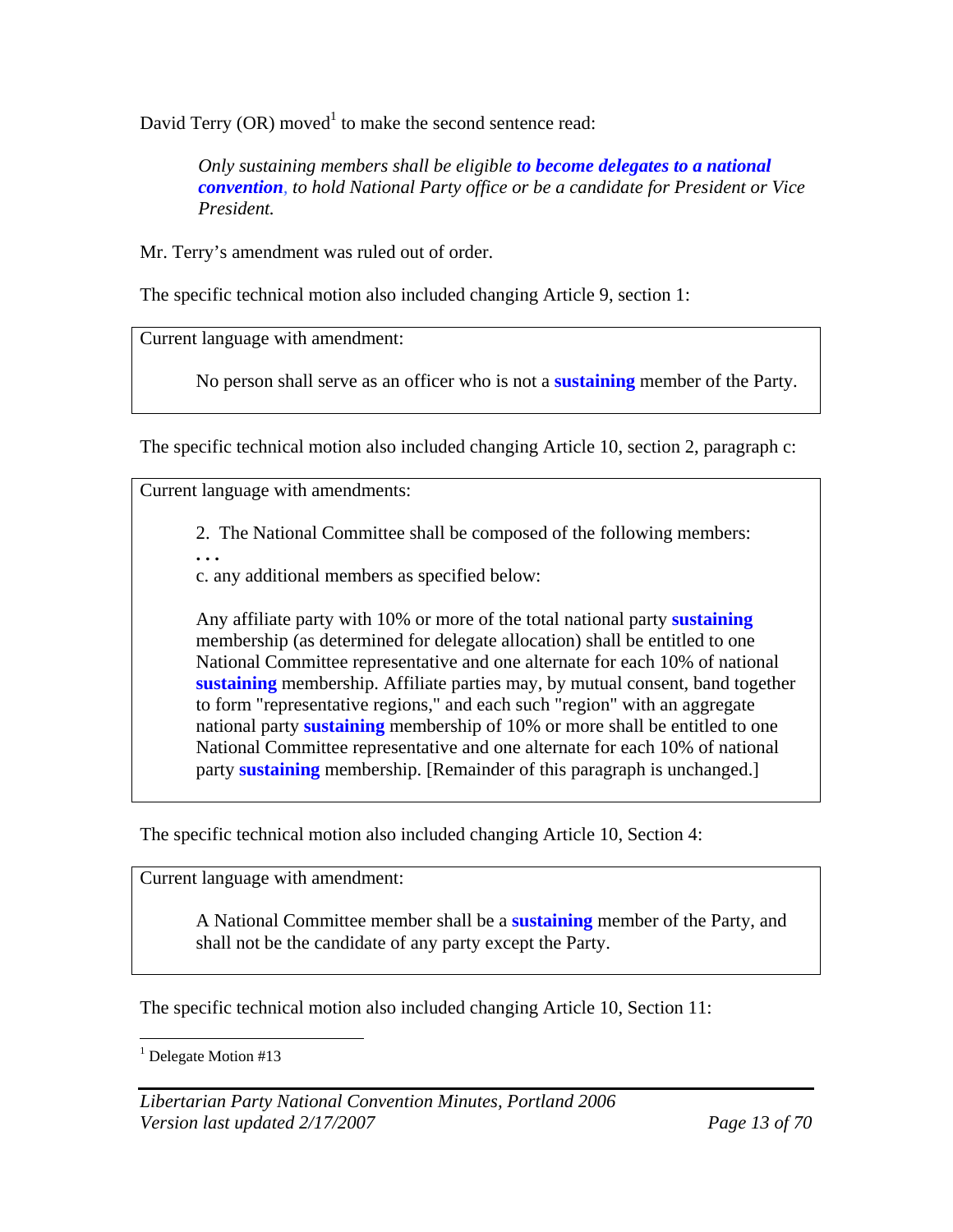Current language with amendment<sup>2</sup>:

Upon appeal by 3% of the Party **sustaining** members whose dues are current, the Judicial Committee shall consider the question of whether or not a decision of the National Committee contravenes specified sections of the Bylaws. If the decision is vetoed by the Judicial Committee, it shall be declared null and void.

The specific technical motion also included changing Article 11, Section 1:

Current language with amendment:

The Judicial Committee shall be composed of seven Party **sustaining** members elected at each Regular Convention, and any five members shall constitute a quorum. [Remainder of this paragraph is unchanged.]

The specific technical motion also included changing Article 13, Section 4 paragraph a:

Current language with amendment:

a. One delegate for each 0.1 percent, or fraction thereof, of the total Party **sustaining** membership in that affiliate; provided that at least one such delegate must be a resident of that State or District.

The specific technical motion also included changing Article 13, Section 5:

#### Current language:

In order to be counted for delegate allocation, **sustaining** membership applications must be sent to the National Headquarters by either the individual member or the affiliate party and received or postmarked no later than the last day of the seventh month **December 31** prior to the Regular Convention. The Secretary shall make a count of the **sustaining** members qualified under the requirements set forth here and shall compute the delegate allocations for the affiliate parties. Notification of the **sustaining** membership totals and allocation totals shall be sent by the Secretary to the Chair of each affiliate party no later than the last day of the sixth month **January 31** prior to a Regular Convention. [Remainder of this paragraph is unchanged.]

<sup>&</sup>lt;sup>2</sup> Amended earlier in "Make Appeal to Judicial Committee Easier and More Varied"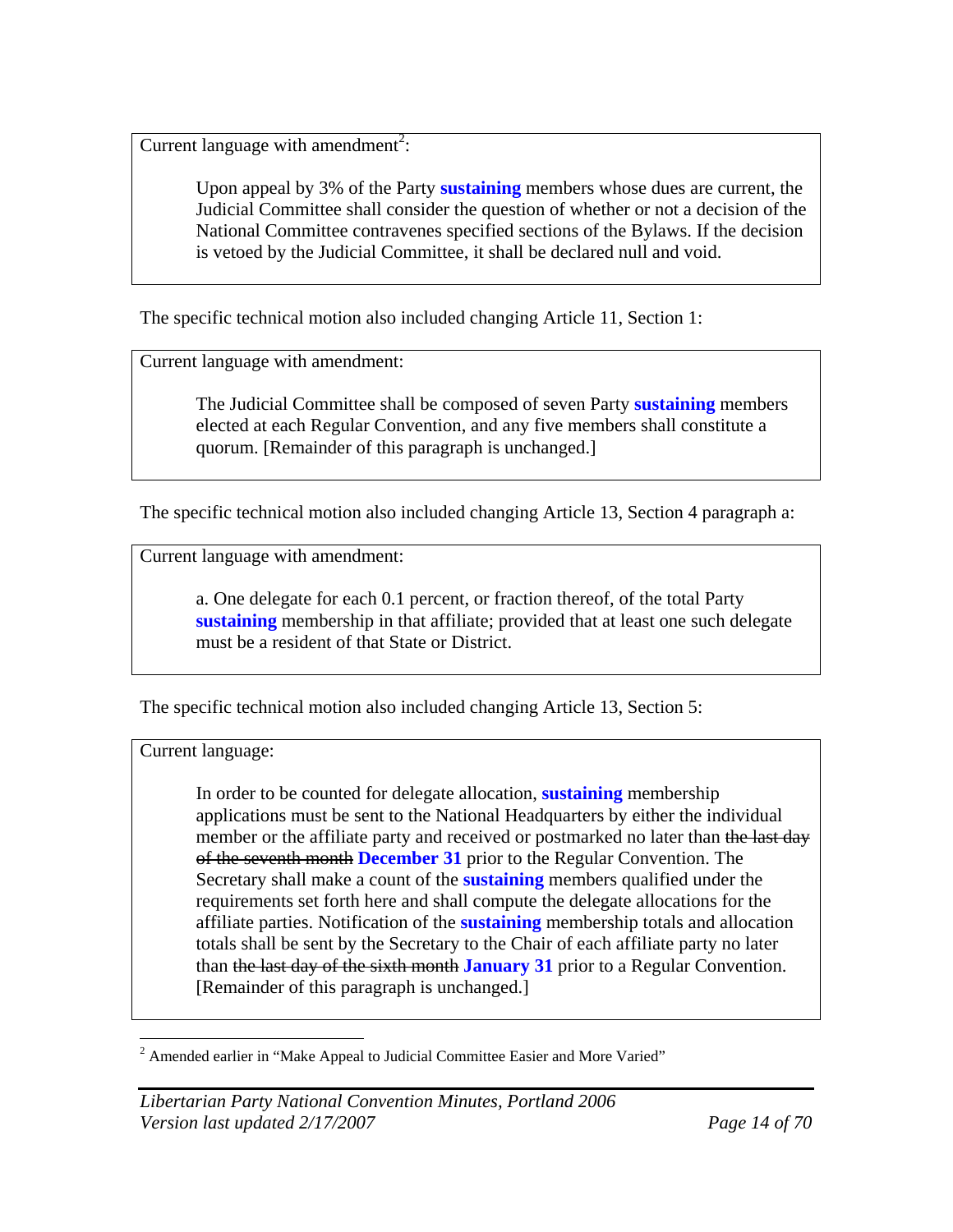The specific technical motion also included changing the first bullet point defining Platform Committee eligibility of Article 13, Section 7b:

Current language with amendment:

One member by each of the ten affiliate parties having the largest **sustaining** memberships as determined for Convention delegate allocations. [Remainder of this bullet is unchanged.]

The specific technical motion also included changing the first bullet point defining Credentials Committee eligibility of Article 13, Section 7c:

Current language with amendment::

One member by each of the five affiliate parties having the largest **sustaining**  memberships as determined for Convention delegate allocations. [Remainder of this bullet is unchanged.]

The entire series of amendments as detailed above passed.

#### **Make the Treasurer Job Conform to Reality**

This section of the Bylaws Committee report included a group of three proposals that somewhat strangely all passed without amendment. The three proposals included:

- Make the Treasurer job conform to reality
- Requiring Financials presented to Convention to be audited by an outside firm
- Requiring the LNC to keep its accounting books by GAAP

The first of these three, making the definition of Treasurer conform to reality, applies to the Bylaws provision that does not take into account that paid staff might be employed to do much of the routine accounting functions.

The specific technical motion is to amend Bylaws Article 9, Section 7 (definition of role of Treasurer) by appending the following text:

Article 9 Section 7

7. The Treasurer shall receive, expend and account for the funds of the Party under the supervision and direction of the Chair and the National Committee. The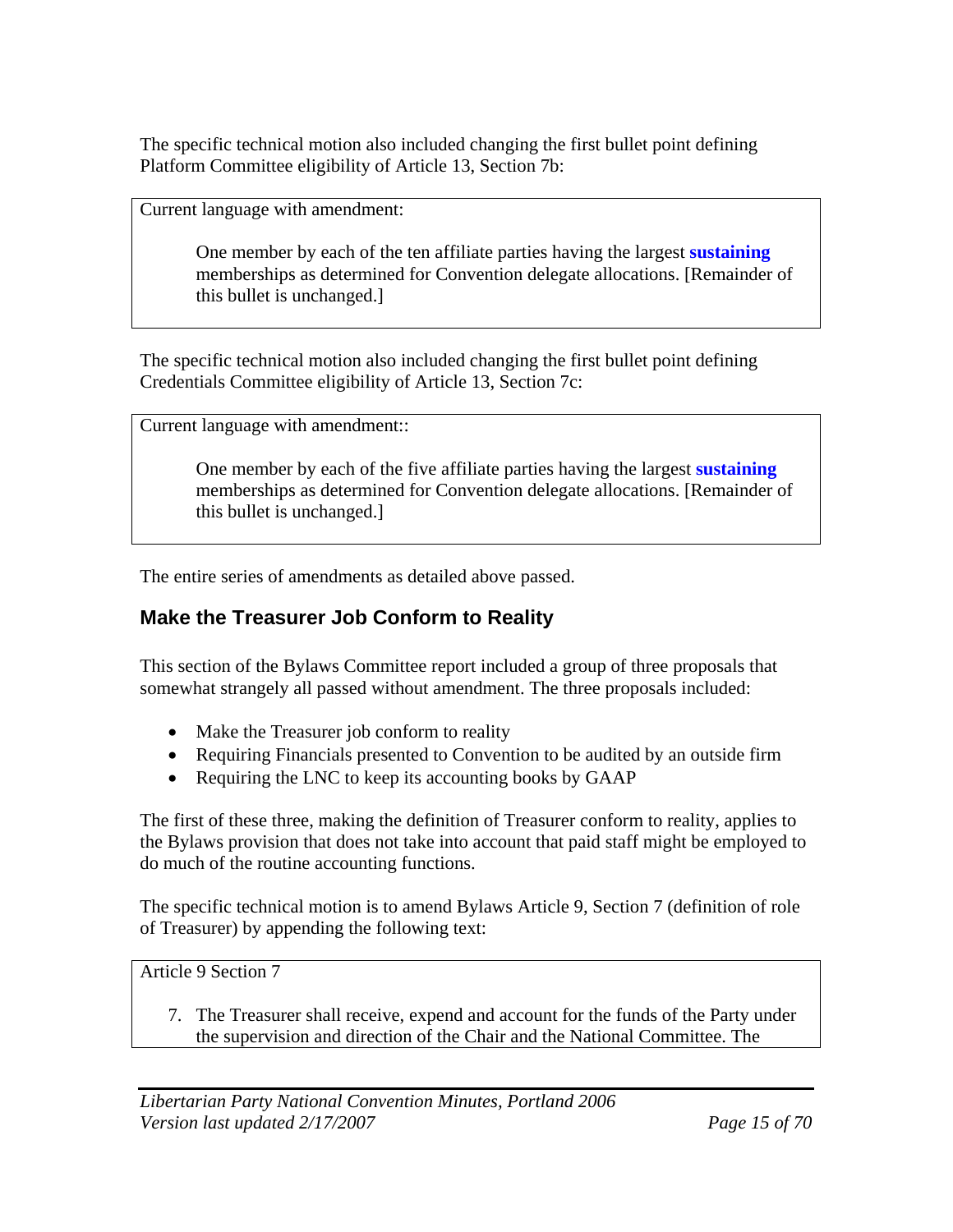Treasurer shall make an annual financial report to the National Committee and shall perform all duties required of the office by applicable federal and state law.

#### Append

The Treasurer is responsible for oversight of all financial functions, including, but not limited to receipts, disbursements, internal and external reporting. The Treasurer shall report to the National Committee and the Convention both the financial situation of the Party and the results of its activities.

The second of these Bylaws changes would mandate that the financial report presented to the Convention delegates would have been audited by an agency outside the LNC, perhaps a commercial accounting firm. The delegates would by this requirement have considerable confidence in the numbers so provided.

The specific technical motion is to append the following sentences to Bylaws Article 9 (Officers), Section 7 (Definition of Treasurer):

Article 9, Section 7

7. The Treasurer shall receive, expend and account for the funds of the Party under the supervision and direction of the Chair and the National Committee. The Treasurer shall make an annual financial report to the National Committee and shall perform all duties required of the office by applicable federal and state law.

Append

The report of the Treasurer to the Convention, specified in Convention Rule 1 agenda item 5, shall include an independent auditor's report opining whether the financial statements present fairly, in all material respects, the financial position of the Party and the changes in its net assets and its cash flow for the years then ended, in conformity with accounting principles generally accepted in the United States of America. Unaudited interim financial statements shall also be presented. Such reports shall be made available to every delegate.

The final of these Bylaws changes is to keep its books by generally accepted accounting principles (GAAP). The LNC's own set of governing rules, the Policy Manual, already mandates that all financial records of the LP are to be maintained "consistent with GAAP" unless applicable law conflicts with this stipulation. This proposal would take the matter out of the capacity of the LNC to alter, mandating GAAP in the Bylaws instead.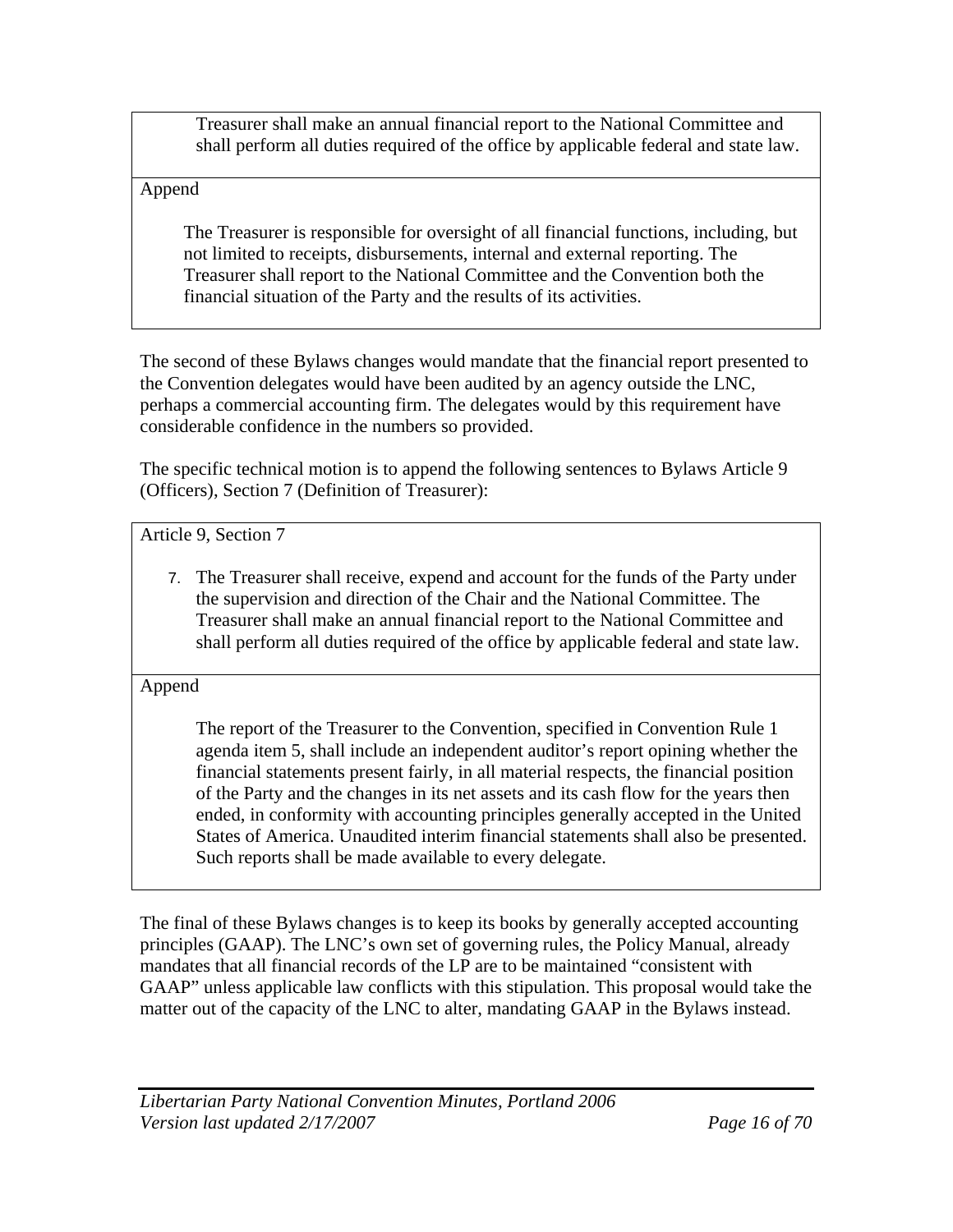The specific technical motion is to make the following addition to Bylaws Article 12 (Finance and Accounting), Section 2:

Article 12, Section 2

2. The National Committee shall cause an efficient double-entry system of accounts to be installed and maintained.

Append

Financial statements of the Party shall be prepared in accordance with Generally Accepted Accounting Principles (GAAP).

The three items passed without amendment.

### **Change of Membership Definition**

The specific proposal was to replace Article 7, Section 1 as follows:

Current language:

1. Members of the party shall be those who have certified in writing that they oppose the initiation of force to achieve political or social goals.

Proposed language:

1. A member of the Party shall be any libertarian who has self-identified as a member.

After calling the question immediately, this motion failed.

A motion emerged to change the language to:

1. A member of the Party shall be any libertarian who supports smaller government, lower taxes and more individual freedom

This amendment was amended by Robert Schubring  $(MI)^3$  to append the words 'without violence'. This amendment to the amendment failed.

A substitute amendment from Thomas Stevens then emerged which passed, stating:

 $\overline{a}$ <sup>3</sup> Delegate Motion #12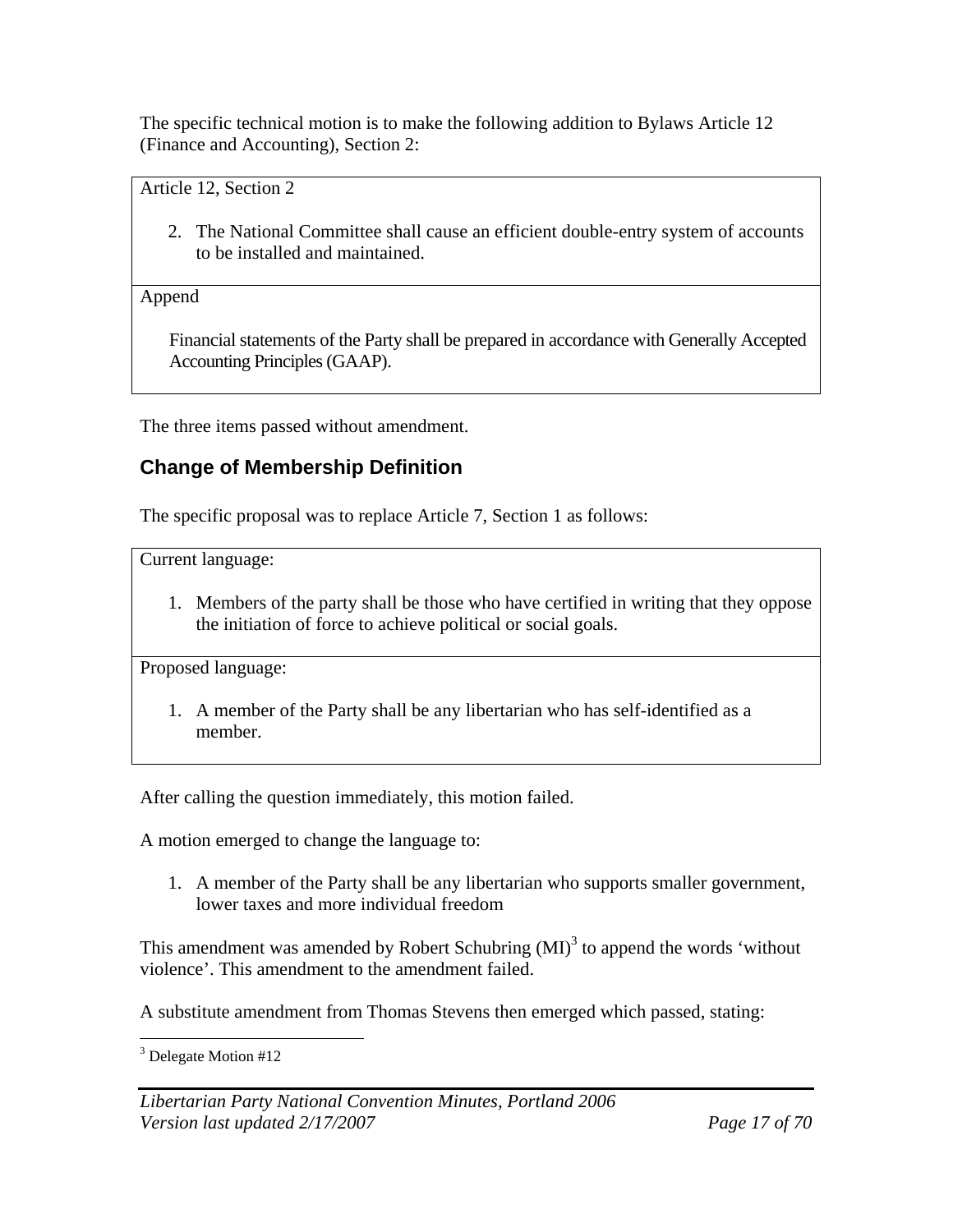Final proposed language, as amended:

1. Members of the party shall be those persons who have certified in writing that they support smaller government, lower taxes and more individual freedom

The main motion failed and the current language remains in place.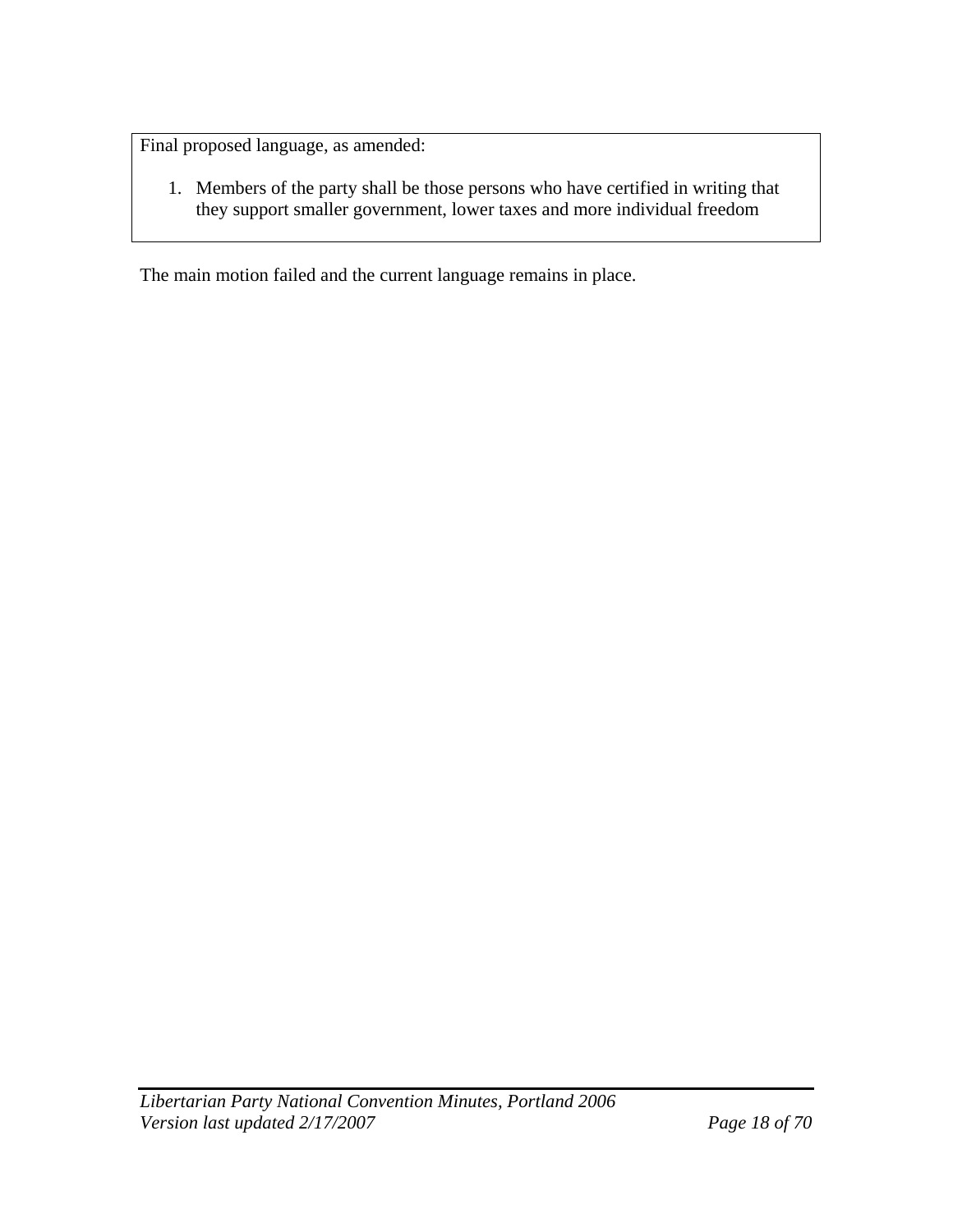# **Saturday PM**

# **Credentials**

In the Saturday PM session, Credentials Chair Emily Salvette reported 306 delegates. Ms. Salvette moved to amend the credentials roll to accept the delegates. The motion carried.

Beyond these 306, certain state chairs wished to have the convention accept a small number of additional delegates not included.

After a request to split the question by state, the following occurred:

Idaho moved to have the Convention accept Robbi Blesson as a delegate. The motion passed.

Massachusetts moved to add Renee Ruiz. The motion passed.

Washington moved to include David Bergland and David Carson. The motion passed.

California moved to include Starchild, David Hollist and Astor from San Francisco. After a request to divide the question, the Convention:

- Rejected the seating of Astor with 39 negative votes. The measure required seveneighths to pass.
- Rejected the seating of Starchild 156-23. The 87.1% was less than the 87.5% required.
- Seated David Hollist.

The report of the Bylaws Committee continued.

### **Modify Presidential Nominating Method**

The Bylaws specify (Rule 9, paragraph 4) that any candidate for President (and Vice-President – see proposal 13) who submits to the Secretary the signatures of 30 delegates is entitled to formal nomination time in front of the Convention. There is no specification for a form or procedure that must be followed to acquire those signatures or deliver them to the Secretary.

At the most recent Nominating Convention, the Secretary received sheets of paper of varied form and content, on which the many signatures were so distributed that it was impossible for the Secretary to vouch for the validity and non-duplication of names.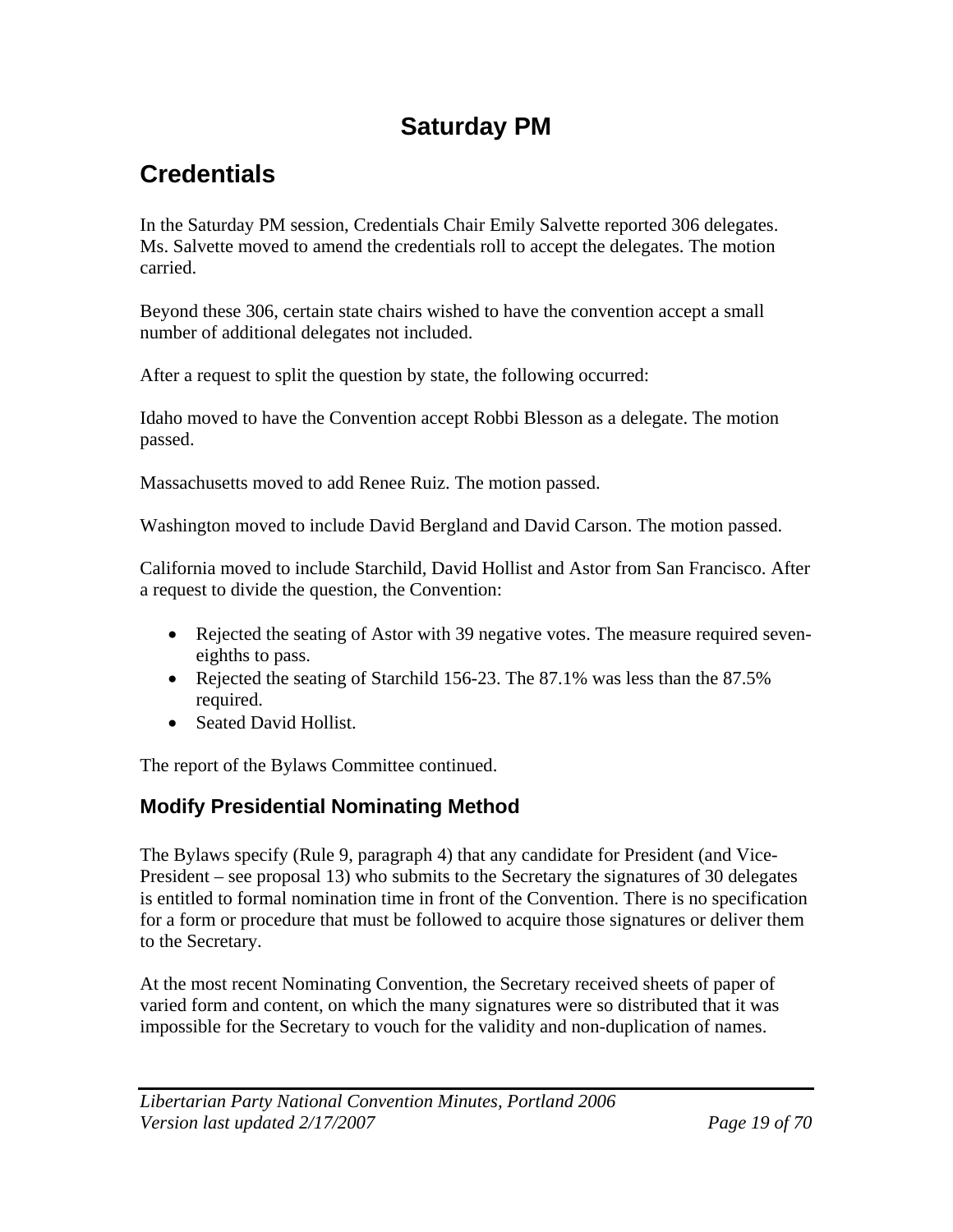(Important disclaimer: nothing in the previous sentence should be construed as indicating the Secretary doubted, or had reason to doubt, the validity of the signatures.)

The Platform Committee and members of the Credentials Committee have come up with a process that will make the submission of the minimum 30 unique signatures much more susceptible to validation. However, the Platform Committee wanted to make sure that the mechanism that is adopted is permitted in the Bylaws, beyond challenge.

The specific technical motion is to amend Convention Rule 9, Section 4, by appending the following sentence:

#### Append

The affixing of signatures to a nominating petition per this requirement shall be effected by a transfer of signature tokens issued by the Credentials Committee.

The motion carried.

### **Region formation to include only membership in affiliates**

This provision along with the next two was presented as a group of three. A request to divide the question separated them into three parts.

Although this question would appear to have been a simple matter, the most recent Convention exposed an ambiguity in the Bylaws that the committee proposed to rectify. When considering whether or not an affiliate or group of affiliates meets the 10% threshold specified in the Bylaws for region formation, it has been assumed that the denominator in that fraction is national membership within affiliated parties. Thus, as an extreme, if all the affiliates grouped into a single region-of-the-whole, this region would be entitled to 10 Regional Representatives and 10 Regional Alternates.

However, the Bylaws are not as clear as we would like on this point, and admit of the alternate possibility that the denominator is instead all national members worldwide, including those outside affiliates (Puerto Rico, Guam, etc.).

With this interpretation, a region-of-the-whole would be entitled to only 9 Regional Representatives and Alternates. This proposal would make the calculation completely unambiguous, specifying the denominator as only the national membership within affiliates.

The specific technical motion was to amend Bylaws Article 10, Section 2, paragraph c, as follows:

*Libertarian Party National Convention Minutes, Portland 2006 Version last updated 2/17/2007 Page 20 of 70*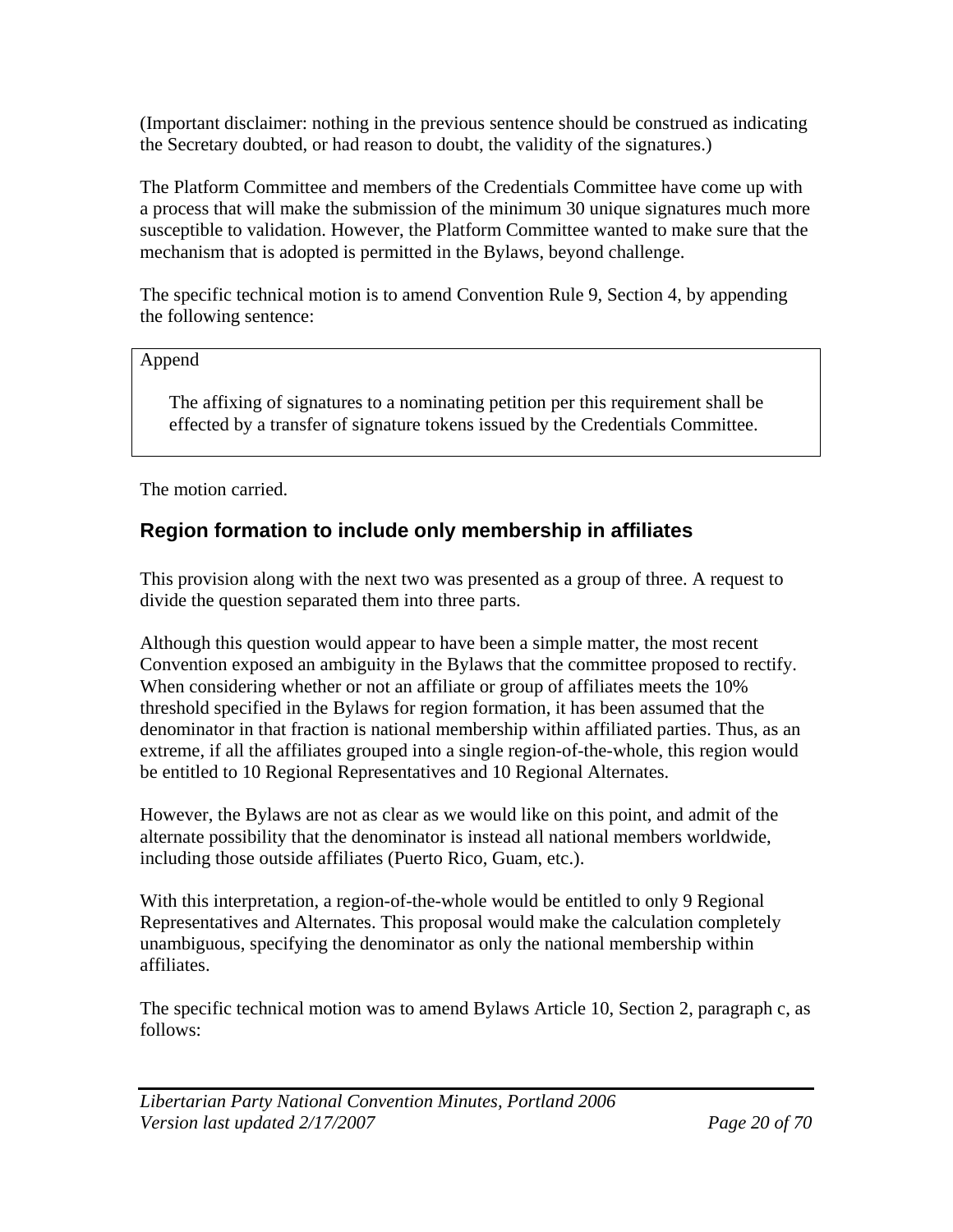Current language: (*note: amended earlier*)

Any affiliate party with 10% or more of the total national party **sustaining** membership (as determined for delegate allocation) shall be entitled to one National Committee representative and one alternate for each 10% of national **sustaining** membership. [Remainder of paragraph unchanged]

Proposed language:

Any affiliate party with 10% or more of the total national party sustaining membership **within affiliate parties** (as determined for delegate allocation) shall be entitled to one National Committee representative and one alternate for each 10% of national sustaining membership.

### **Automatic Removal of Officers and At-Large for Non-Attendance**

While the LNC has the authority to remove officers and at-large members, this is an extremely severe action, and the LNC usually has much critical business to attend to. But an officer or at-large member who has been absent for a significant number of LNC meetings imposes a severe burden on the remaining members, who take their commitment seriously.

This proposal would ease the difficulty for the LNC for this one reason, consistent nonattendance over the course of 3 meetings: perhaps one full year of LNC meetings.

The specific technical motion is to make the following insertion to Bylaws Article 10, Section 5 as new paragraph 3:

Insert:

An officer or member-at-large who fails to attend two consecutive regular meetings of the National Committee shall be automatically removed from his position upon the Credentials report of the Secretary if not present at the opening of the third consecutive meeting. The affected member shall have until the opening of the next regular meeting of the National Committee to appeal this action to the Judicial Committee; once the Credentials report of the Secretary at this meeting has been issued, the suspension shall be final unless the Judicial Committee rules to re-instate the suspended member.

This measure passed.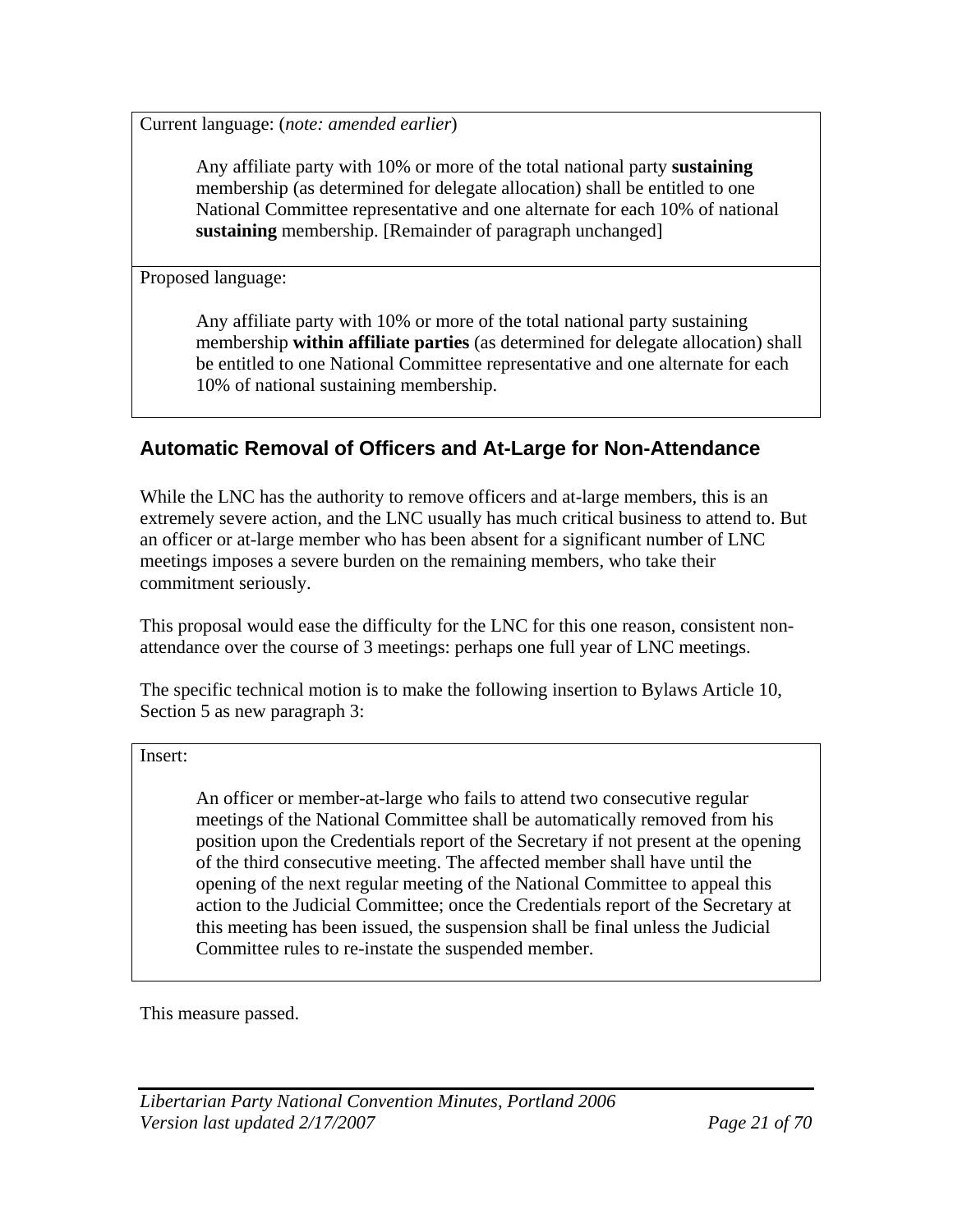### **Eliminate Requirement for Libertarian Party Program**

The Program is a document that the Bylaws requires be written by the LNC. This document shall be: "a maximum of 10 issues; which are currently receiving widespread, national public attention; are readily identifiable by most individuals as matters which affect them personally and directly; and offer interim or transitional proposals which move toward a libertarian society, which are clearly identified as interim or transitional proposals."

This sounds like a great idea. The problem is that the LNC has given little or no attention to this document until very recently, because the purpose of the LNC is NOT to be a document creation committee, but to be the board of directors of the Libertarian Party.

Nevertheless, such a document has been composed, and was considered by the LNC at the meeting Friday, June 30.

Eliminating this Bylaw does not mean we cannot have such a document. It just means that we are not required to have this document, and it can be created and maintained as the need arises.

The specific technical motion is simply to delete Bylaws Article 6 in its entirety.

This measure passed.

### **Drop Weakest Finisher after Every Ballot**

Next came another group of three measures that included

- Dropping weakest finisher after every ballot
- Changing the delegate list submission deadline from one month to one week before the Convention and additional routes
- Eliminate Requirement for National Campaign Platform

All three ended up carrying, though the second item was brought up again Sunday morning.

The Bylaws specify (Rule 9, Section 2) that if there is no winner after the first ballot in the polling for the Presidential and Vice-Presidential contest, the vote is repeated; it is only after the second ballot that the weakest finisher is dropped.

However, at nearly every Nominating Convention at which there has not been a winner on the first ballot, a motion to suspend the rules – to allow dropping of the last-place finisher immediately, rather than delaying that until after the second ballot – has been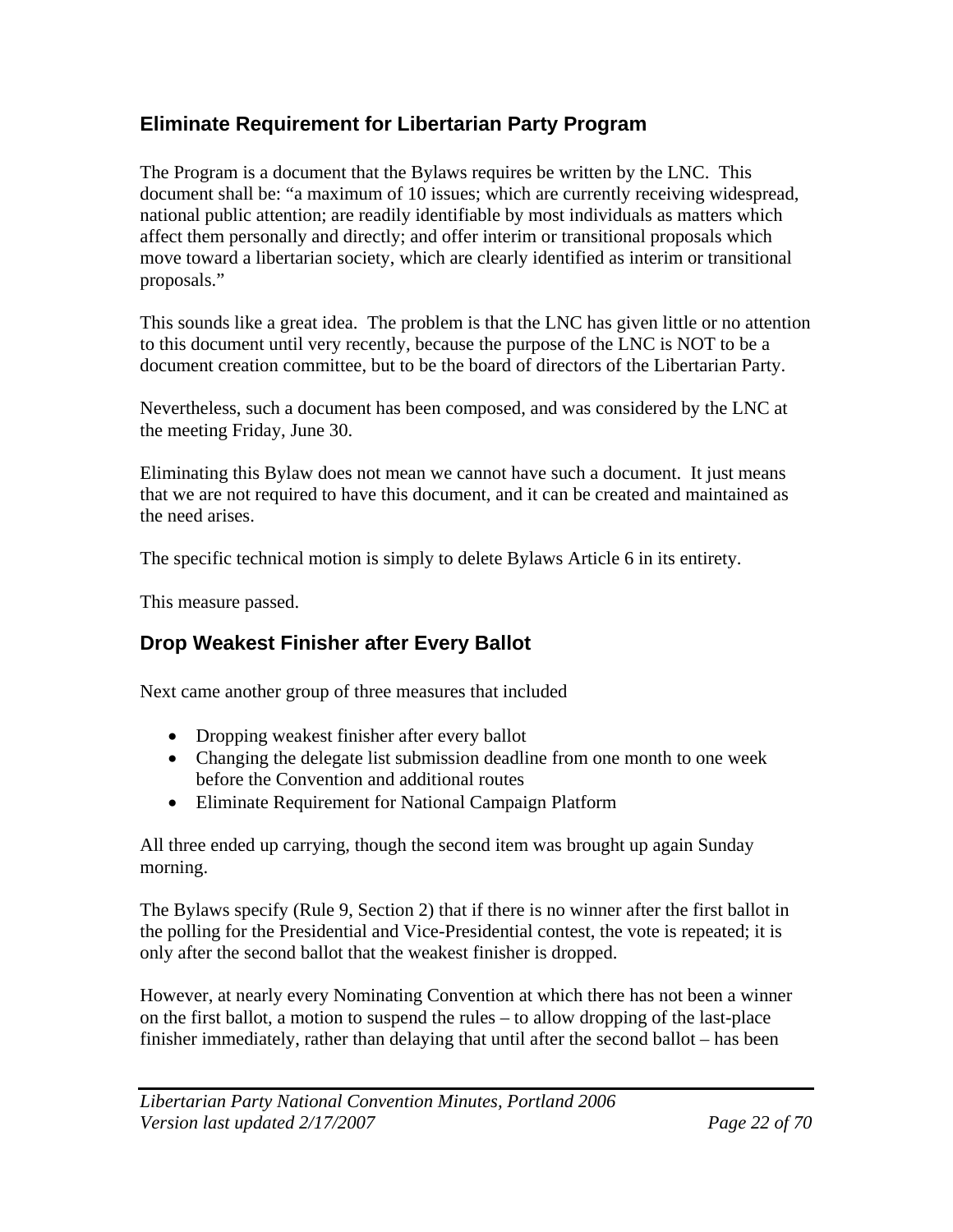entertained and adopted. This proposal would formally remove that delay, and bow to the consistent suspension of the Rules. The proposal also recommends any candidates with support less than 5% be dropped.

The specific technical motion is to make the following amendments to Convention Rule 9, Section 2:

Current language:

The Party's nominee for President shall be chosen by majority vote. If, after two ballots, no candidate has attained a majority, the candidate with the fewest votes on the latest ballot shall be struck from subsequent ballots. This procedure shall be repeated after every subsequent ballot in which no candidate has received a majority vote, until one candidate attains a majority.

Proposed language:

The Party's nominee for President shall be chosen by majority vote. If no candidate has attained a majority, the candidate with the fewest votes and any other candidates polling less than 5% shall be struck from subsequent ballots. This procedure shall be repeated after every ballot in which no candidate has received a majority vote, until one candidate attains a majority.

This measure carried.

### **Change in Delegate List Submission Deadline (1 month to 1 week) and Additional Routes**

The Bylaws specified that the affiliate delegate lists must be submitted no later than one month before the corresponding Convention. This proposal would change the deadline to one week before the Convention.

The proposer has offered this argument: At the 2004 convention the Credentials Committee encountered a significant problem. At least one state, owing to legal restrictions, sent amendments to National HQ via email only a day or so before the Convention start, but every staff member was working at the Convention, so the changes were neither received nor processed.

This resulted in a problem with credentialing. The affiliate correctly identified that the Bylaws permitted what they did, but the Bylaws allow a nearly impossible situation. This language (or something that sounds better) specifies an HQ cutoff, and the procedure for handling amendments after that fact. Making the deadline one week instead of one month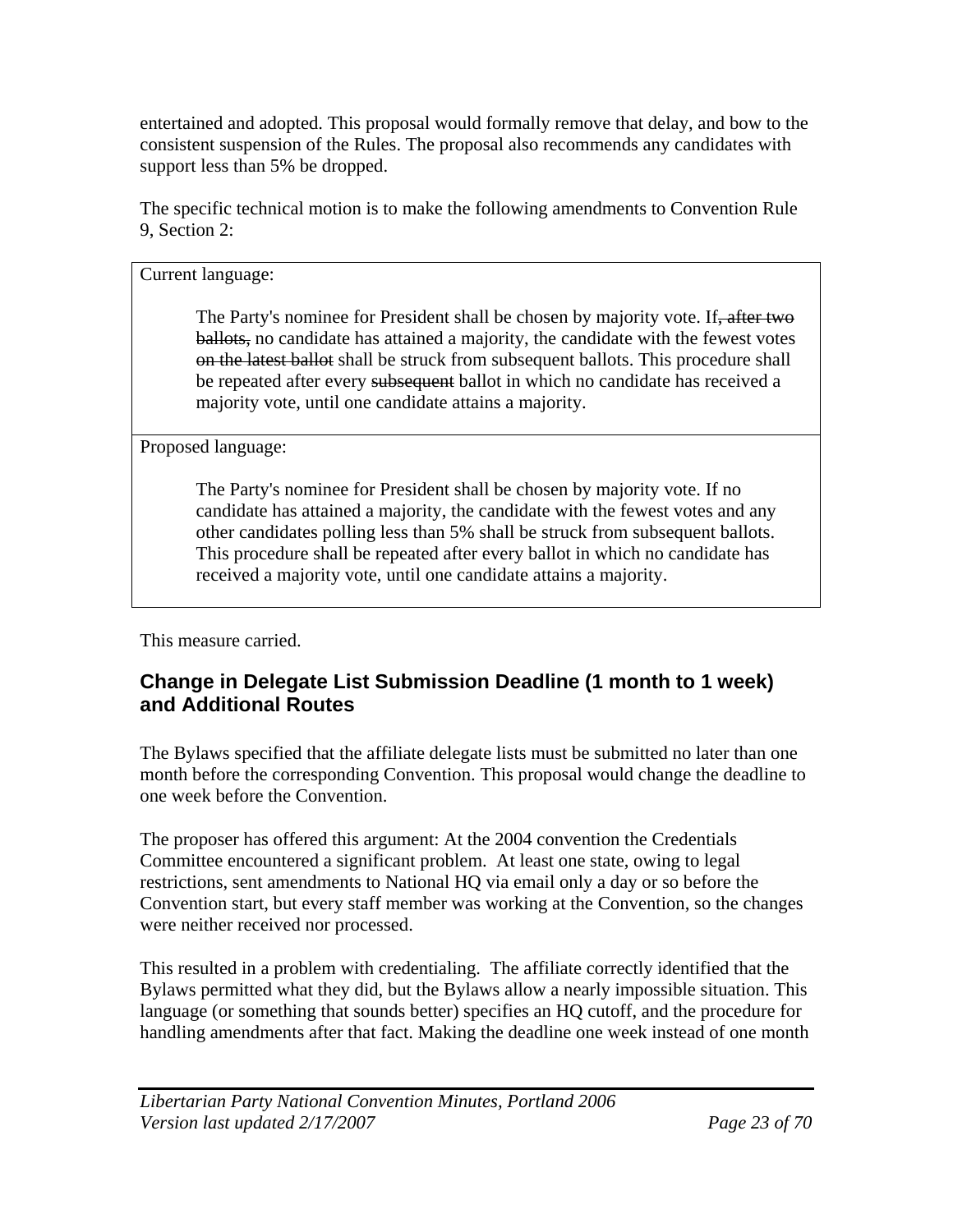addresses the difficulty that one affiliate is required by law to hold their Convention on a fixed date.

The specific technical motion is to amend Bylaws Article 13, Section 5, sentence 4, as follows:

Current language:

A list of the names and addresses of all delegates and alternates chosen by each affiliate party shall be sent to the National Headquarters no later than one month prior to start of the first general session of the Regular Convention. Amendments to such lists may be made by the affiliate parties until the close of the Credentials Committee meeting preceding the Convention. [The remainder of this Section is unchanged.]

Proposed language:

A list of the names and addresses of all delegates and alternates chosen by each affiliate party shall be sent to the National Headquarters no later than one **week** prior to start of the first general session of the Regular Convention. Amendments to such lists may be made by the affiliate parties **and submitted electronically or in person to the Credentials Committee** until the close of the Credentials Committee meeting preceding the Convention.

This measure passed.

*Note: This issue was reconsidered Sunday morning and changed again. Geoff Neale, who moved for the suspension of the rules on Sunday, argued this motion had inadvertently 'improved the process too much'.* 

### **Eliminate Requirement for National Campaign Platform**

In 2004 Michael Badnarik did not submit a separate Campaign Platform, instead choosing to use the LP Platform itself. Without either a separate Program or Campaign Platform, there no longer exists any official document detailing immediate 'transitional' proposals. The Platform reformatting project attempted to take this into account, by dividing Platform language into Issue, Principle, Solution, and Transition.

The Platform Committee declared the Party seemed to be getting along just fine without these documents. Those who want transitional language now have an avenue, by amending the Platform itself. There is no reason why the Platform could not speak to both direction and destination. Just about every imaginable libertarian policy document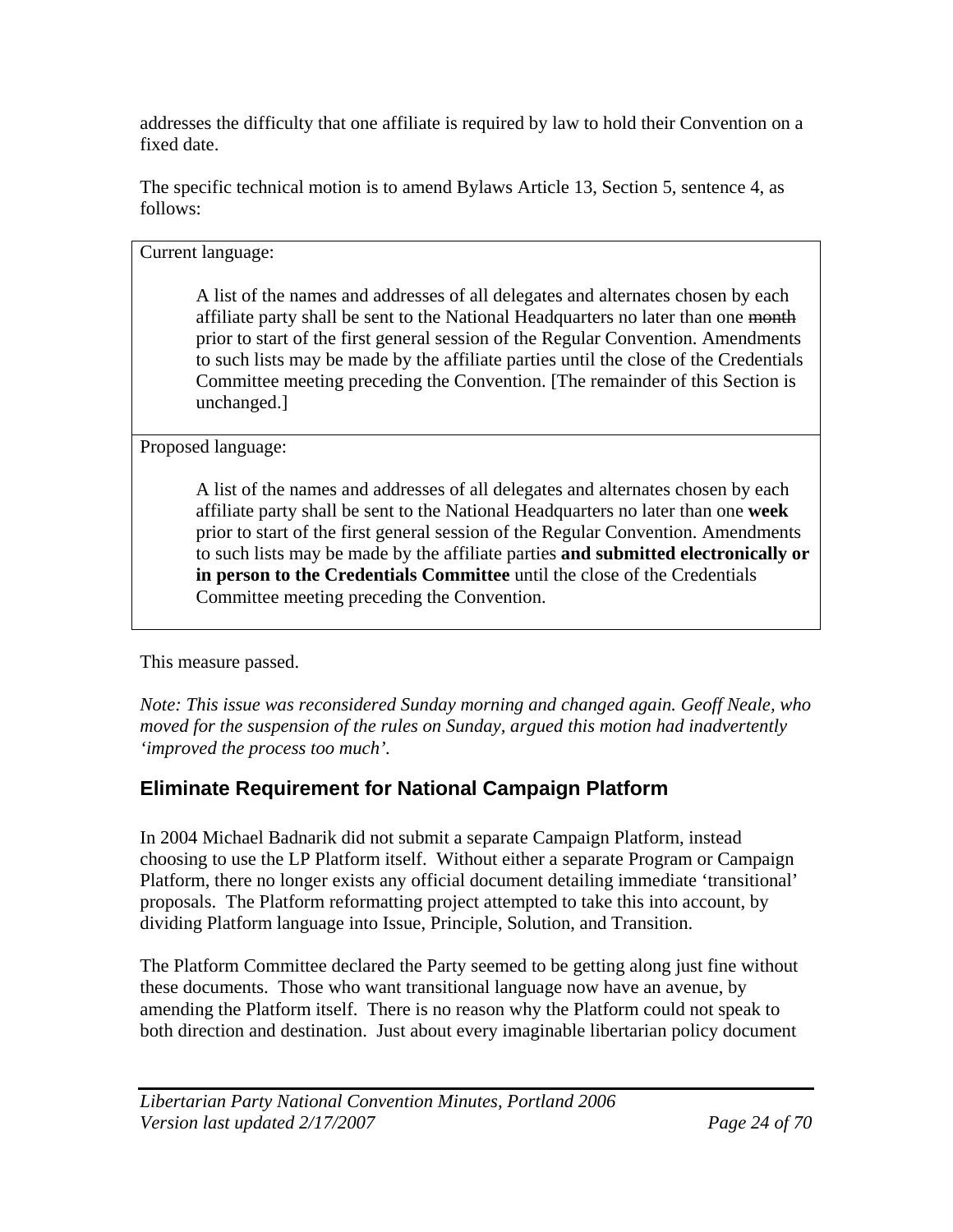already exists somewhere, and if none is totally on a particular candidate's message, he is always free to create his own.

The specific technical motions are to:

- delete Bylaws Article 5 in its entirety, and
- amend Convention Rules as follows:

Rule 1, Section 9 –

Current language with amendment:

Nomination of Party candidates for President and Vice-President (in appropriate years) including ratification of the National Campaign Platform

This measure passed.

### **Platform Retention Vote**

There is a complicated process mandated for the review of every plank in our Platform called the Platform Retention Vote. The intention of this process was to provide a simple mechanism for delegates to vote up or down on every plank in the Platform.

The Platform Committee decided that in principle, this sounded fine, but the mechanics were perceived as difficult. The Bylaws require electronic tabulation, a three-hour voting window, and a secondary review of any planks to be deleted based upon this vote. The number of votes cast in each convention is a small portion of the total delegates, and the process is expensive because of the requirement to rent tabulation equipment and have machine readable forms printed. To this date, no one on the committee can recall any instance where a plank was deleted through this process. (little did we know what was about to happen at this convention)

Additionally, the Bylaws still provided for the deletion of any plank on a simple majority vote.

At the same time, the Bylaws Committee recognized the merit – from the perspective of the individual delegates – of having the opportunity, quickly and easily, to indicate that some planks are so unsatisfying that they should be considered for deletion by a process that is not subject to the constraints on the Convention agenda.

The Bylaws Committee developed the following procedure, borrowing from the 'token' approach conceived for the Presidential nomination process, which it believed addressed the problems while offering the delegates a clear route to a deletion decision.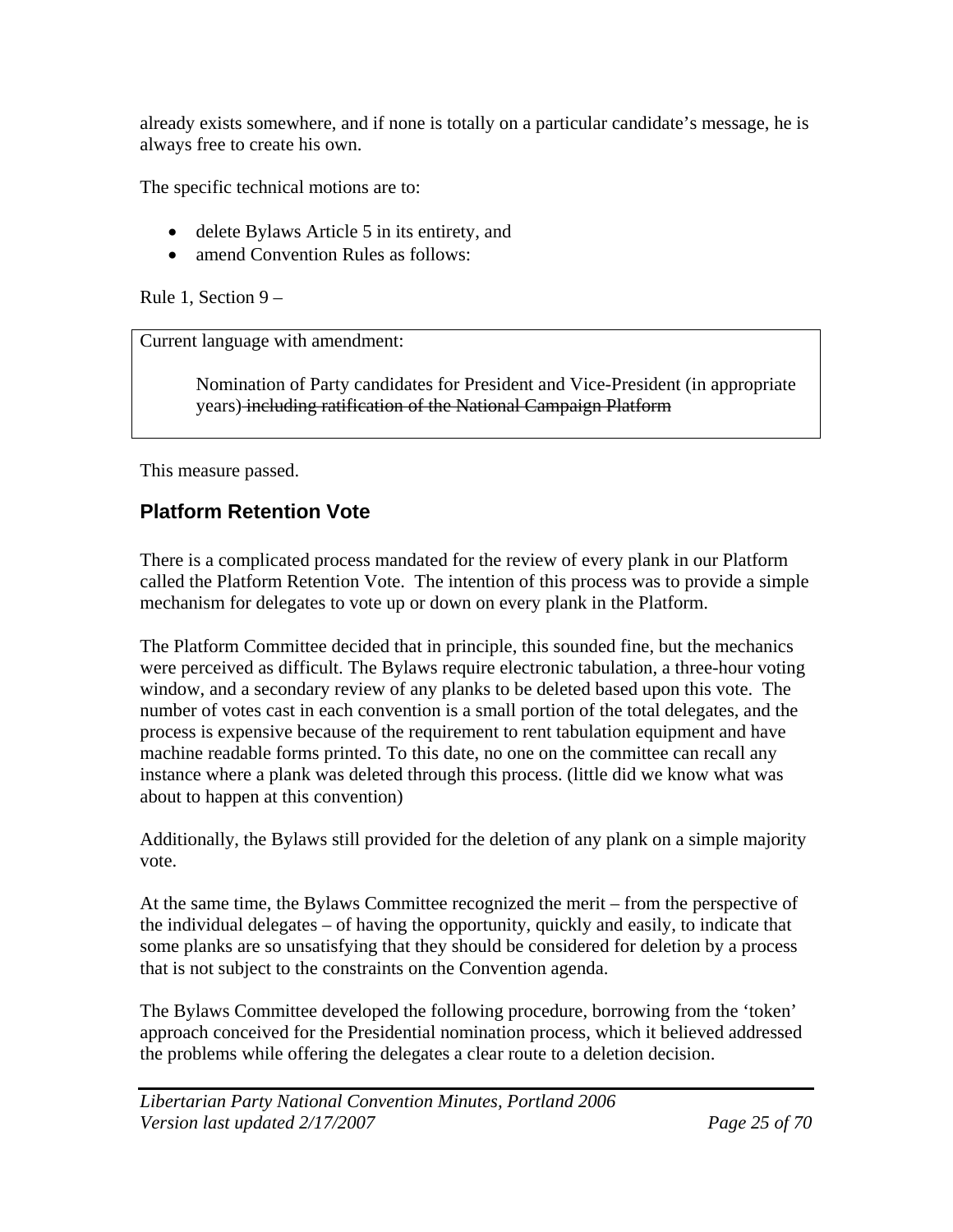The specific proposals were to:

Delete Convention Rule 1 (order of business) item 8; then revise item 4:

4. Retention **Deletion** of planks from the previous platform

Revise Convention Rule 7, Section 2 as follows:

Current language:

2. After the adoption of the convention agenda, the convention will vote, without debate, whether to retain each of the planks in the existing platform. Delegates will cast separate votes on each plank, and use a computer readable ballot to record their votes. Delegates will be given three hours to mark their ballots and return them to their delegation chair. In the event that computer readable ballots are not available, a roll call vote shall be used. Each plank approved by a majority of those voting on that plank shall be retained in the new platform (including any amendments to that plank which are subsequently approved). If the number of delegates participating in the vote on any plank is less than the quorum in effect at the beginning of the polling period, then that plank shall be retained and a second vote on that plank, pursuant to Section 8 below, shall not occur.

Proposed language:

- 2. After the adoption of the convention agenda, the convention will vote whether to delete planks from the existing platform. This will be accomplished as follows:
	- a. The Credentials Committee shall issue five signature tokens to each delegate.
	- b. Tokens shall only be issued to delegates. Delegates are responsible for transferring possession of unused tokens to their alternates if necessary.
	- c. Each delegate may cast each token as a recommendation for deletion of one plank by noting on the token the plank to be deleted and signing the token.
	- d. A delegate may cumulate recommendations by casting any number of tokens for deletion of the same plank.
	- e. Delegates will be given until one hour prior to the scheduled start of the platform report to mark their tokens and deliver them to the Secretary.
	- f. Prior to the scheduled start of the platform report, the Secretary shall review the tokens received and tabulate and report the tokens submitted for deletion of each plank.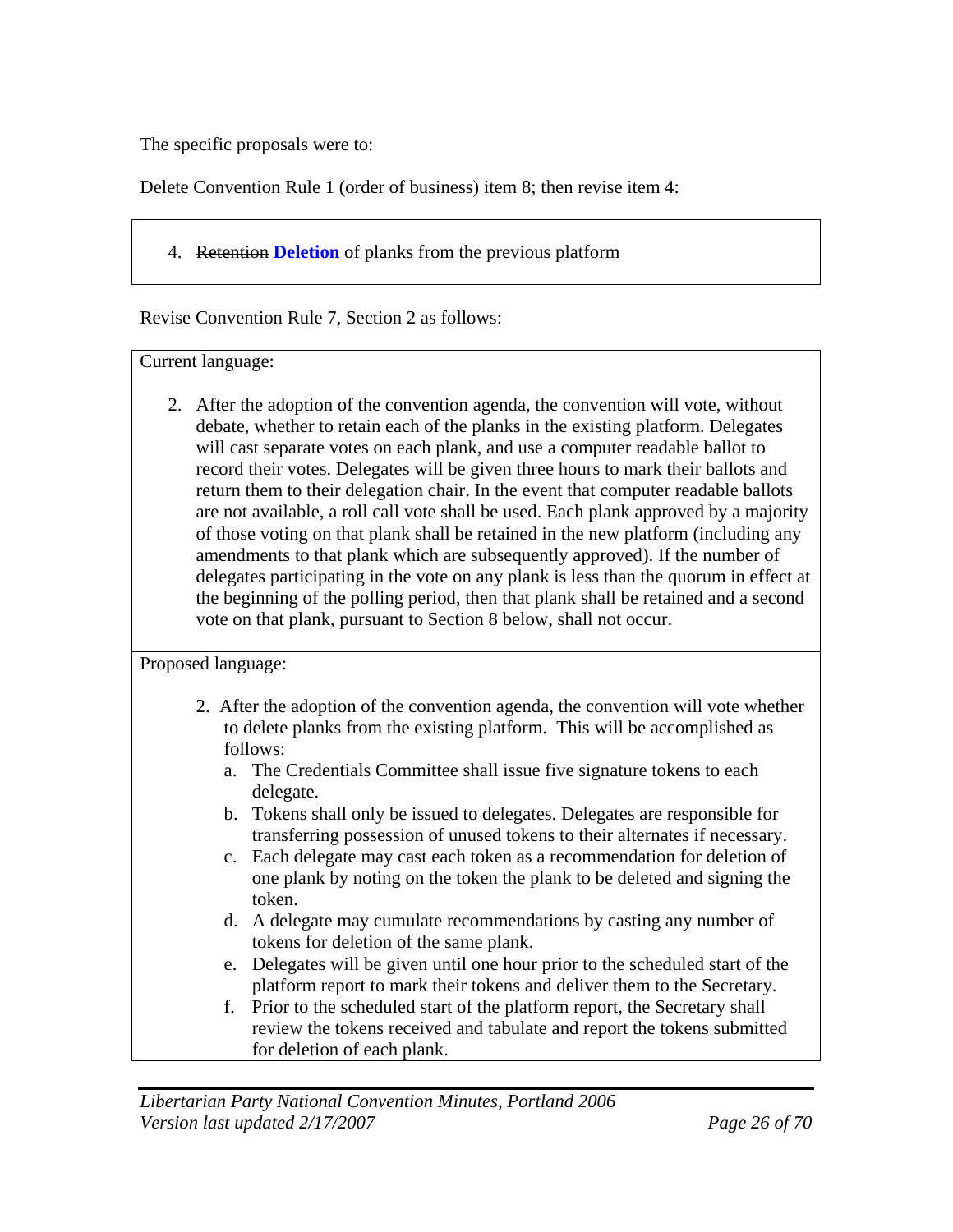g. As its first item of platform business, the convention shall vote whether to delete each of those planks that received a number of tokens for deletion equal to 20% or more of the number of credentialed delegates. Such votes shall be cast without amendment or debate.

Delete Convention Rule 7, Section 8 pertaining to the second platform plank ballot.

Because of the nature of the operations proposed, this proposal would take effect at the 2008 Convention.

The Chair initially called the motion to have failed. After a call for a division, a standing vote revealed it carried.

A last proposal of the Bylaws Committee was contingent on the matter of having the presidential nominee use the LP Platform as his/her campaign platform. Since the motion above passed and replaced certain Bylaws provisions, the text no longer existed in the Bylaws to consider how to move some of it from the Bylaws into the Convention Rules. Thus the last item was rendered moot.

# **Platform Committee Report**

The Platform Committee was comprised of 20 individuals, 10 having been selected by the LNC and 10 being appointed by the 10 states with the largest membership. Those members included:

#### **LNC Appointees Largest States**

George Squyres (AZ) Chair David Aitken (CO) Robert Murphy (OK) Lorenzo Gaztañaga (MD) Trevor Southerland (GA) David W. Owens (PA) Adam Mayer (OR) Donny Ferguson (VA) Tim West (WV) Lee Wrights (NC)

| California   | <b>Brian Holtz</b>    |
|--------------|-----------------------|
| Texas        | Guy McClendon         |
| Florida      | <b>Bill Van Allen</b> |
| Georgia      | <b>Joel Mountain</b>  |
| Pennsylvania | Mik Robertson         |
| Michigan     | Andy Lecureaux        |
| Ohio         | Norma Skoog           |
| Virginia     | <b>Steve Damerell</b> |
| New York     | <b>Bonnie Scott</b>   |
| Washington   | Greg Clark            |
|              |                       |

This list may differ slightly from those named in the Delegation Chairs Manual since certain members thinking they would be able to attend the Portland convention turned out not to be able to do so.

Platform Committee Chair George Squyres entertained a motion to suspend the rules for the purpose of consolidating several planks into one.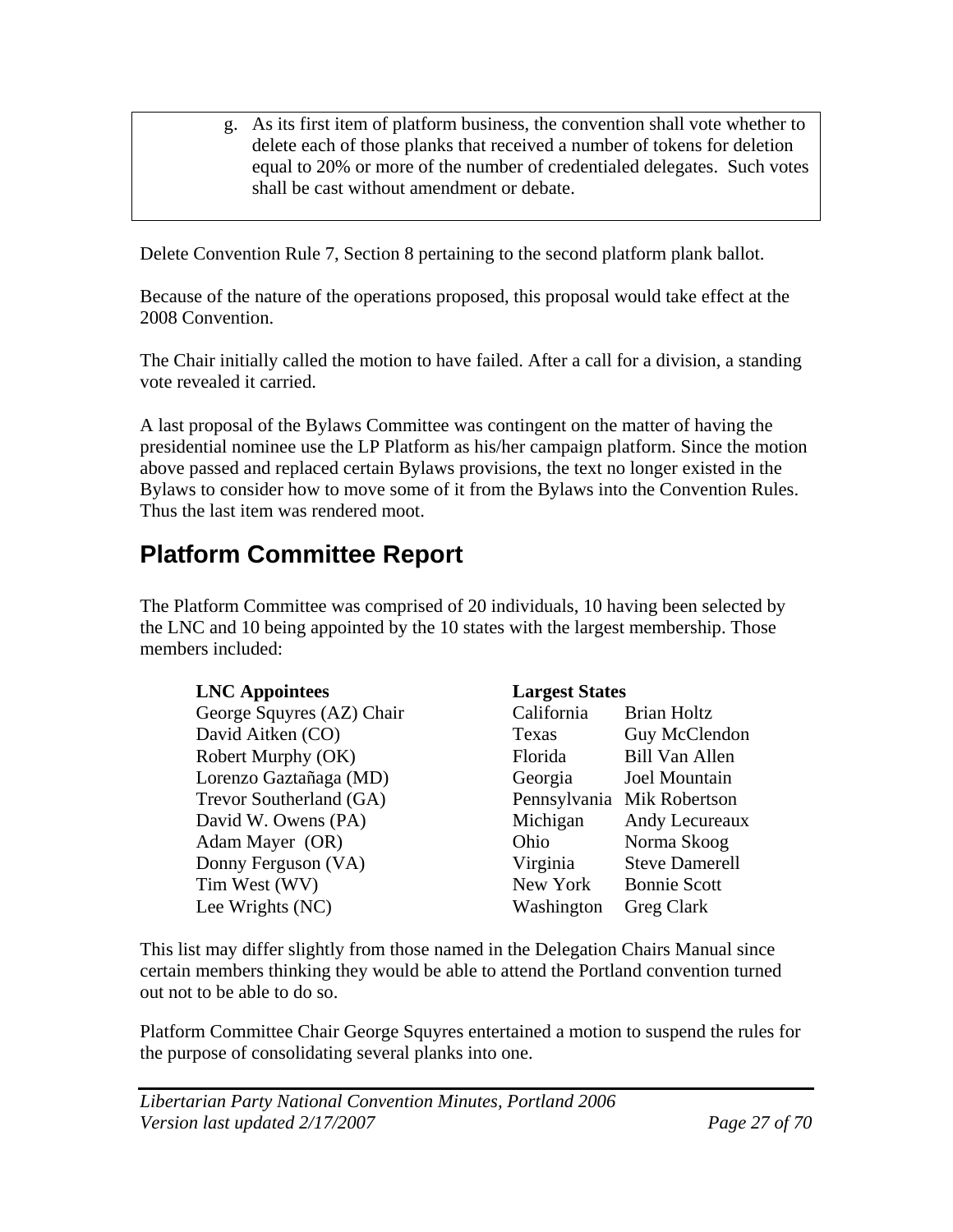The Platform Committee noted each of the following planks represent a consolidation of several existing planks. These consolidations have been done considering completeness, redundancy, and relevance in a changing world.

| Corporate Welfare, Monopolies and Subsidies                         |
|---------------------------------------------------------------------|
| Incorporates: Both Monopolies (II.6) and Subsidies (II.7)           |
|                                                                     |
| Property & Resource Rights                                          |
| Incorporates: Property Rights (I.12), Resource Use (III.9), Unowned |
| Resources (IV.C.3), and Space Exploration (IV.D.3)                  |
| Crime and Victimless Crime                                          |
| Incorporates: Crime (I.2) and Victimless Crime (I.3)                |
| Postal Service and Public Utilities                                 |
| Incorporates: Postal Service (III.13) and Public Utilities (II.9)   |
| Reproductive Rights                                                 |
| Incorporates: Population (III.5) and Women's Rights (I.20)          |

The motion to suspend the rules passed, as did the motion to consolidate these planks. Next George Squyres entertained a motion to suspend the rules to consider all Revisions en banc.

The Platform Committee report noted the following planks have been revised to incorporate suggestions from the membership received at the Platform web site and/or to address flaws revealed by the change in format.

- I.22 Sexuality and Gender
- I.18 Immigration
- II.2 Taxation
- II.5. Government Debt
- I.17 Conscription

This motion to suspend the rules to consider all Revisions en banc was ruled out of order since one of these, Immigration, had a minority report.

Steve Dasbach objected to considering the revisions in the absence of the original Platform, which was missing from the delegate handout. This objection caused the Secretary to present on the overhead screen each plank in the original for the delegates to consider for two minutes each.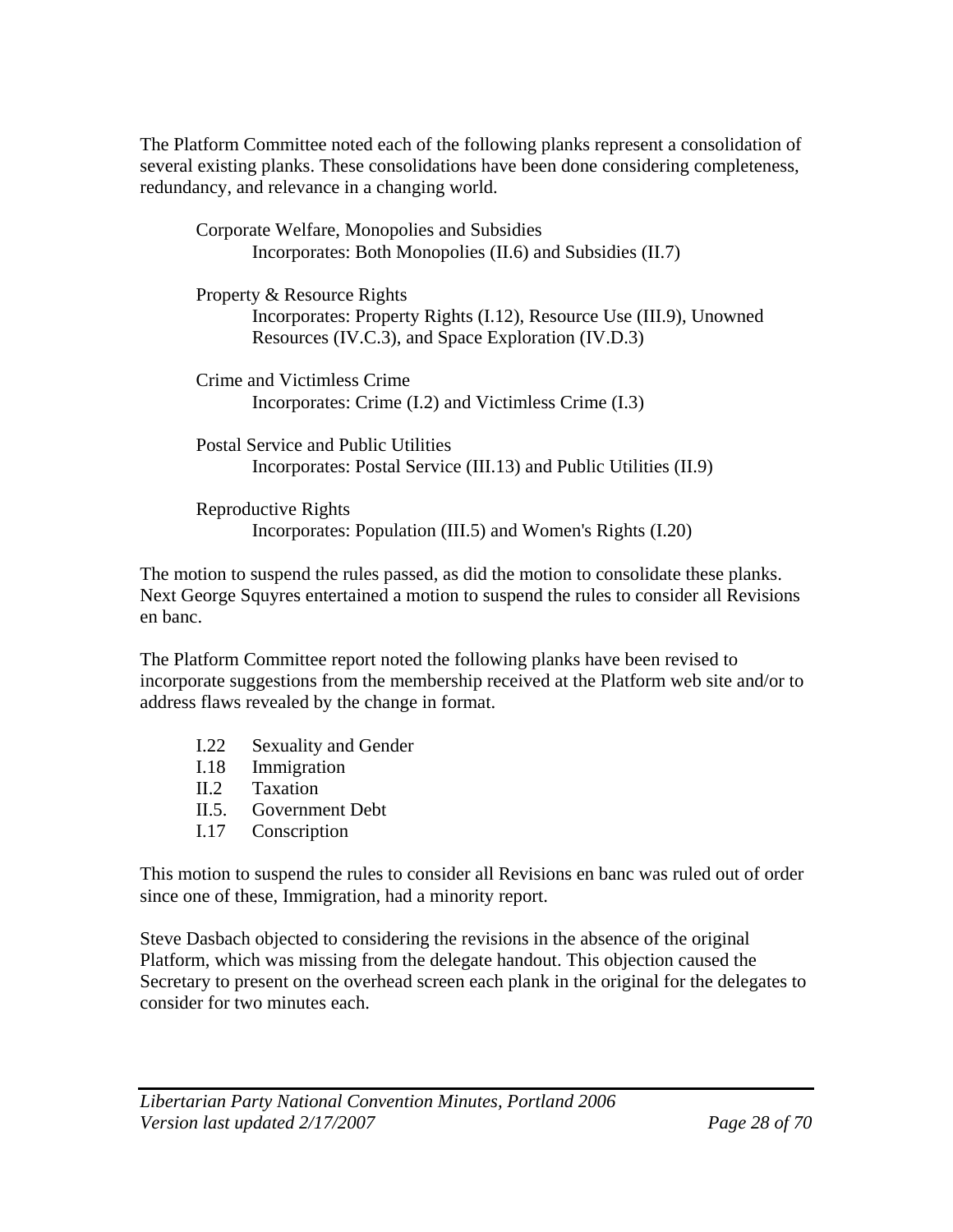### **I.22 Sexuality and Gender revision**

The existing plank was as follows:

#### **I.22 Sexual Rights – Atlanta 2004 Platform**

**The Issue:** Government has presumed to decide acceptability over sexual practices in personal relationships, imposing a particular code of moral and social values and displacing personal choice in such matters.

**The Principle:** Adults have the right to private choice in consensual sexual activity.

**Solutions:** We advocate an end to all government attempts to dictate, prohibit, control or encourage any private lifestyle, living arrangement or contractual relationship.

**Transitional Action:** We would repeal existing laws and policies intended to condemn, affirm, encourage or deny sexual lifestyles, or any set of attitudes about such lifestyles.

The Platform Committee presented the following replacement

#### **I.22 Sexuality and Gender – 2006 Platform Committee Proposal**

**The Issue:** Politicians use popular fears and taboos to legally impose a particular code of moral and social values. Government regularly denies rights and privileges on the basis of sexual orientation or gender identity.

**The Principle:** Consenting adults should be free to choose their own sexual practices and personal relationships. Government does not have legitimate authority to define or license personal relationships. Sexuality or gender should have no impact on the rights of individuals.

**Solutions:** Culture wars, social friction and prejudice will fade when marriage and other personal relationships are treated as private contracts, solely defined by the individuals involved, and government discrimination is not allowed.

**Transitional Action:** Repeal the federal Defense of Marriage Act and state laws and amendments defining marriage. Oppose any new laws or Constitutional amendments defining terms for personal, private relationships. Repeal any state or federal law assigning special benefits to people based on marital status, family structure, sexual orientation or gender identification. Repeal any state or federal laws denying same-sex partners rights enjoyed by others, such as adoption of children and spousal immigration.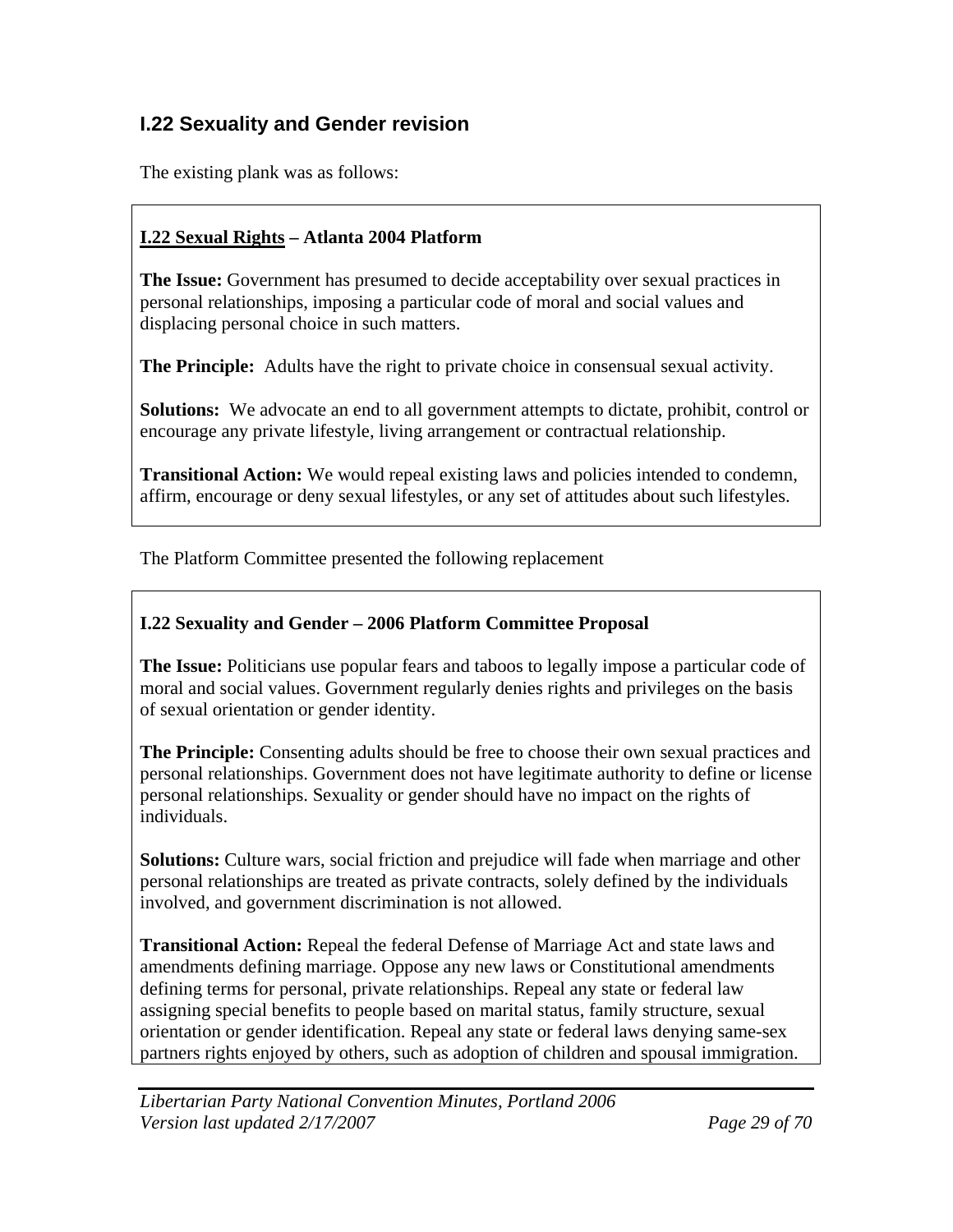End the Defense Department practice of discharging armed forces personnel for sexual orientation. Upgrade all less-than-honorable discharges previously assigned solely for such reasons to honorable status, and delete related information from military personnel files. Repeal all laws discriminating by gender, such as protective labor laws and marriage, divorce, and custody laws which deny the full rights of each individual.

The amendments considered by the Convention:

#### **I.22 Sexuality and Gender - Convention amendment**

The first amendment was to replace 'contracts' with 'matters'

**Solutions:** Culture wars, social friction and prejudice will fade when marriage and other personal relationships are treated as private contracts **matters**, solely defined by the individuals involved, and government discrimination is not allowed.

This amendment failed.

#### **I.22 Sexuality and Gender Convention amendments**

The next amendment was to replace 'personal relationships' with 'civil unions':

**Solutions:** Culture wars, social friction and prejudice will fade when marriage and other personal relationships **civil unions** are treated as private contracts, solely defined by the individuals involved, and government discrimination is not allowed.

This amendment failed

The proposal of the Platform Committee withstood both attempts at amendment and passed as originally presented.

### **I.18 Immigration**

The existing plank was as follows:

#### **I.18 Immigration - Atlanta 2004 Platform**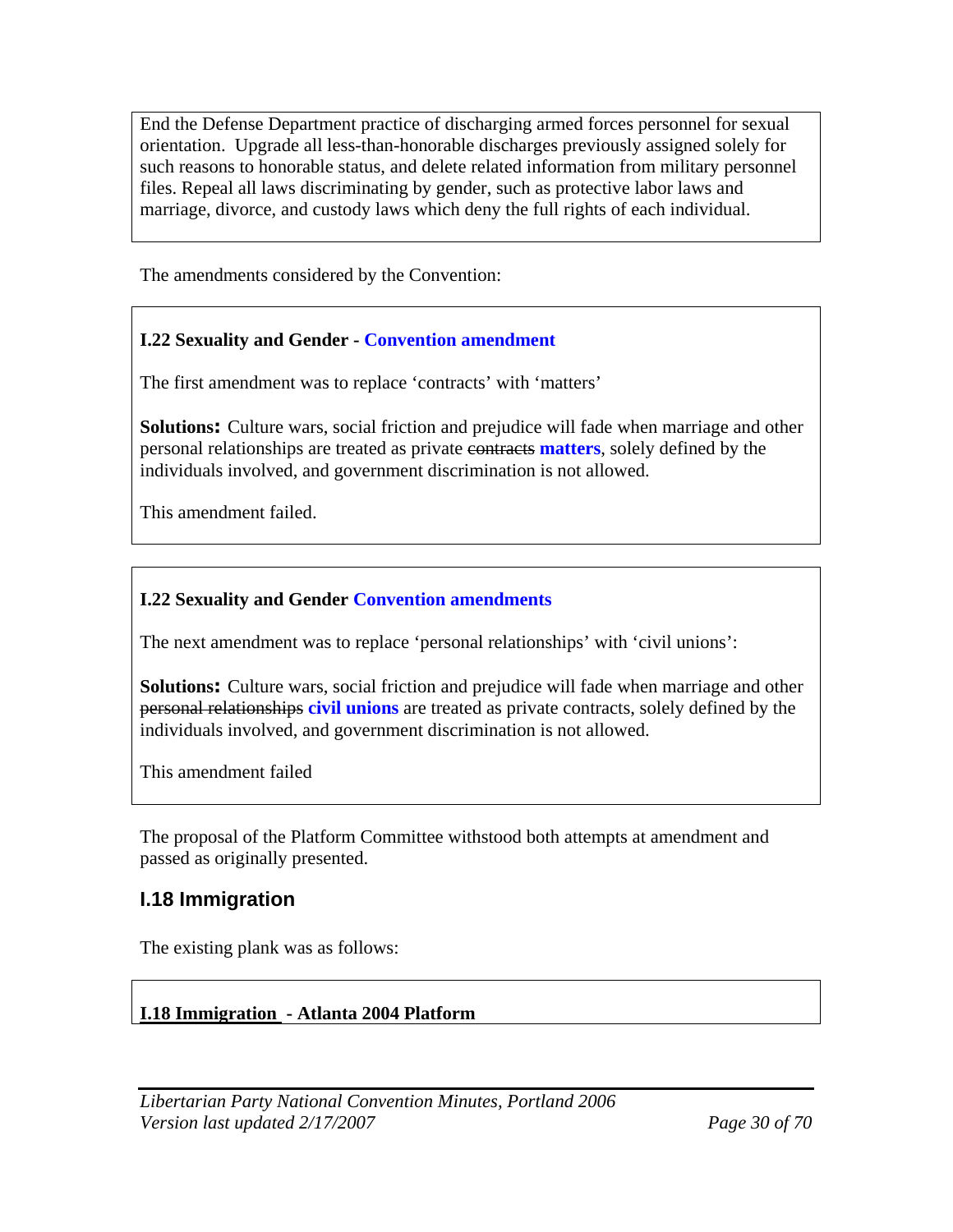**The Issue:** We welcome all refugees to our country and condemn the efforts of U.S. officials to create a new "Berlin Wall" which would keep them captive. We condemn the U.S. government's policy of barring those refugees from our country and preventing Americans from assisting their passage to help them escape tyranny or improve their economic prospects.

**The Principle:** We hold that human rights should not be denied or abridged on the basis of nationality. Undocumented non-citizens should not be denied the fundamental freedom to labor and to move about unmolested. Furthermore, immigration must not be restricted for reasons of race, religion, political creed, age or sexual preference. We oppose government welfare and resettlement payments to non-citizens just as we oppose government welfare payments to all other persons.

**Solutions:** We condemn massive roundups of Hispanic Americans and others by the federal government in its hunt for individuals not possessing required government documents. We strongly oppose all measures that punish employers who hire undocumented workers. Such measures repress free enterprise, harass workers, and systematically discourage employers from hiring Hispanics.

**Transitional Action:** We call for the elimination of all restrictions on immigration, the abolition of the Immigration and Naturalization Service and the Border Patrol, and a declaration of full amnesty for all people who have entered the country illegally.

The Platform Committee presented the following replacement

### **I.18 Immigration – 2006 Platform Committee Proposal**

**The Issue:** Our borders are currently neither open, closed, nor secure. This situation restricts the labor pool, encouraging employers to hire undocumented workers, while leaving those workers neither subject to nor protected by the law. A completely open border allows foreign criminals, carriers of communicable diseases, terrorists and other potential threats to enter the country unchecked. Pandering politicians guarantee access to public services for undocumented aliens, to the detriment of those who would enter to work productively, and increasing the burden on taxpayers.

**The Principle:** The legitimate function and obligation of government to protect the lives, rights and property of its citizens, requires awareness of and control over the entry into our country of foreign nationals who pose a threat to security, health or property. Political freedom and escape from tyranny demands that individuals not be unreasonably constrained by government in the crossing of political boundaries. Economic freedom demands the unrestricted movement of human as well as financial capital across national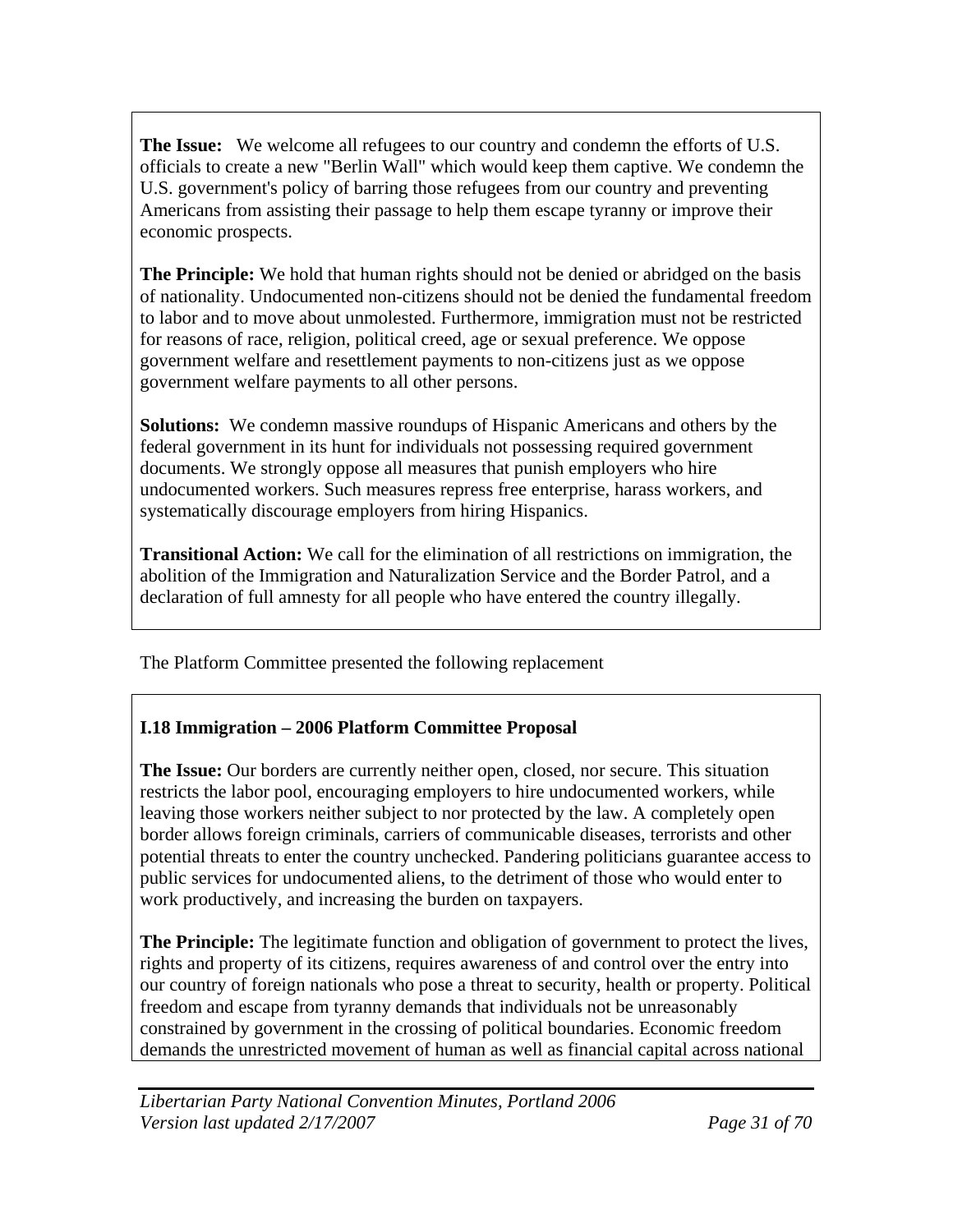#### borders.

**Solutions:** Borders will be secure, with free entry to those who have demonstrated compliance with certain requirements. The terms and conditions of entry into the United States must be simple and clearly spelled out. Documenting the entry of individuals must be restricted to screening for criminal background and threats to public health and national security. It is the obligation of the prospective immigrant to demonstrate compliance with these requirements. Once effective immigration policies are in place, general amnesties will no longer be necessary.

**Transitional Action:** Ensure immigration requirements include only appropriate documentation, screening for criminal background and threats to public health and national security. Simplifying the immigration process and redeployment of surveillance technology to focus on the borders will encourage the use of regular and monitored entry points, thus preventing trespass and saving lives. End federal requirements that benefits and services be provided to those in the country illegally.

Since this plank had a minority report from the Platform Committee, the Convention first had to decide whether to use the revision or the minority report as the basis for the amendments. After debate, including a 10-minute extension of time, the majority report was selected for debate.

The amendments considered by the Convention

#### **I.18 Immigration - Convention amendment**

The first amendment was to add the last sentence of the minority report to the end of the Transition Action section.

**Transitional Action:** Ensure immigration requirements include only appropriate documentation, screening for criminal background and threats to public health and national security. Simplifying the immigration process and redeployment of surveillance technology to focus on the borders will encourage the use of regular and monitored entry points, thus preventing trespass and saving lives. End federal requirements that benefits and services be provided to those in the country illegally. **Repeal all measures that punish employers who hire undocumented workers.** 

This amendment carried.

#### **I.18 Immigration - Convention amendment**

*Libertarian Party National Convention Minutes, Portland 2006 Version last updated 2/17/2007 Page 32 of 70*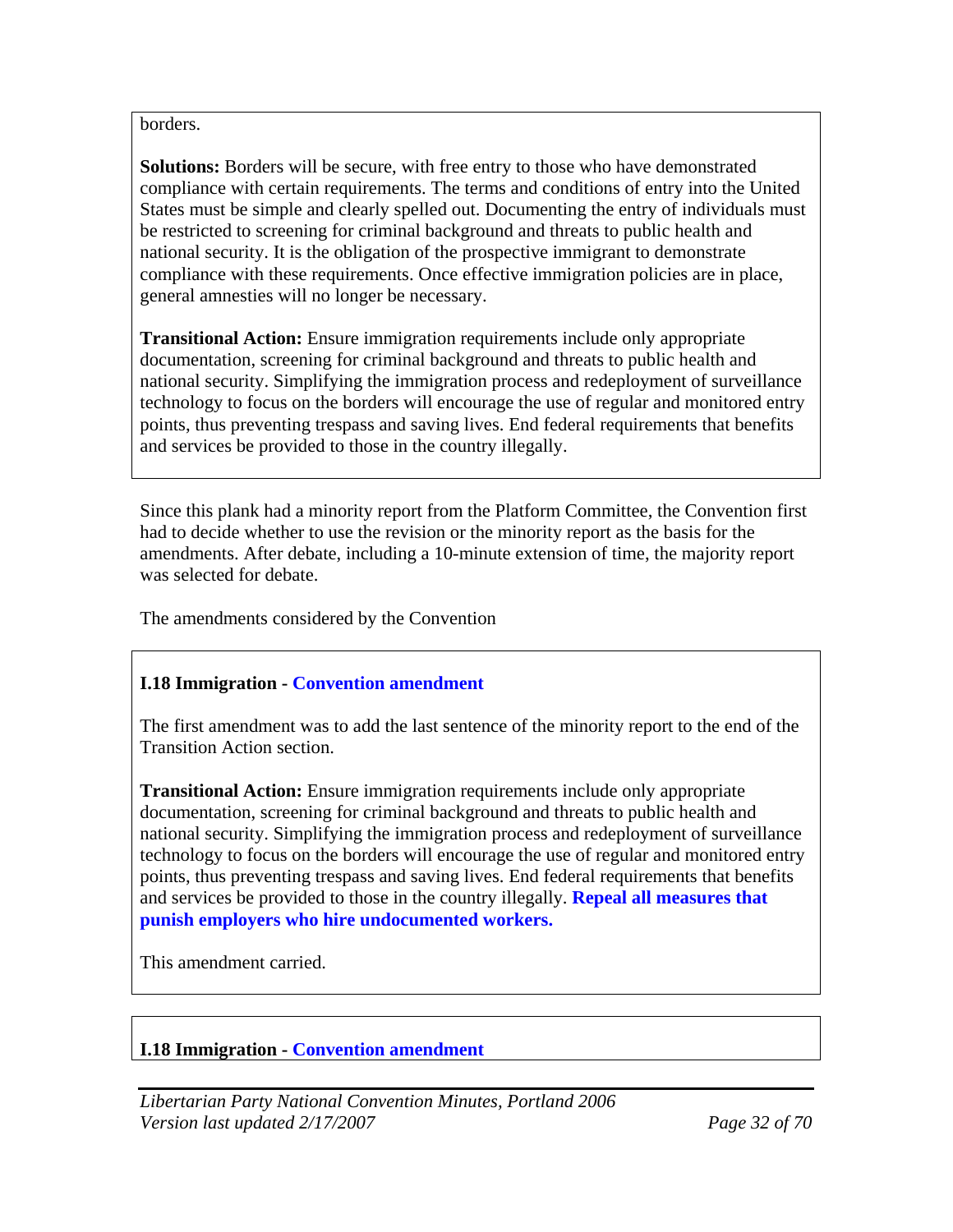The next amendment was by David Aitken  $(CO)^4$  proposing to append the last sentence below.

**Transitional Action:** Ensure immigration requirements include only appropriate documentation, screening for criminal background and threats to public health and national security. Simplifying the immigration process and redeployment of surveillance technology to focus on the borders will encourage the use of regular and monitored entry points, thus preventing trespass and saving lives. End federal requirements that benefits and services be provided to those in the country illegally. Repeal all measures that punish employers who hire undocumented workers. **Use diplomatic persuasion to encourage less-free nations to change their economic and personal liberties policies so fewer people will want to emigrate.**

This amendment failed.

#### **I.18 Immigration - Convention amendment**

The next amendment was by Nick Sarwark  $(MD)^5$ , was to append the last sentence below

**Transitional Action:** Ensure immigration requirements include only appropriate documentation, screening for criminal background and threats to public health and national security. Simplifying the immigration process and redeployment of surveillance technology to focus on the borders will encourage the use of regular and monitored entry points, thus preventing trespass and saving lives. End federal requirements that benefits and services be provided to those in the country illegally. Repeal all measures that punish employers who hire undocumented workers. **Repeal all immigration quotas.** 

This amendment carried

#### **I.18 Immigration - Convention amendment**

Lastly, a clarification was approved changing 'who hire' to 'for hiring'.

**Transitional Action:** Ensure immigration requirements include only appropriate documentation, screening for criminal background and threats to public health and national security. Simplifying the immigration process and redeployment of surveillance

 $\overline{a}$ <sup>4</sup> Delegate Motion #10

<sup>&</sup>lt;sup>5</sup> Delegate Motion #17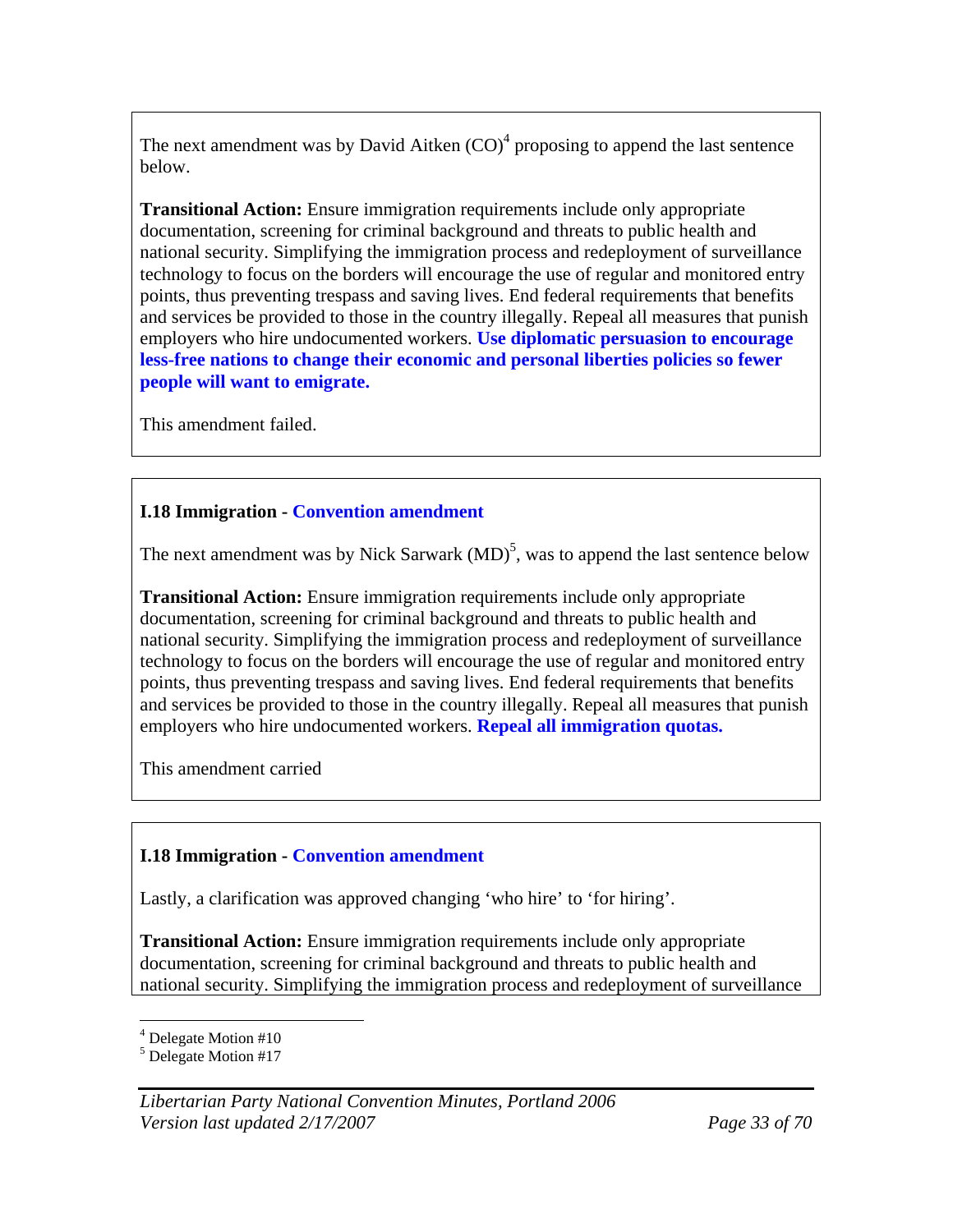technology to focus on the borders will encourage the use of regular and monitored entry points, thus preventing trespass and saving lives. End federal requirements that benefits and services be provided to those in the country illegally. Repeal all measures that punish employers who hire **for hiring** undocumented workers. Repeal all immigration quotas.

This amendment carried

This revision as amended passed.

### **II.2 Taxation**

The existing plank was as follows:

#### **II.2 Taxation – Atlanta 2004 Platform**

**The Issue:** The scope of government at all levels - federal, state & local - has grown far beyond what is authorized by the US Constitution, and by many state Constitutions. Consequently, taxation at all levels has expanded, and now imposes a crushing burden on the US taxpayer. Collection of income taxes is highly invasive, and leads to loss of privacy.

**The Principle:** Individuals have sole ownership of all the time that constitutes their lives, and to the fruits of their labor. Individual income taxes are more onerous than consumption taxes, tariffs, and excise taxes. To the extent taxes are necessary to accomplish authorized functions of government, such functions should be funded by taxes that do not invade individuals' privacy or self-ownership.

**Solutions:** Only minimal revenues are required to fund legitimate government functions. Such minimal amounts should be collected in a voluntary, non-intrusive manner, so privacy is protected as an unalienable right. Many government functions would be privatized, so voluntary user fees would eventually replace taxation.

**Transitional Action:** Eliminate all taxation on individual incomes. As unauthorized functions of the federal government are eliminated, subsequent cost savings would be applied to reduction of taxes, and the federal debt. When ranking the effect of various taxes, certain forms of taxation have a worse economic effect than others. For example death taxes would be eliminated before sales taxes, and fines on actions having a negative effect on others, such as a "Pollution Tax."

The Platform Committee presented the following replacement

*Libertarian Party National Convention Minutes, Portland 2006 Version last updated 2/17/2007 Page 34 of 70*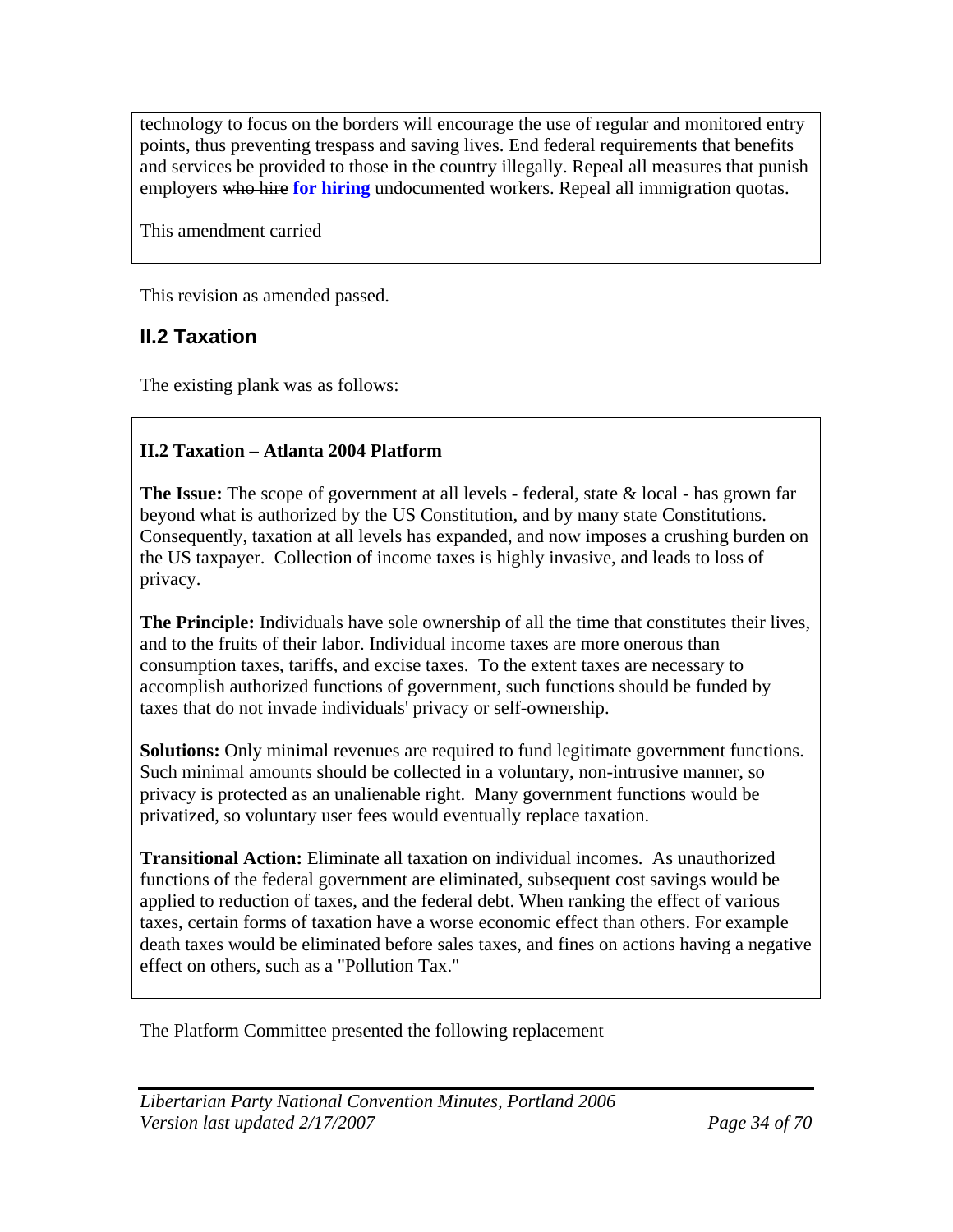### **II.2 Taxation – 2006 Platform Committee Proposal**

**The Issue:** The scope of government at all levels - federal, state & local - has grown far beyond what is authorized by the US Constitution, and by many state Constitutions. Consequently, taxation at all levels has expanded, and now imposes a crushing burden on the US taxpayer. Collection of income taxes is highly invasive, and leads to loss of privacy.

**The Principle:** Individuals have sole ownership of all the time that constitutes their lives, and to the fruits of their labor. Individual income taxes are more onerous than consumption taxes, tariffs, and excise taxes. To the extent taxes are necessary to accomplish authorized functions of government, such functions should be funded by taxes that do not invade individuals' privacy or self-ownership.

**Solutions:** Only minimal revenues are required to fund legitimate government functions. Such minimal amounts should be collected in a voluntary, non-intrusive manner, so privacy is protected as an unalienable right. Many government functions would be privatized, so voluntary user fees would eventually replace taxation.

**Transitional Action:** Eliminate all taxation on individual incomes. As unauthorized functions of the federal government are eliminated, subsequent cost savings would be applied to reduction of taxes, and the federal debt. When ranking the effect of various taxes, certain forms of taxation have a worse economic effect than others. For example death taxes would be eliminated before sales taxes, and fines on actions having a negative effect on others, such as a "Pollution Tax."

The amendments as considered by the Convention included:

#### **II.2 Taxation - Convention amendment**

The first amendment was to delete the last two sentences of the Transition Action section:

**Transitional Action:** Eliminate all taxation on individual incomes. As unauthorized functions of the federal government are eliminated, subsequent cost savings would be applied to reduction of taxes, and the federal debt. When ranking the effect of various taxes, certain forms of taxation have a worse economic effect than others. For example death taxes would be eliminated before sales taxes, and fines on actions having a negative effect on others, such as a "Pollution Tax."

This amendment passed.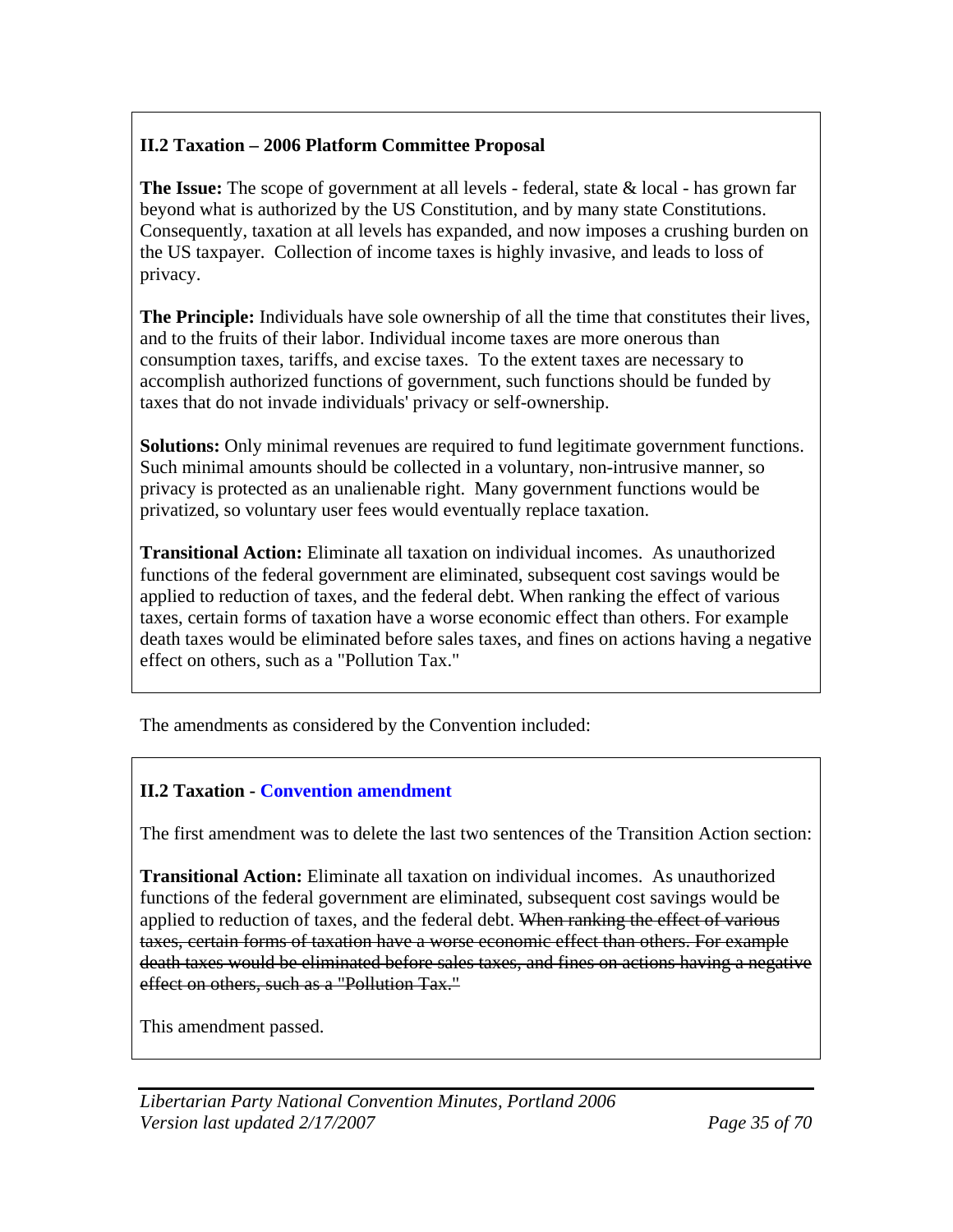### **II.2 Taxation - Convention amendment**

The next amendment by Guy McLendon (TX) was to append the last sentence below:

**Transitional Action:** Eliminate all taxation on individual incomes. As unauthorized functions of the federal government are eliminated, subsequent cost savings would be applied to reduction of taxes, and the federal debt. **All criminal sanctions for tax evasion shall be ended.** 

This amendment was amended to change the words 'criminal sanctions' to 'civil sanctions'

This amendment to the amendment carried.

The revised amendment after the substation failed 84-99.

The resulting main motion was:

#### **II.2 Taxation - Convention amendment**

**Transitional Action:** Eliminate all taxation on individual incomes. As unauthorized functions of the federal government are eliminated, subsequent cost savings would be applied to reduction of taxes, and the federal debt.

The measure failed to achieve the 2/3 needed for passage.

### **II.5 Government Debt**

The existing plank was as follows:

#### **II.5. Government Debt – Atlanta 2004 Platform**

**The Issue:** The national debt imposes debt upon Americans without their consent, and loads our economy with a fiscal anchor that will burden many future generations. Our escalating national debt is nothing less than theft from our grandchildren.

**The Principle:** The government should operate on a "pay as you go" basis, and not incur debt.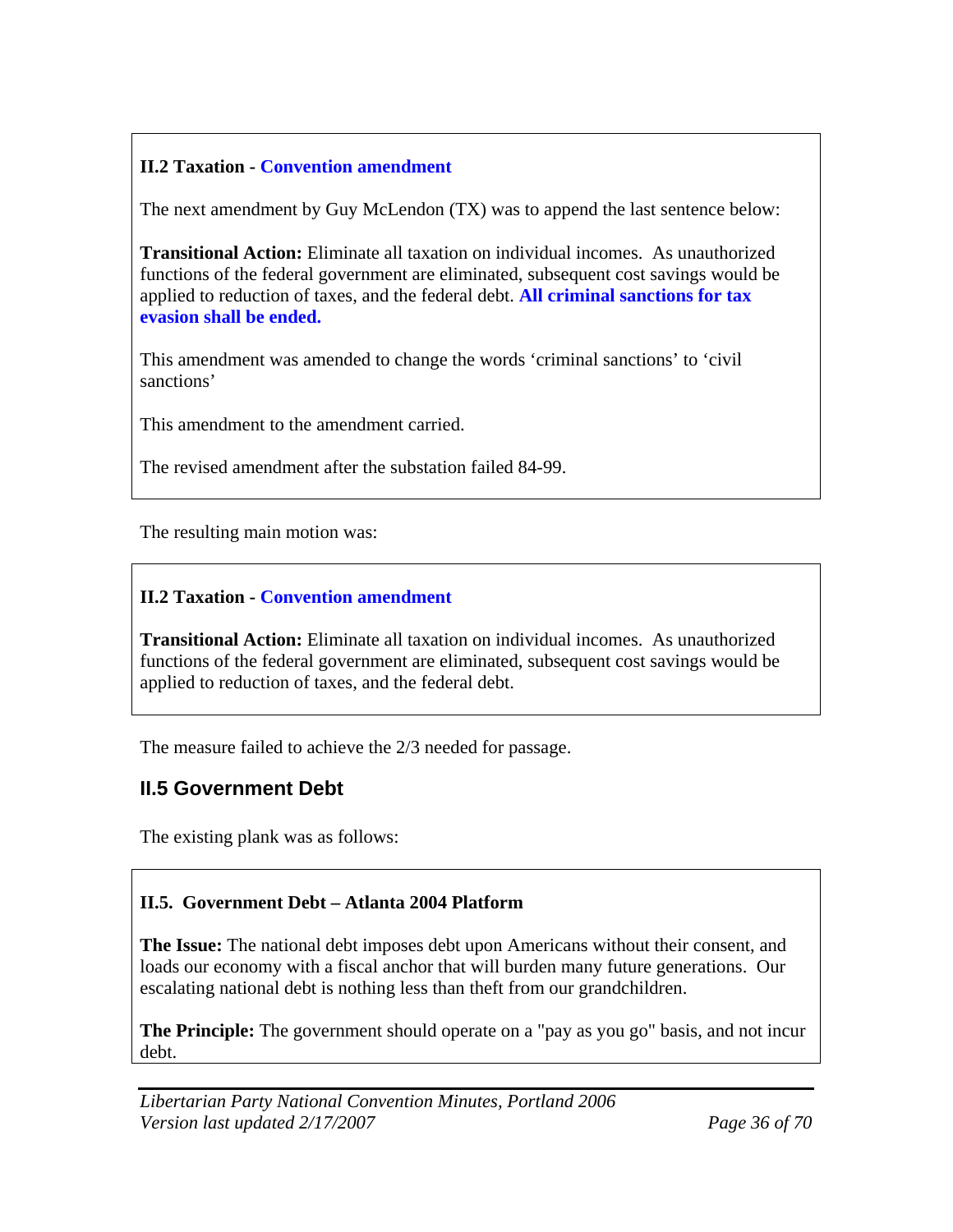**Solutions:** A debt-free government frees up economic resources, allowing for lower taxes, economic growth and lower interest rates.

**Transitional Action:** Eliminate the national debt using an incremental approach, being careful to avoid social disruption. We support the passage of a "Balanced Budget Amendment" to the US Constitution that restricts Congress from spending any more than it collected in revenue the previous year.

Eliminate earmarks, pork-barrel spending, and other forms of political corruption. Congress should sell assets and reduce spending on non-essential functions to pay off the national debt as quickly as possible. Congress would be authorized to borrow money during a crisis for a finite period of time with 2/3 approval of both chambers of Congress and the approval of the president.

The Platform Committee presented the following replacement

#### **II.5. Government Debt – 2006 Platform Committee Proposal**

**The Issue:** The national debt imposes debt upon Americans without their consent, and loads our economy with a fiscal anchor that will burden many future generations. Our escalating national debt is nothing less than theft from our grandchildren.

**The Principle:** The government should operate on a "pay as you go" basis, and not incur debt.

**Solutions:** A debt-free government frees up economic resources, allowing for lower taxes, economic growth and lower interest rates.

**Transitional Action:** Eliminate the national debt using an incremental approach, being careful to avoid social disruption. We support the passage of a "Balanced Budget Amendment" to the US Constitution that restricts Congress from spending any more than it collected in revenue the previous year.

Eliminate earmarks, pork-barrel spending, and other forms of political corruption. Congress should sell assets and reduce spending on non-essential functions to pay off the national debt as quickly as possible. Congress would be authorized to borrow money during a crisis for a finite period of time with 2/3 approval of both chambers of Congress and the approval of the president.

The amendments considered by the Convention included:

**II.5. Government Debt – Convention Amendment**

*Libertarian Party National Convention Minutes, Portland 2006 Version last updated 2/17/2007 Page 37 of 70*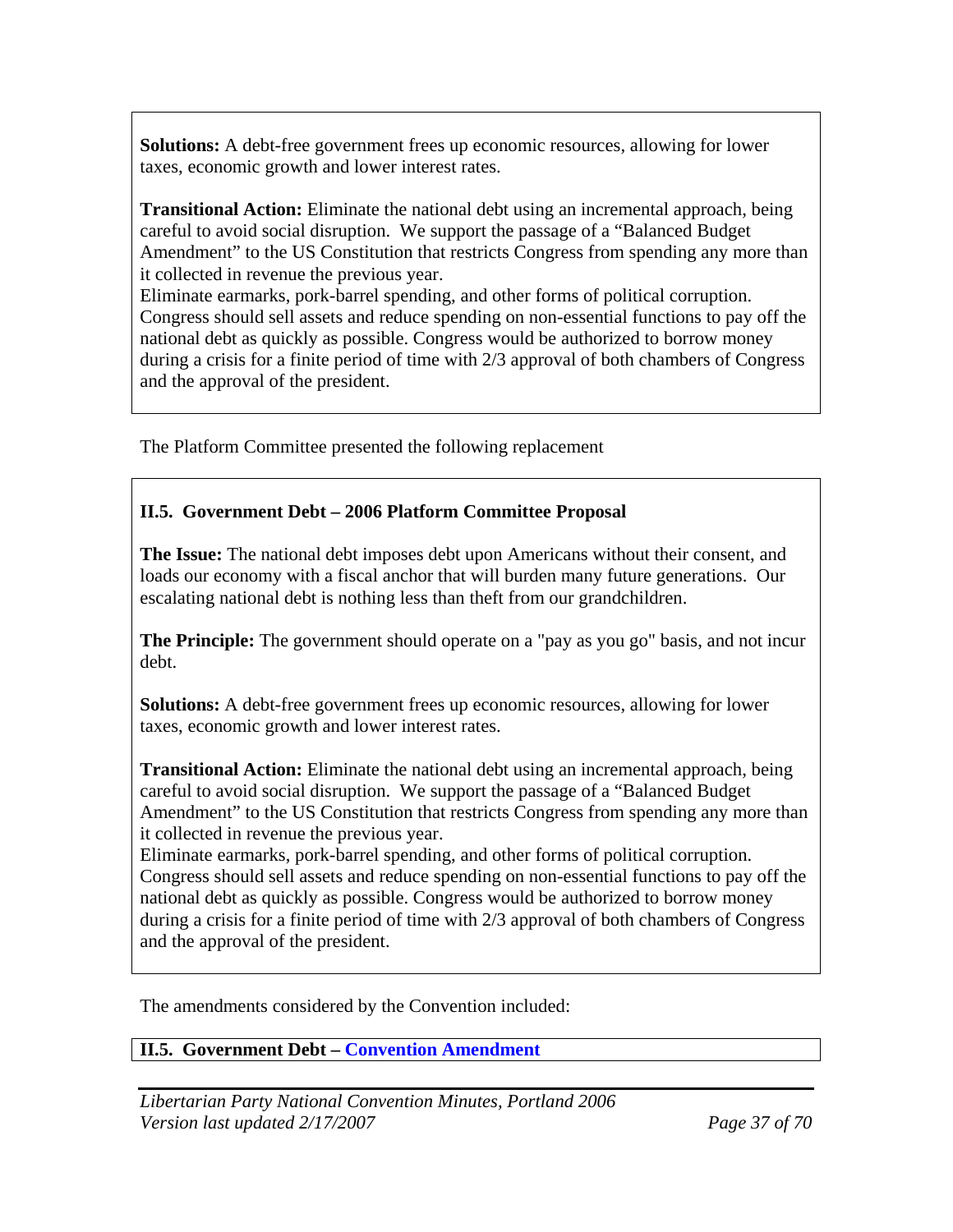Nick Sarwark  $(MD)^6$  introduced the first amendment to delete the last sentence of the transition section:

**The Issue:** The national debt imposes debt upon Americans without their consent, and loads our economy with a fiscal anchor that will burden many future generations. Our escalating national debt is nothing less than theft from our grandchildren.

**Transitional Action:** Eliminate the national debt using an incremental approach, being careful to avoid social disruption. We support the passage of a "Balanced Budget Amendment" to the US Constitution that restricts Congress from spending any more than it collected in revenue the previous year.

Eliminate earmarks, pork-barrel spending, and other forms of political corruption. Congress should sell assets and reduce spending on non-essential functions to pay off the national debt as quickly as possible. Congress would be authorized to borrow money during a crisis for a finite period of time with 2/3 approval of both chambers of Congress and the approval of the president.

This amendment carried.

*This version ultimately carried as the main motion. Subsequent amendment failed.* 

#### **II.5. Government Debt – Convention Amendment**

Gerhardt Langguth  $(AR)^7$  proposed changes to the Issue section changing 'debt' to 'a burden', and 'burden' to 'haunt':

**The Issue:** The national debt imposes debt **a burden** upon Americans without their consent, and loads our economy with a fiscal anchor that will burden **haunt** many future generations. Our escalating national debt is nothing less than theft from our grandchildren.

**Transitional Action:** Eliminate the national debt using an incremental approach, being careful to avoid social disruption. We support the passage of a "Balanced Budget Amendment" to the US Constitution that restricts Congress from spending any more than it collected in revenue the previous year.

Eliminate earmarks, pork-barrel spending, and other forms of political corruption. Congress should sell assets and reduce spending on non-essential functions to pay off the national debt as quickly as possible.

 $\overline{a}$ 6 Delegate Motion #19

<sup>7</sup> Delegate Motion #20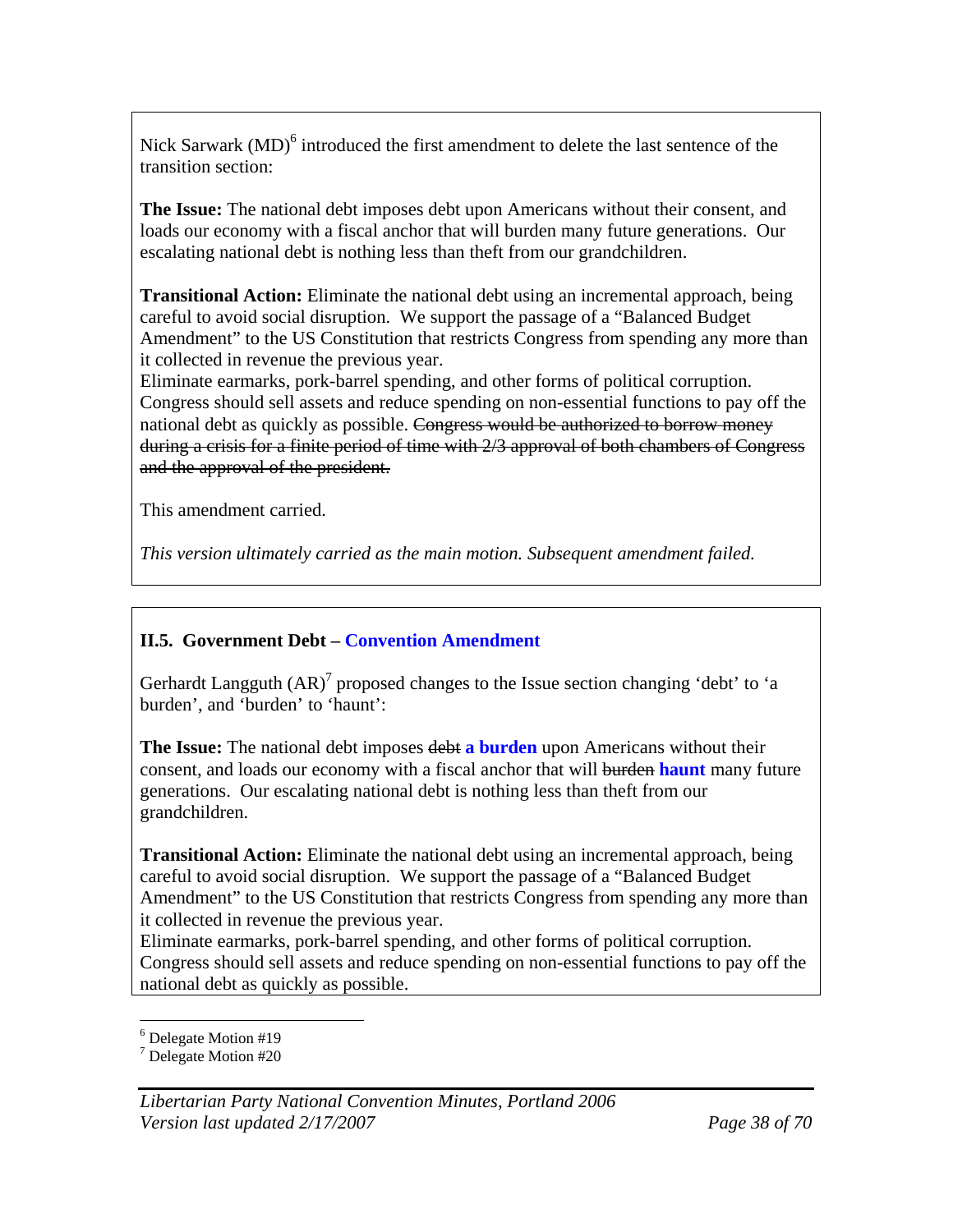This amendment failed

The main motion as amended carried.

### **I.17 Conscription**

The existing plank was as follows:

#### **I.17 Conscription – Atlanta 2004 Platform**

**The Issue:** We oppose any form of national service, including conscription into the military, a compulsory youth labor program, or any other kind of coerced social program.

**The Principle:** Impressment of individuals into the armed forces is involuntary servitude.

**Solutions:** Recognizing that registration is the first step toward full conscription, we oppose all attempts at compulsory registration of any person and all schemes for automatic registration through government invasions of the privacy of school, motor vehicle, or other records. We call for the abolition of the still-functioning elements of the Selective Service System. We call for the destruction of all files in computer-readable or hard-copy form compiled by the Selective Service System. We oppose adding women to the pool of those eligible for and subject to the draft, not because we think that as a rule women are unfit for combat, but because we believe that this step enlarges the number of people subjected to government tyranny.

**Transitional Action:** We call for the immediate and unconditional exoneration of all who have been accused or convicted of draft evasion, desertion from the military in cases of conscription or fraud, and other acts of resistance to such transgressions as imperialistic wars and aggressive acts of the military. Members of the military should have the same right to quit their jobs as other persons. We call for the end of the Defense Department practice of discharging armed forces personnel for homosexual conduct. We further call for retraction of all less-than-honorable discharges previously assigned for such reasons and deletion of such information from military personnel files. We recommend the repeal of the Uniform Code of Military Justice and the recognition and equal protection of the rights of armed forces members. This will thereby promote morale, dignity, and a sense of justice within the military.

The Platform Committee presented the following replacement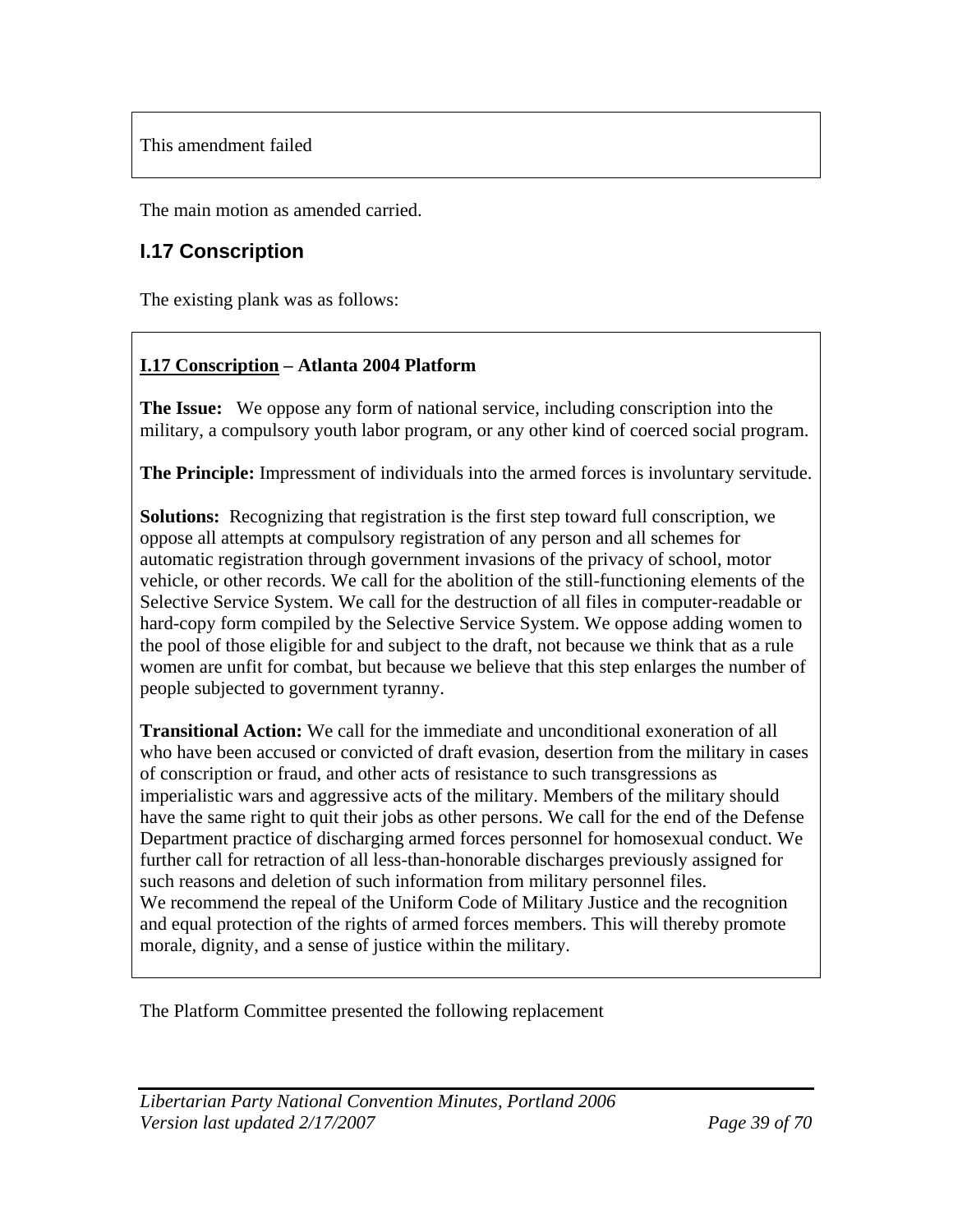### **I.17 Conscription – 2006 Platform Committee Proposal**

**The Issue:** Any form of coerced national service program is a type of involuntary servitude. Examples include conscription into the military and compulsory youth labor programs.

**The Principle:** Coerced national service programs presume the government can claim ownership of the lives of individuals. Such programs are a form of involuntary servitude, and are a clear violation of the US Constitution 13th Amendment.

**Solutions:** All forms of national service will be staffed by willing participants, without the need for conscription or other means of mandating such service. When people perceive a just cause, history has shown that they willingly volunteer to serve.

**Transitional Actions:** All schemes for automatic registration through government invasions of the privacy of school, motor vehicle, or other records should be immediately eliminated. The still-functioning elements of the Selective Service System should be abolished, and all associated records, should be destroyed. The President should immediately pardon, providing unconditional exoneration, for all who have been accused or convicted of draft evasion, desertion from the military in cases of conscription or fraud, and other acts of civil resistance.

The amendments considered by the Convention

First, typos (extraneous commas) Nick Sarwark (MD) caught were eliminated without objection.

### **I.17 Conscription – Convention Amendment**

The first substantive amendment was to change 'youth labor programs' to 'social programs'.

**The Issue:** Any form of coerced national service program is a type of involuntary servitude. Examples include conscription into the military and compulsory youth labor programs **social programs**.

**Transitional Actions:** All schemes for automatic registration through government invasions of the privacy of school, motor vehicle, or other records should be immediately eliminated. The still-functioning elements of the Selective Service System should be abolished, and all associated records, should be destroyed. The President should immediately pardon, providing unconditional exoneration, for all who have been accused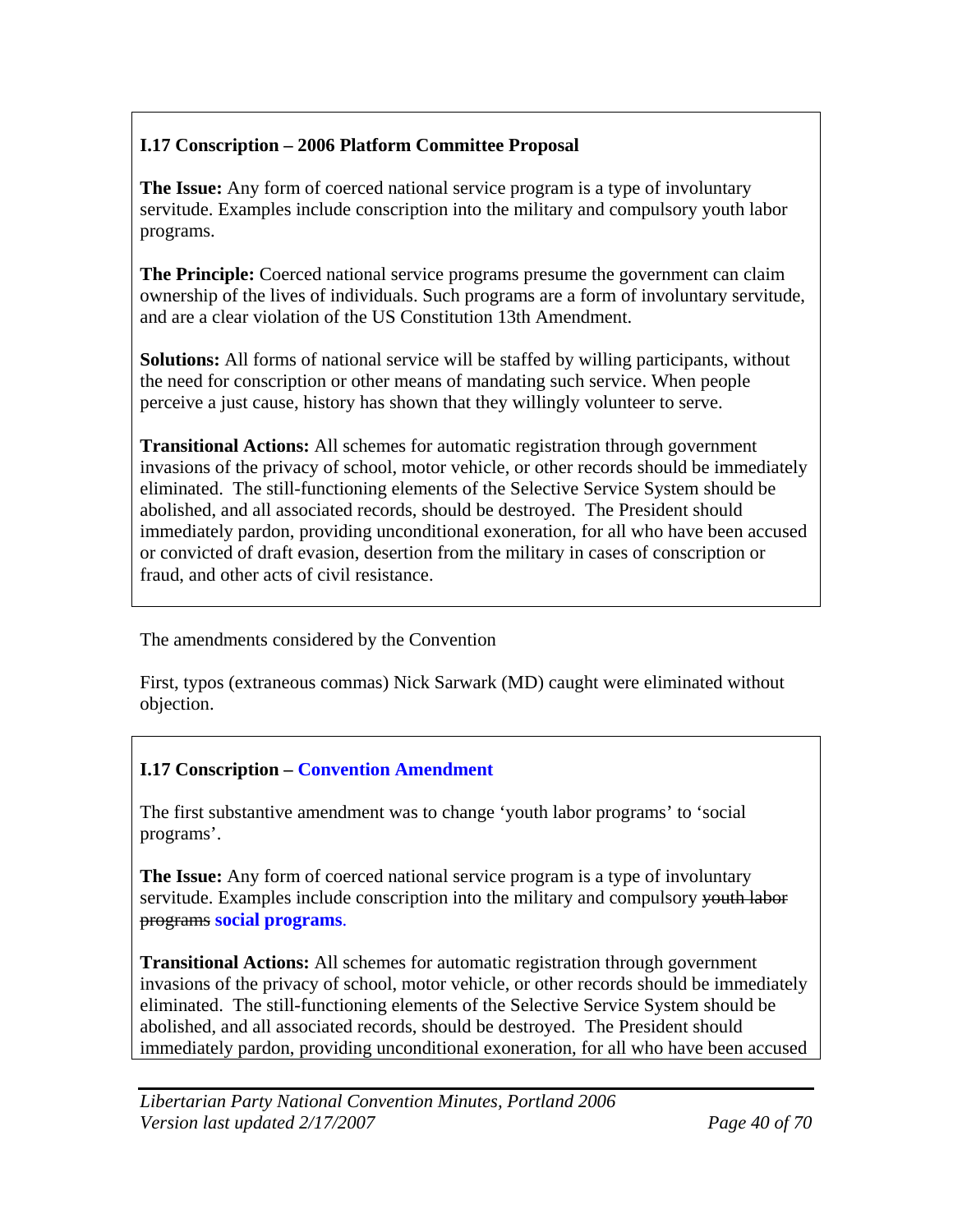or convicted of draft evasion, desertion from the military in cases of conscription or fraud, and other acts of civil resistance.

The amendment failed.

#### **I.17 Conscription – Convention Amendment**

Thomas Stevens  $(NY)^8$  moved to change 'fraud' to 'ethical noncompliance' in the Transition Actions section.

**The Issue:** Any form of coerced national service program is a type of involuntary servitude. Examples include conscription into the military and compulsory youth labor program.

**Transitional Actions:** All schemes for automatic registration through government invasions of the privacy of school, motor vehicle, or other records should be immediately eliminated. The still-functioning elements of the Selective Service System should be abolished, and all associated records should be destroyed. The President should immediately pardon, providing unconditional exoneration, for all who have been accused or convicted of draft evasion, desertion from the military in cases of conscription or fraud **ethical noncompliance**, and other acts of civil resistance to conscription.

This amendment failed.

### **I.17 Conscription – Convention Amendment**

The final amendment was to delete the last sentence of the Transition Actions section.

**The Issue:** Any form of coerced national service program is a type of involuntary servitude. Examples include conscription into the military and compulsory youth labor program.

**Transitional Actions:** All schemes for automatic registration through government invasions of the privacy of school, motor vehicle, or other records should be immediately eliminated. The still-functioning elements of the Selective Service System should be abolished, and all associated records should be destroyed. The President should immediately pardon, providing unconditional exoneration, for all who have been accused or convicted of draft evasion, desertion from the military in cases of conscription or

 $\overline{a}$ 8 Delegate Motion #23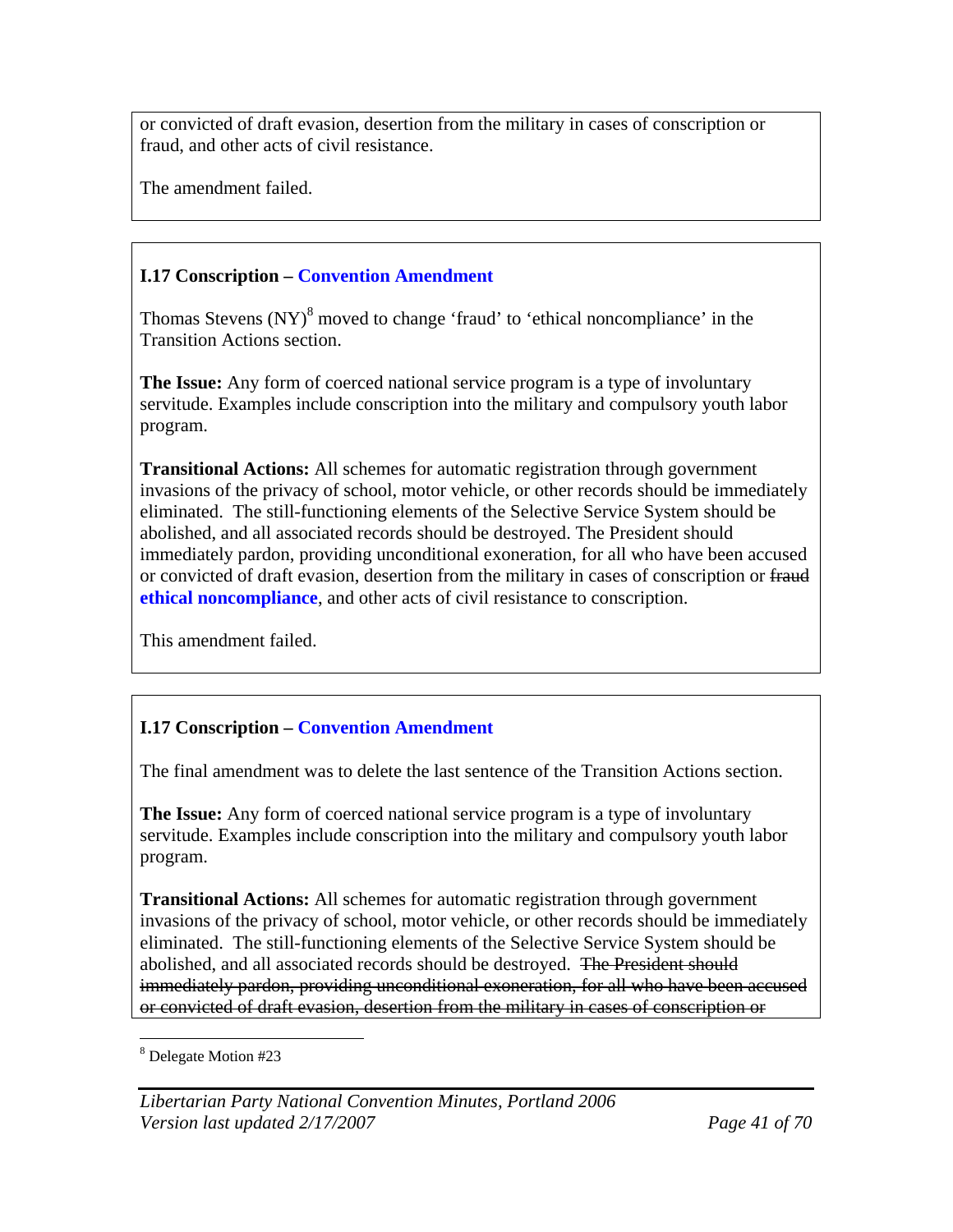fraud, and other acts of civil resistance to conscription.

This amendment failed.

The main motion, which had sustained three attempts at amendment, passed.

### **Statement of Principles**

The Bylaws Committee also proposed a change affecting the famous phrase 'cult of the omnipotent state', but the discussion was postponed until Sunday morning prior to the Chair's nominations.

### **III.6 Transportation**

Guy McLendon  $(TX)^9$  proposed a rewrite of III.6 – Transportation.

The existing plank was as follows:

#### **III.6 Transportation – Atlanta 2004 Platform**

**The Issue:** Government interference in transportation is characterized by monopolistic restriction, corruption and gross inefficiency. We condemn the re-cartelization of commercial aviation by the Federal Aviation Administration via rationing of take-off and landing rights and controlling scheduling in the name of "safety."

**The Principle:** The transportation industry should not be treated differently from any other industry, and should be governed by free markets and held to strict liability.

**Solutions:** We therefore call for the dissolution of all government agencies concerned with transportation -- including the Department of Transportation, the Interstate Commerce Commission, the Federal Aviation Administration, the National Transportation Safety Board, the Coast Guard, and the Federal Maritime Commission - and the transfer of their legitimate functions to competitive private firms. We demand the return of America's railroad system to private ownership. We call for the privatization of airports, air traffic control systems, public roads and the national highway system.

**Transitional Action:** As interim measures, we advocate an immediate end to government regulation of private transit organizations and to governmental favors to the transportation industry. In particular, we support the immediate repeal of all laws

 $\overline{a}$ <sup>9</sup> Delegate Motion #32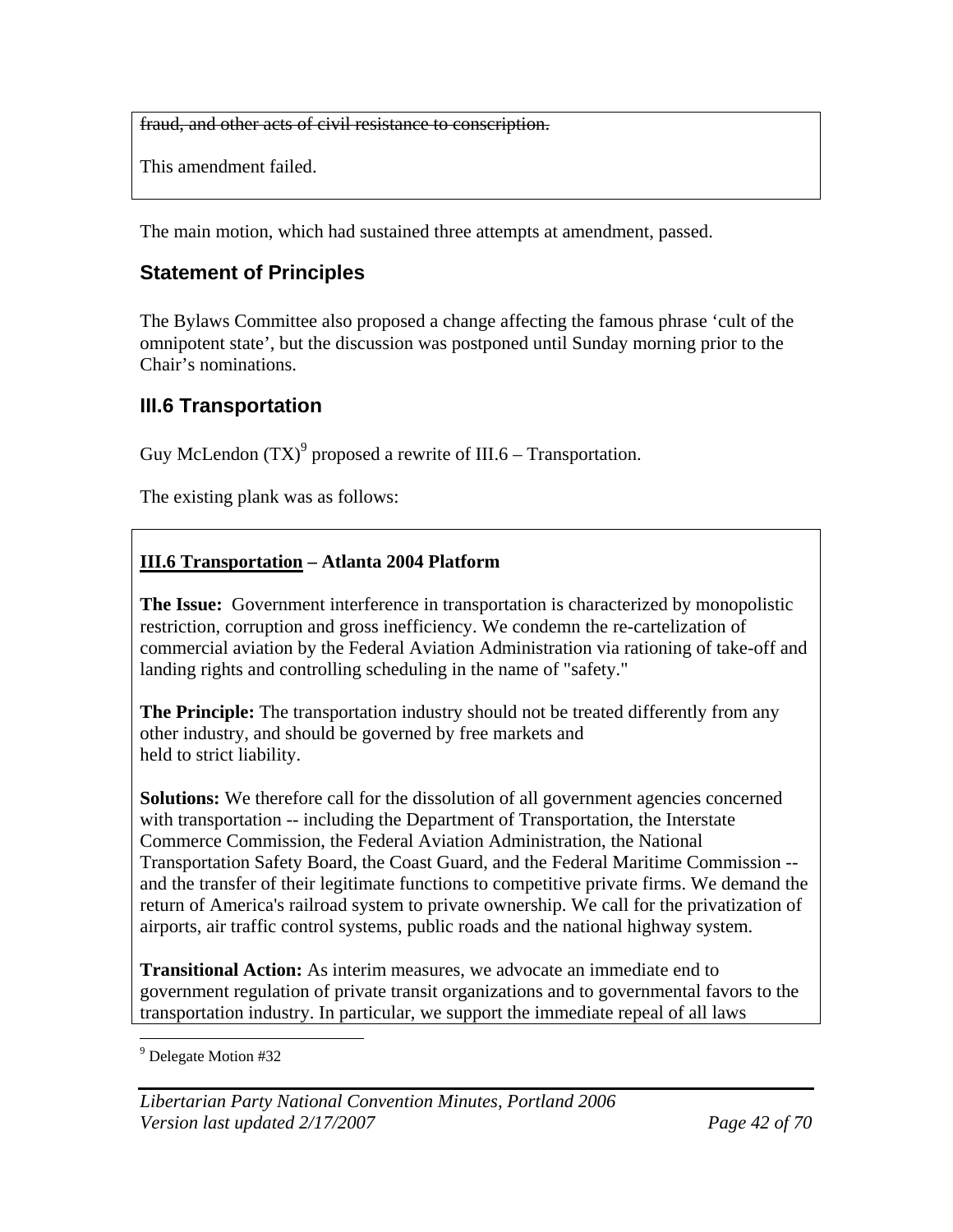restricting transit competition such as the granting of taxicab and bus monopolies and the prohibition of private jitney services. We urge immediate deregulation of the trucking industry.

Guy's rewrite was:

#### **III.6 – Commerce and Transportation**

**The Issue:** Federal regulation of interstate commerce and transportation imposes significant economic costs that often have minimal justification. Governmental control stifles the free market, grants monopolies to those with political access, and thereby spawns corruption and inefficiencies.

**The Principle:** the federal government is granted only limited authorization by the Constitution to regulate interstate commerce and associated transportation, and its current role vastly exceeds what is authorized. For too long, federal officials, including Supreme Court justices, have chosen to subvert the Constitution's original intent rather than to comply with and maintain it.

Except for defending the United States from outside invasion, the Constitution grants no power to federal officials relevant to public safety. However, based upon the  $10<sup>th</sup>$ Amendment, state citizens can grant such power to officials in their respective state governments.

**Solutions:** Government should not obstruct the free flow of goods and services between individuals.

**Transitional Action:** the Commerce Clause needs to be clarified via amendment based upon an extrapolation of original intent. A future amendment should allow strictly limited federal involvement based upon the enumerated powers "establish … roads", and "regulate commerce … among the several states".

Initiate a detailed study of every federal department, and develop a transition plan to bring all federal functions into constitutional compliance. All unauthorized federal functions should be transferred to state governments, or abolished. This plan could result in constitutional amendments that legalize the few federal functions that truly are working in the general welfare as opposed to being a kickback to some special interest group.

Limit the federal government to sponsorship of projects that absolutely can not be delegated to private industry. Before tolerating any federal regulation, concerns such as establishment of public safety standards should be handled by such free market entities as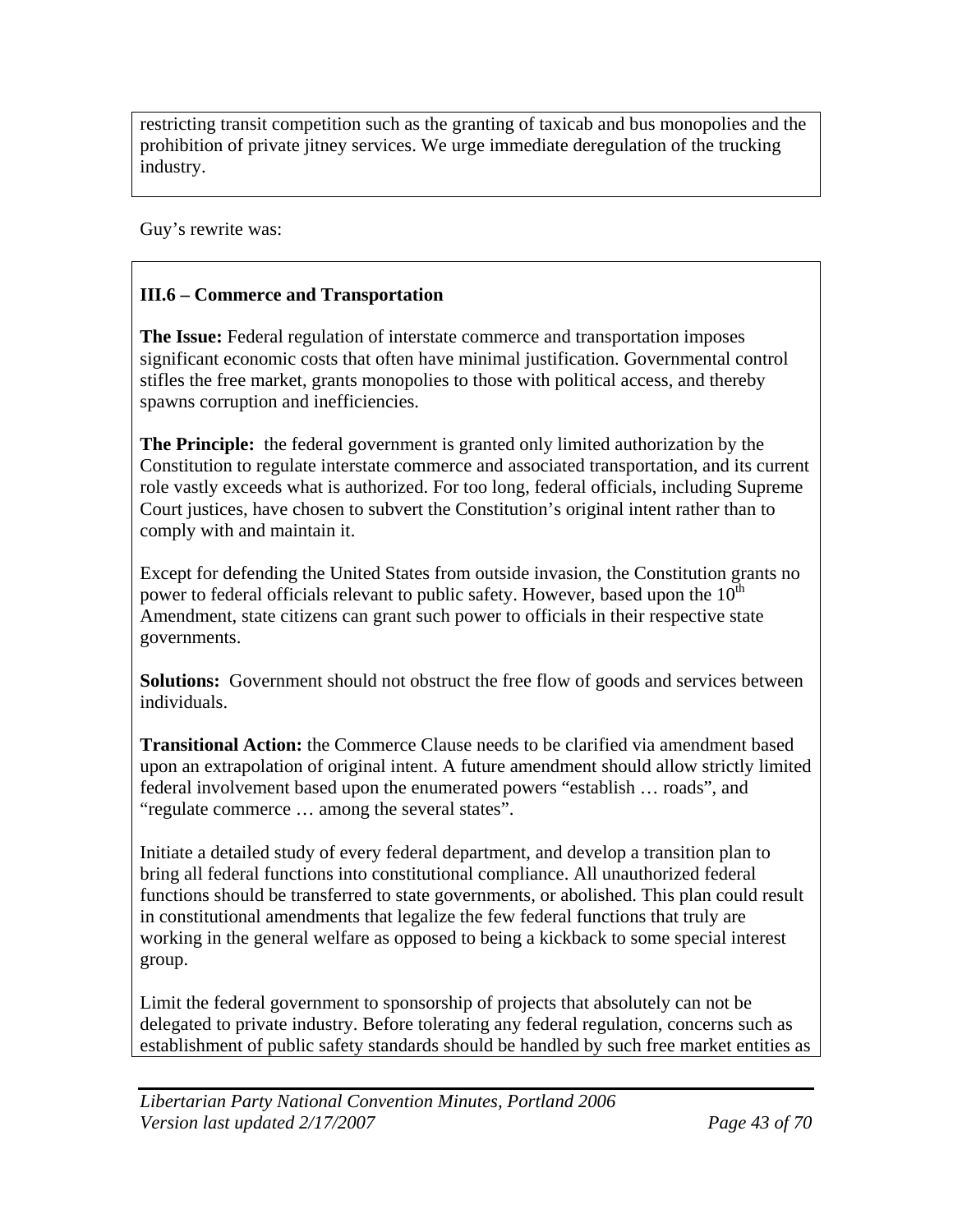trade organizations and standards bodies.

Privatize by competitive bid Amtrak and airport security. Fully deregulate the airline and trucking industries. Eliminate licensing requirements and monopolies for such local transportation as taxi services and buses.

A motion to table this matter passed and the matter was never removed from the table for reconsideration.

# **Bylaws, Continued**

At this point two matters affecting the Bylaws were considered.

A Bylaws proposal from David Terry  $(OR)^{10}$  affecting Article VII, Section 3 was ruled out of order as in conflict with other parts of the Bylaws.

Mr. Terry's proposal was to include the bolded text:

Only Sustaining members shall be counted for delegate apportionment and national Committee representation. Only sustaining members shall be eligible **to become delegates to a national convention,** to hold national party office or be a candidate for president or vice-president.

Dana Johansen (VA) moved to amend the Article VII, Membership, by redefining "sustaining member" by substituting the following text:

*Note: this is the item referred to in the section above, "Define Sustaining Members and Set Minimum Dues".* 

"Sustaining member" is any Party member who has given at least **donated an amount to be set by the LNC but not less than** \$25 to the Party in the prior twelve months, or who is a life member.

The amendment failed.

A motion to adjourn passed at 5:25pm PST.

 $\overline{a}$  $10$  Delegate Motion #13

*Libertarian Party National Convention Minutes, Portland 2006 Version last updated 2/17/2007 Page 44 of 70*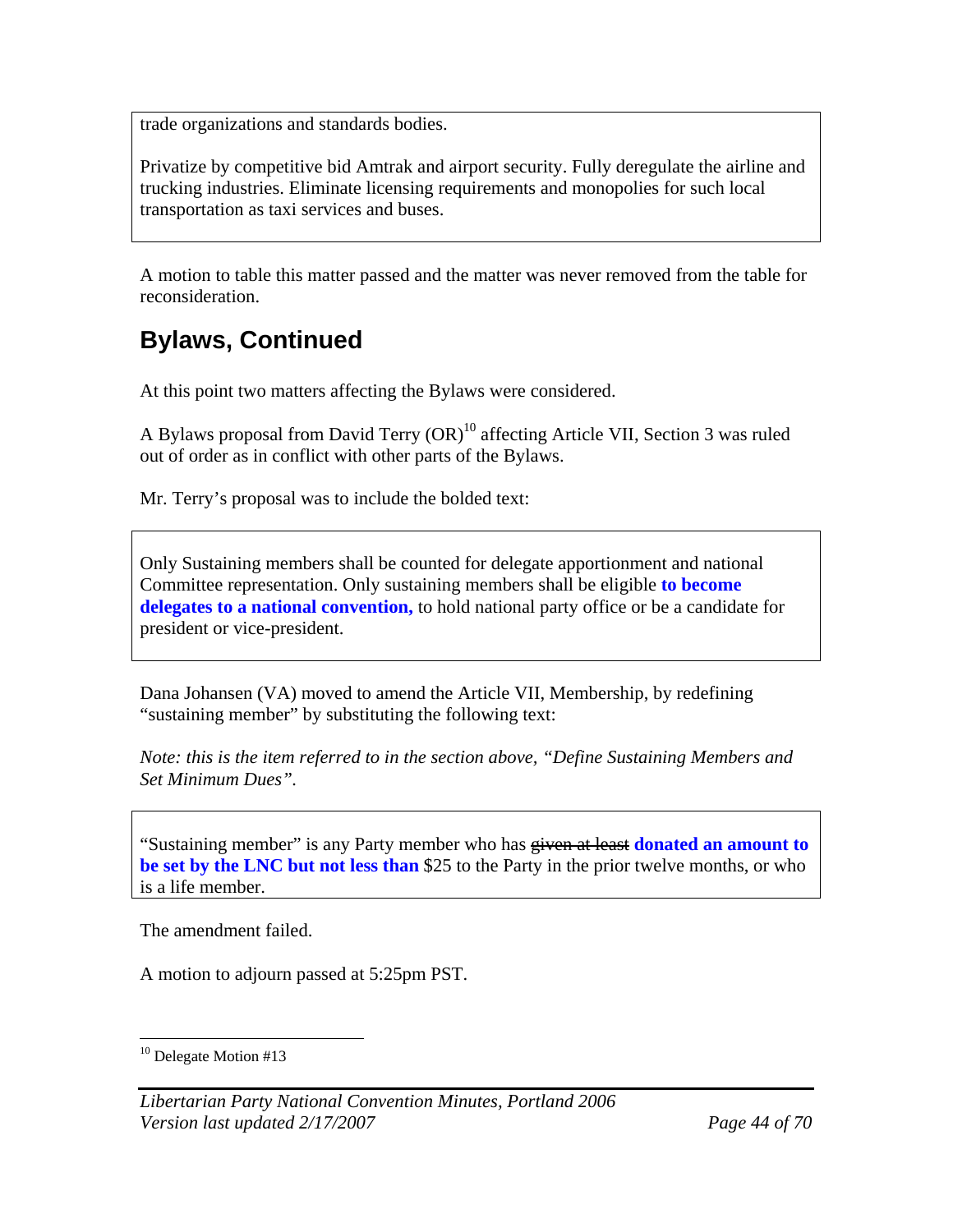# **Sunday AM**

Chair Michael Dixon reconvened the convention at 9:05 Sunday.

Pat Dixon (TX), an elected Libertarian and about to become a new LNC At-Large rep, addressed the group, followed by BetteRose Ryan (SD) to start the Sunday proceedings.

# **Credentials**

In the Sunday AM session, Credentials Chair Emily Salvette reported 299 delegates with 12 alternates for a total of 311. A majority was 156, 208 was two-thirds and 273 was seven-eights.

Ms. Salvette moved to amend the credentials roll to accept the delegates. The motion unanimously carried.

Beyond these 311, certain state chairs wished to have the convention accept a small number of additional delegates not included.

The Washington chair moved to have the Convention accept Brian Carr and Mic McWilliams seated. No one was opposed and the motion passed.

The California chair Aaron Starr moved to have the Convention accept Jascha Lee. No one was opposed and the motion carried.

The Nevada chair Jim Duensing moved to have the Convention accept Starchild, rejected a day before, as a delegate from the Nevada delegation. The motion carried.

Emily introduced Andrew Hall, son of Bill Hall, the LNC's legal counsel, who helped the committee throughout the convention.

# **Platform Plank Balloting**

<u>.</u>

Secretary Bob Sullentrup reported the surprising results of the first platform plank balloting of the day before. While no plank had ever been removed from the platform in the history of the LP using this method, only four of 62 planks were retained outright in 2006.

By contrast, in 2004 the least popular plank, Immigration, received 71% of the vote.<sup>11</sup>

 $11$  Inasmuch as the action this convention took to remove platform planks is unprecedented, some explanation or at best speculation is in order as to the cause.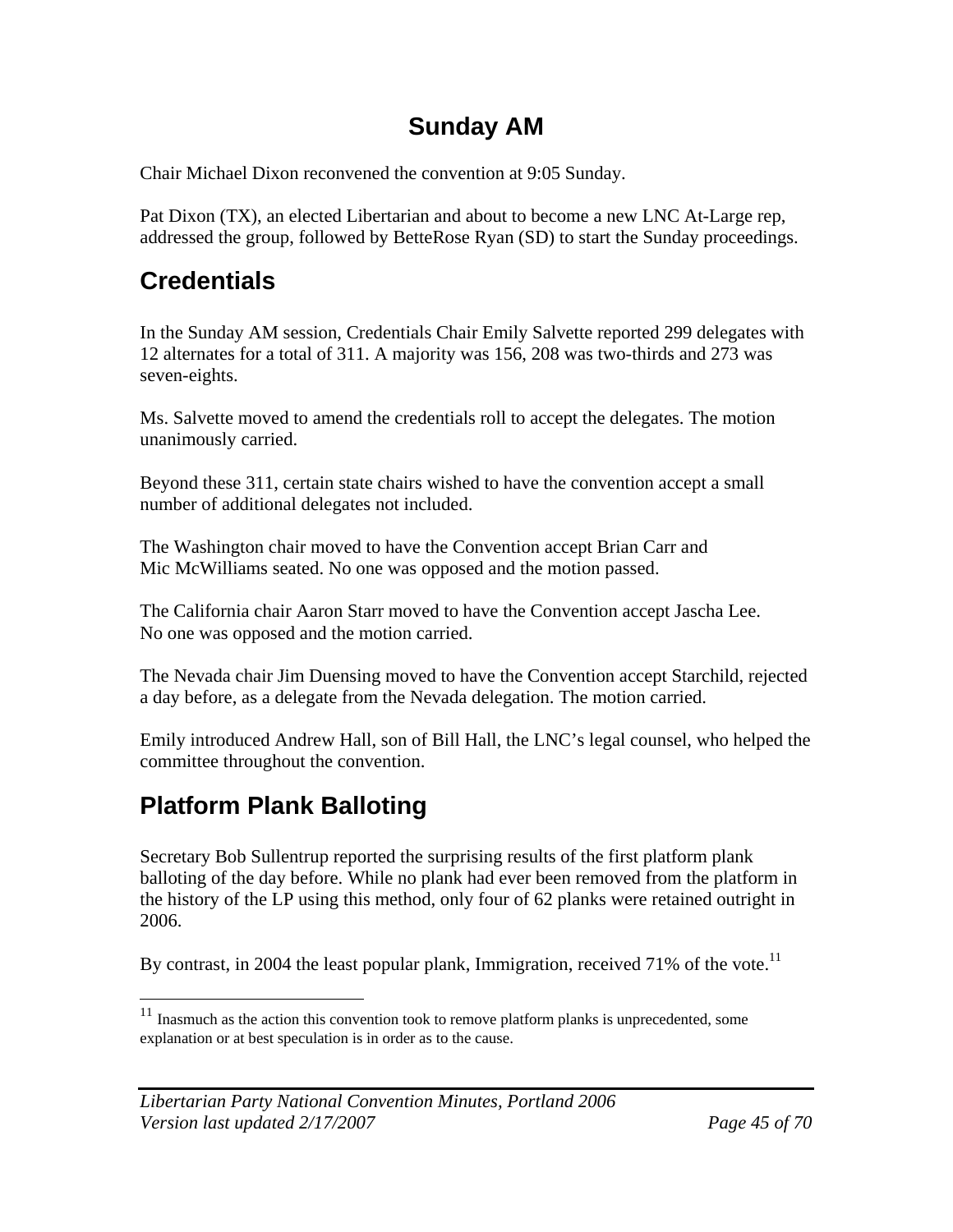The other 58 platform planks were candidates for being removed on an upcoming second platform plank ballot. An additional 16 had been amended during the day and thus were to be removed from the second ballot, leaving 42 platform planks.

| Retained                      | I.1 - Freedom and Responsibility                                    | 55.4% |
|-------------------------------|---------------------------------------------------------------------|-------|
| Retained via Amendment        | I.2 - Crime                                                         | 48.3% |
| <b>Retained via Amendment</b> | I.3 - Victimless Crime                                              | 49.6% |
| Fails                         | I.4 - The War on Drugs                                              | 49.2% |
| Fails                         | I.5 - Safeguards for the Criminally Accused                         | 48.1% |
| Fails                         | I.6 - Justice for the Individual                                    | 47.7% |
| Fails                         | I.7 - Juries                                                        | 47.9% |
| Fails                         | I.8 - Individual Sovereignty                                        | 48.1% |
| Fails                         | I.9 - Government and Mental Health                                  | 44.1% |
| Fails                         | I.10 - Freedom of Communication                                     | 49.6% |
| Fails                         | I.11 - Freedom of Religion                                          | 49.8% |
| Retained                      | I.12 - The Right to Property                                        | 51.9% |
| Retained                      | I.13 - Protection of Privacy                                        | 51.5% |
| Fails                         | I.14 - Government Secrecy                                           | 48.8% |
| Fails                         | I.15 - Internal Security and Civil Liberties                        | 48.5% |
| Retained                      | I.16 - The Right to Keep and Bear Arms                              | 50.4% |
| Retained via Amendment        | I.17 - Conscription and the Military                                | 46.7% |
| <b>Retained via Amendment</b> | I.18 - Immigration                                                  | 43.7% |
| Fails                         | I.19 - Freedom of Association &<br><b>Government Discrimination</b> | 47.1% |
| Retained via Amendment        | I.20 - Women's Rights and Abortion                                  | 42.0% |
| Fails                         | I.21 - Family Life                                                  | 44.1% |
| Retained via Amendment        | I.22 - Sexual Rights                                                | 46.0% |

- As an oversight and mix up of responsibilities, copies of the Atlanta Platform were not produced for the delegates' convention binders. Thus, the delegates did not know what exactly they were voting on
- The Secretary's platform plank ballots made it very easy to 'vote a straight ticket' to retain or remove all planks. As late as 2004, some of the ballots were the 'Scantron machine-readable with a #2 pencil' forms with circles to darken, but without a ready means of voting all up or all down. While the Bylaws stipulate ballots be 'machine readable', there is no provision to actually use any machine to tabulate them. The ballot the Secretary produced is machine readable by a scanner, but an Excel program was used for the data entry and tabulation. In fact, Scantron equipment is long obsolete and expensive to rent, if available at all.
- Perhaps the delegates were intent on removing so many planks to allow the Platform Committee to accelerate their work by clearing the decks to make way for a Platform overhaul.
- The Libertarian Reform Caucus sponsored a meeting Friday afternoon which attracted 50 people and 'got people thinking' according to soon-to-be LNC Vice-Chair, Chuck Moulton

 $\overline{a}$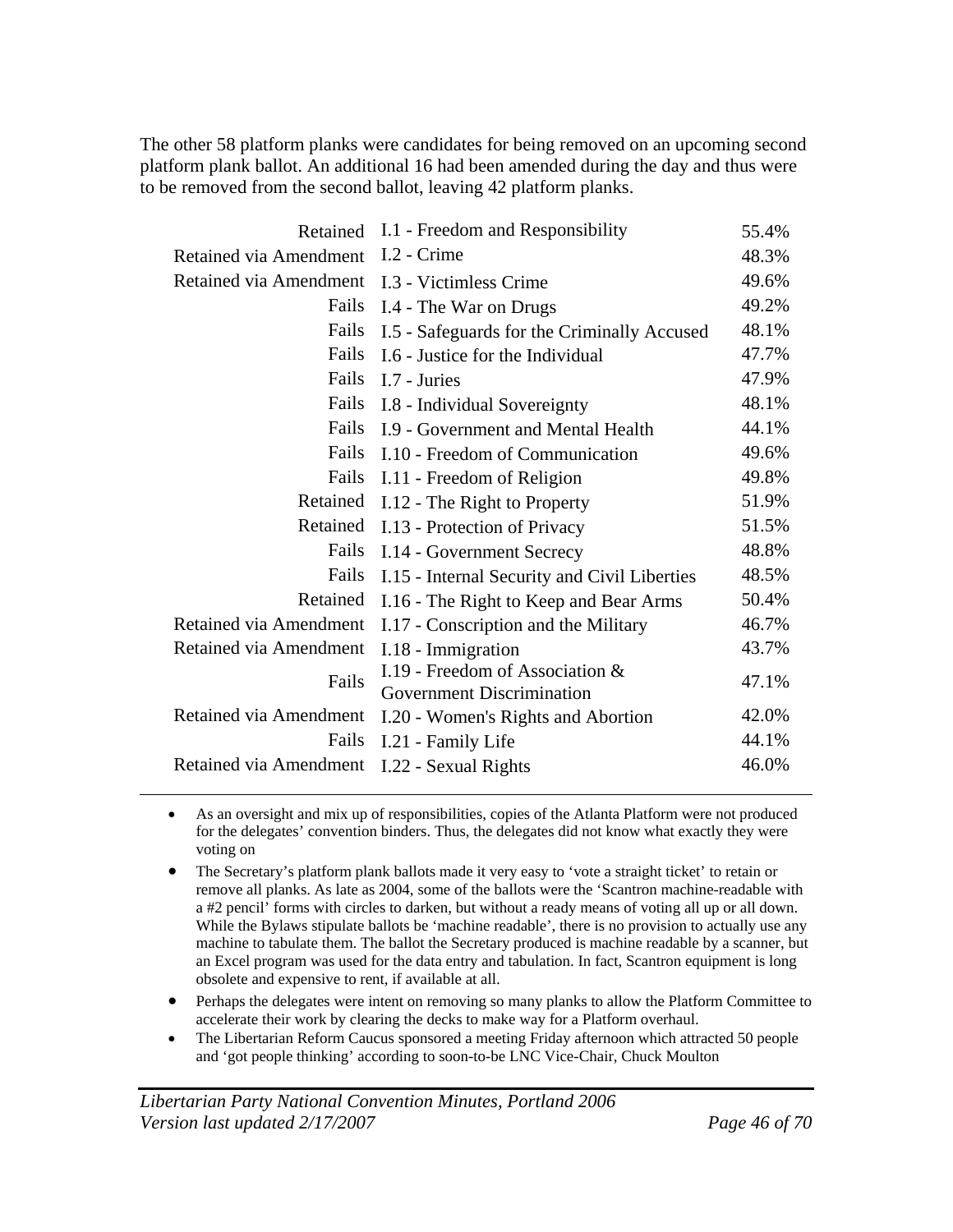| Fails                                | I.23 - American Indian Rights                           | 41.8% |
|--------------------------------------|---------------------------------------------------------|-------|
| Fails                                | II.1 - The Economy                                      | 46.7% |
| Retained via Amendment <sup>12</sup> | II.2 - Taxation                                         | 46.7% |
| Fails                                | $II.3$ - Inflation & Depression                         | 43.0% |
| Fails                                | II.4 - Finance and Capital Investment                   | 45.4% |
| Retained via Amendment               | II.5 - Government Debt                                  | 49.0% |
| Retained via Amendment               | II.6 - Monopolies                                       | 46.7% |
| Retained via Amendment               | II.7 - Subsidies                                        | 47.7% |
| Fails                                | II.8 - Trade Barriers                                   | 45.8% |
| Retained via Amendment               | II.9 - Public Utilities                                 | 44.0% |
| Fails                                | II.10 - Unions and Collective Bargaining                | 44.8% |
| Fails                                | III.1 - Energy                                          | 44.5% |
| Fails                                | III.2 - Pollution                                       | 44.5% |
| Fails                                | III.3 - Consumer Protection                             | 46.0% |
| Fails                                | III.4 - Education                                       | 47.7% |
| Retained via Amendment               | III.5 - Population                                      | 42.4% |
| Fails                                | III.6 - Transportation                                  | 45.8% |
| Fails                                | III.7 - Poverty and Unemployment                        | 46.0% |
| Fails                                | III.8 - Health Care                                     | 46.0% |
| Retained via Amendment               | III.9 - Resource Use                                    | 45.8% |
| Fails                                | III.10 - Agriculture                                    | 45.6% |
| Fails                                | III.11 - Occupational Safety and Health Act<br>(OSHA)   | 43.3% |
| Fails                                | III.12 - Social Security                                | 46.8% |
| Retained via Amendment               | III.13 - Postal Service                                 | 43.3% |
| Fails                                | III.14 - Civil Service                                  | 42.8% |
| Fails                                | III.15 - Election Laws                                  | 48.3% |
| Fails                                | III.16 - Secession                                      | 37.2% |
| Fails                                | <b>IV.A1</b> - Negotiations                             | 44.1% |
| Fails                                | IV.A2 - International Travel and Foreign<br>Investments | 44.3% |
| Fails                                | IV.A3 - Human Rights                                    | 47.5% |
| Fails                                | <b>IV.A4 - World Government</b>                         | 45.0% |
| Fails                                | <b>IV.B1</b> - Military Policy                          | 45.4% |
| Fails                                | <b>IV.B2</b> - Presidential War Powers                  | 47.7% |
| Fails                                | IV.C1 - Foreign Aid                                     | 46.0% |
| Fails                                | <b>IV.C2</b> - International Money                      | 44.8% |

<sup>12</sup> While II.2 Taxation had been *debated* during the day, it was not *amended*, the measure failing to get the 2/3rds necessary.

1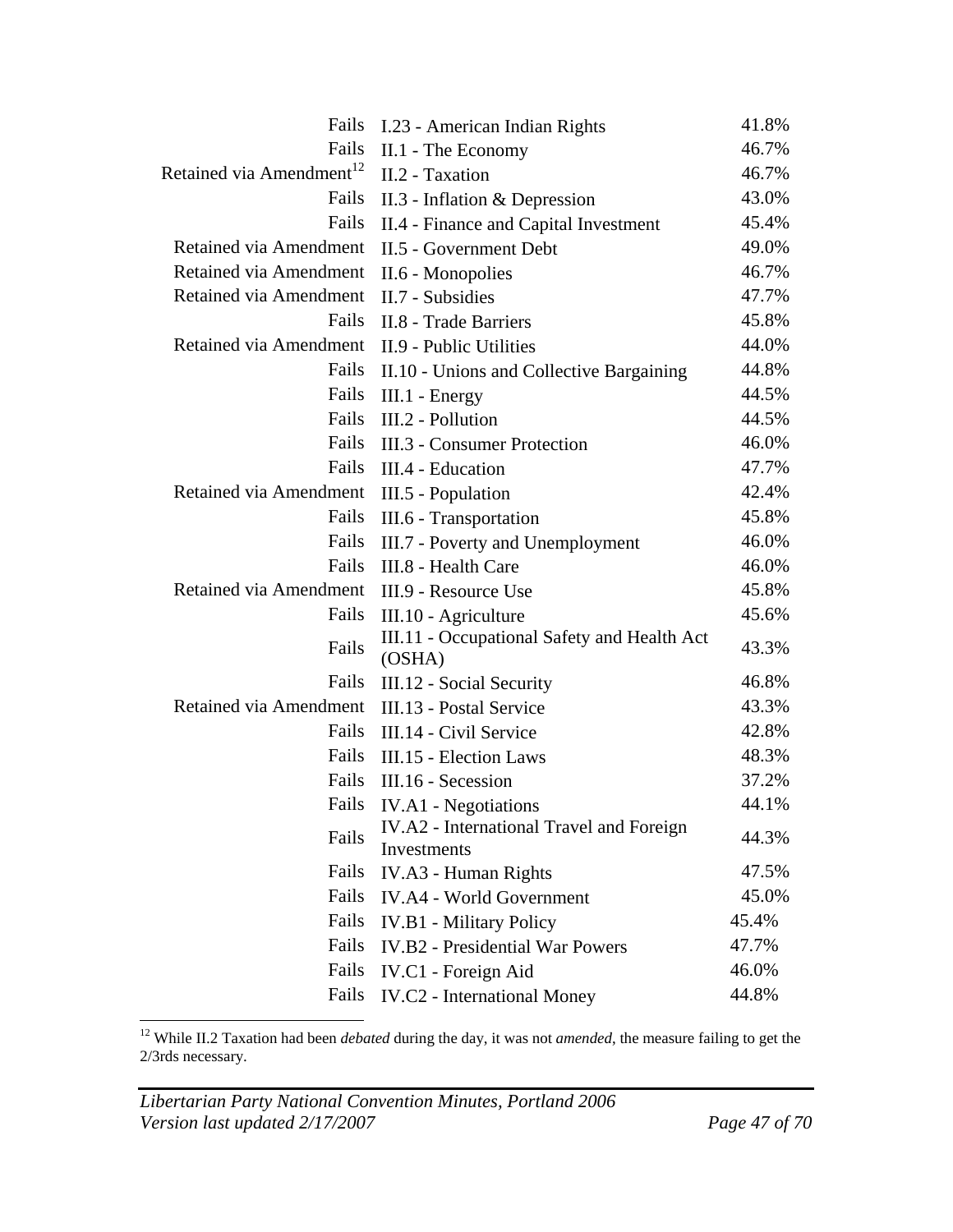| Retained via Amendment IV.C3 - Unowned Resources | 43.3% |
|--------------------------------------------------|-------|
| Fails IV.D1 - Colonialism                        | 40.3% |
| Fails IV.D2 - Foreign Intervention               | 48.8% |
| Retained via Amendment IV.D3 - Space Exploration | 41.6% |
| Fails V - Omissions                              | 46.6% |

The second platform plank ballots were available and distributed Sunday morning.

After reviewing the matter carefully after the Convention, and without the pressure of having to resolve the issue before Kinko's closed (we did not make the deadline anyway), it turns out that on the second platform plank ballot there were four errors. Luckily, none of them affected the outcome of any platform plank ballot.

There were three 'Type I', relatively non-critical, errors on the second platform plank ballot. 'Type I' errors are those planks that should not have been on the ballot but were. That allowed delegates to vote on three planks whose results in the end could safely be ignored.  $^{13}$ 

The planks that were on the ballot but should not have been on the ballot include:

- I.16, The Right to Keep and Bear arms
- II.5, Government Debt
- IV.D3, Space Exploration

There was, however, one 'Type II' error. A Type II error is a plank that should have been on the second ballot but was not. Plank II.2, Taxation, had been *debated* earlier in the day, not *amended* since the revision failed to achieve a 2/3 majority. Aaron Starr (CA) pointed out the oversight with a challenge to the Chair for a ruling on the interpretation.

The chair ruled in favor of the challenge and directed the delegates to treat the plank as a write-in. Thus, thanks to Aaron Starr, the harm that this Type II error might have caused was averted.<sup>14</sup>

<sup>1</sup> <sup>13</sup> When the second platform plank ballot was created, the minutes had not been compiled beyond page 9. The Secretary thought he had looked on all laptops and in all documents where platform information had been kept – the document containing notes for these minutes, in the document for the overhead display and additional documents from the Platform Committee. As he confessed to the Convention, he blew it.

 $14$  As it turns out, Plank II.2 Taxation ended up failing on its own. The Excel program used to enter and tabulate ballots had a default setting to retain all the planks – we were expecting that feature would minimize data entry. Thus, a sufficient number of 'remove all' or negative write-in votes were submitted. Thankfully, the 2008 Convention will feature a new process for platform plank balloting using the five tokens given to each delegate to cast their votes.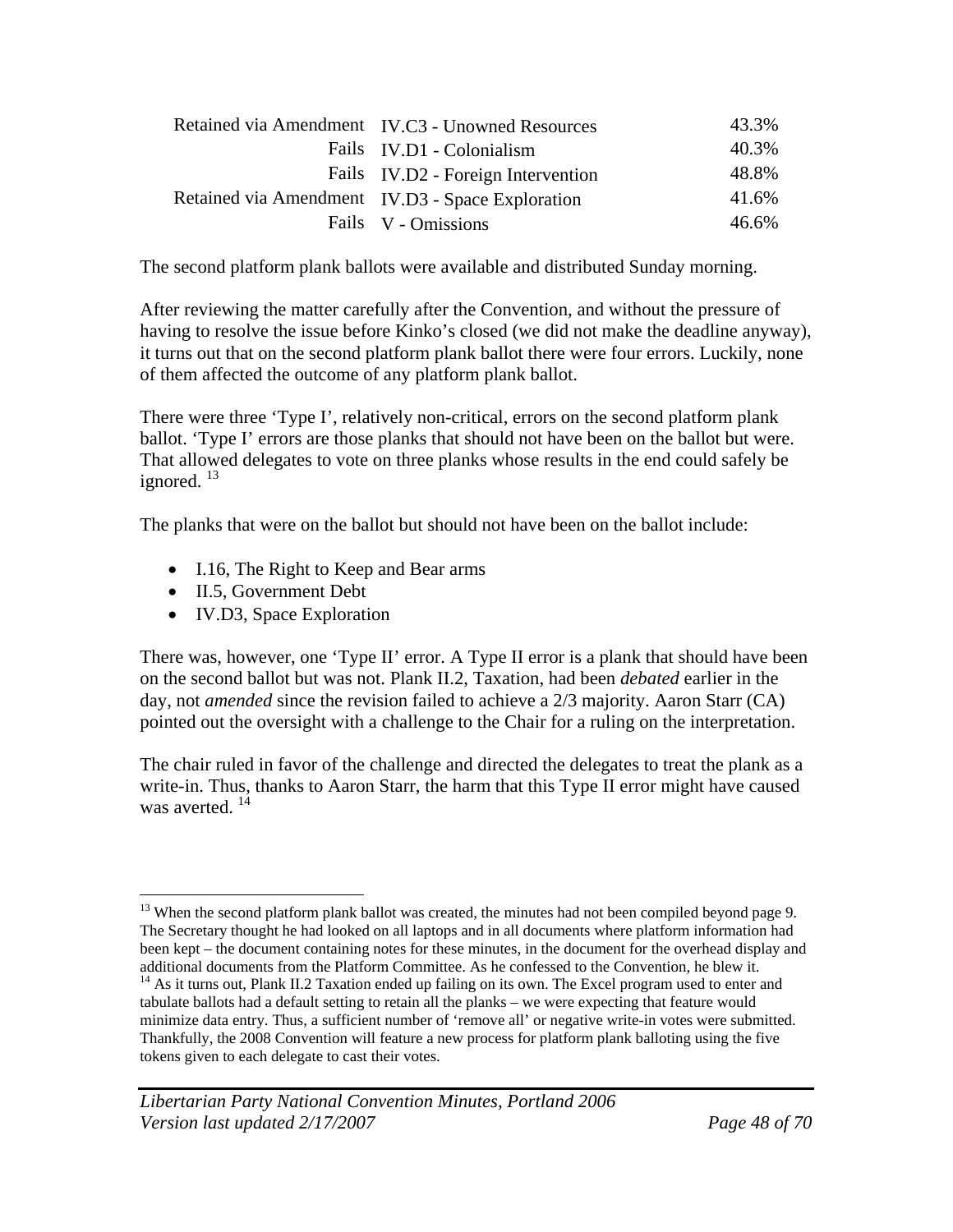# **Credentialing**

A motion to suspend the rules to change the convention list, allowing two minutes for consideration, failed.

# **Bylaws Change for Credentials Committee**

Dan Karlan moved to suspend the rules to consider an important matter from the Bylaws affecting the operation of the Credentials Committee. The motion to suspend the rules carried.

Geoff Neale of the Bylaws Committee reported an item named 'Change in Delegate List Submission deadline (1 month to 1 week) and Additional Routes' passed on Saturday.

Geoff said the Bylaws change improved things too much. First of all, delegate lists should go to the Credentials Committee, not HQ. If we wait too late in the game, practically all of HQ is at the Convention and unable to receive delegate changes in time. Moreover, one week was too little time, and one month should be retained. Finally, Geoff recommended we nix the words 'electronic or' since the information exchange will occur at the Convention and is best done in person.

Revised language as of Saturday, July 1:

A list of the names and addresses of all delegates and alternates chosen by each affiliate party shall be sent to the National Headquarters no later than one week prior to start of the first general session of the Regular Convention. Amendments to such lists may be made by the affiliate parties and submitted electronically or in person to the Credentials Committee until the close of the Credentials Committee meeting preceding the Convention.

Newly proposed language on July 2:

A list of the names and addresses of all delegates and alternates chosen by each affiliate party shall be sent to the National Headquarters **Credentials Committee** no later than one week **month** prior to start of the first general session of the Regular Convention. Amendments to such lists may be made by the affiliate parties and submitted electronically or in person to the Credentials Committee until the close of the Credentials Committee meeting preceding the Convention.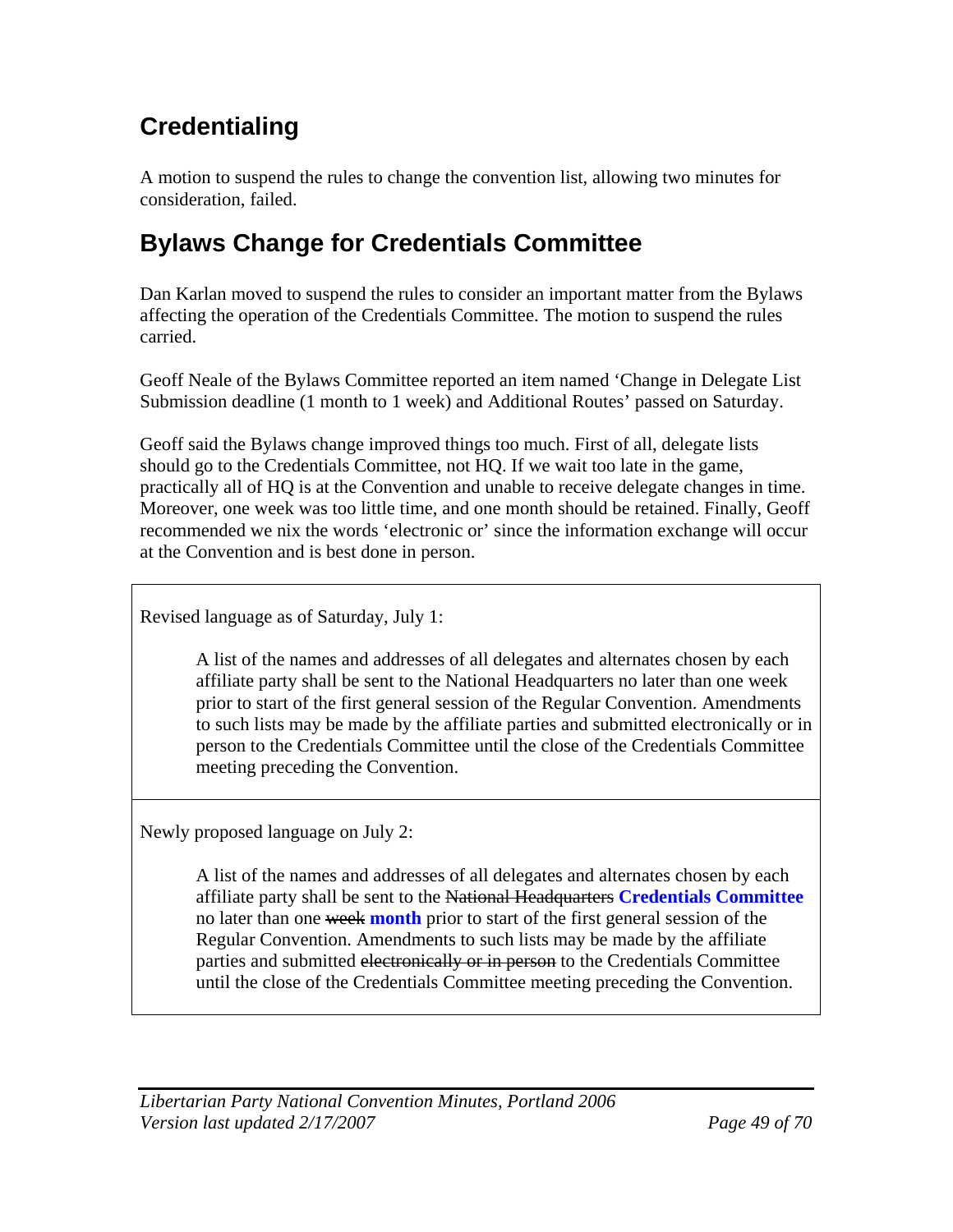Geoff's motion carried, much to the relief of Emily Salvette, Credentials Committee chair among others.

# **Statement of Principles**

The matter of the change to the Party's 'Statement of Principles' postponed from late Saturday's proceedings returned.

Current Language

We, the members of the Libertarian Party, challenge the **cult** of **the omnipotent state** and defend the rights of the individual.

Proposed Language

We, the members of the Libertarian Party, challenge the **idea** of **unlimited government** and defend the rights of the individual.

After some debate, an amendment sought to change 'the idea of unlimited government' to 'the omnipotent state'. After an extension of time, this amendment failed.

Since this matter requires a seven-eighths vote for passage, it only required 38 votes to defeat the main motion. After a count of the 'nay' votes revealed more than 38 delegate were opposed, the matter failed.

# **Platform Committee Continuation**

Lorenzo Gaztañaga moved the 2006 Platform Committee be continued as a Special Committee until the appointment of the 2008 Platform Committee, and be charged, in addition to its work on the Platform, with bringing a proposal to the 2008 Bylaws Committee, for reforming the Bylaws on Platform debate.

The motion passed.

### **Election of LNC Chair**

Bill Redpath, George Phillies and Ernie Hancock ran for Chair of the LNC.

A random selection process determined Bill Redpath would be nominated first, then George Phillies followed by Ernie Hancock.

Nominating Bill Redpath were Dr. James W. Lark, III, Richard Winger and Geoff Neale.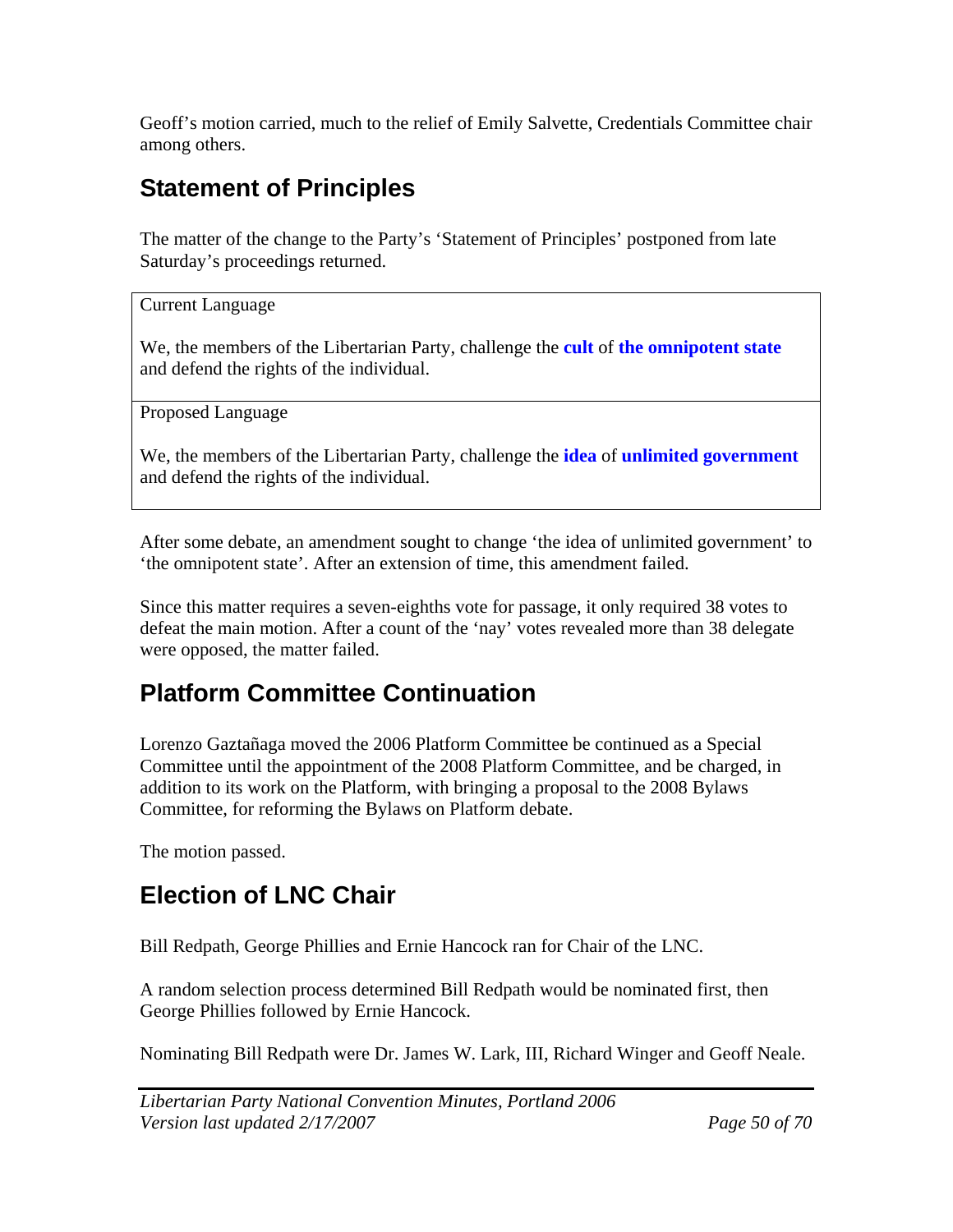Nominating George Phillies were Steven Boone (MD), Jack Tanner (FL) and Jose Castenada (CA).

Nominating Ernie Hancock were Barry Hess, Angela Keaton, Ernie Hancock and Starchild.

Balloting for Chair proceeded while, with no objection, the race for Vice-Chair got underway before the results for Chair were announced.

Bill Redpath emerged victorious with 184 votes.

| <b>Bill Redpath</b> | 184 | 64.3% |
|---------------------|-----|-------|
| Ernie Hancock       | 66  | 23.1% |
| George Phillies     | 26  | 9.1%  |
| <b>NOTA</b>         | 10  | 3.5%  |

*Note: After a review, Alaska voted 5-0-1 for the candidates, respectively. Records show only five delegates for Alaska: Betty Hoch, Ed Hoch, Len Karpinski, Trent Pool and Ron Windeler. The Alaska ballot was included in the above as 4-0-1.* 

### **Election of LNC Vice-Chair**

Tony Ryan, Chuck Moulton and M Carling ran for Vice-Chair of the LNC.

A random selection process determined Tony Ryan would be nominated first, then Chuck Moulton followed by M Carling.

Nominating Tony Ryan were Rob Campia of the Marijuana Policy Project and Michelle Poague.

Nominating Chuck Moulton were Nick Sarwark (MD), Steve Damerell (VA) and Richard Schwarz (PA).

Nominating M Carling were Ruth Bennett (WA), Richard Burke (OR) and M Carling  $(CA/NY)$ .

Balloting for Vice-Chair proceeded.

The results from the first ballot for vice-chair revealed:

| <b>Chuck Moulton:</b> | 118 | 41.0% |
|-----------------------|-----|-------|
| M Carling             | 100 | 34.7% |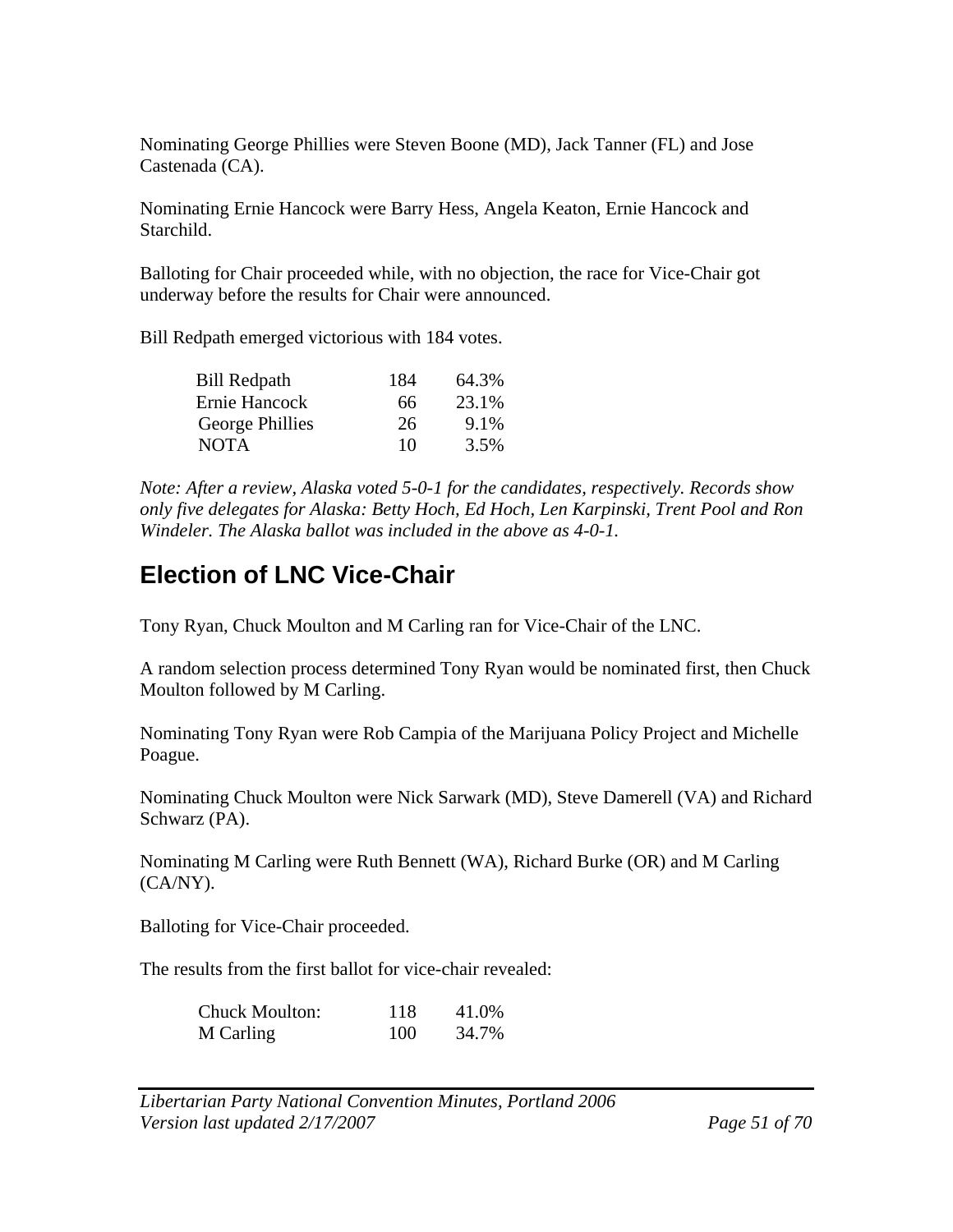| Tony Ryan   | 66 | 22.9% |
|-------------|----|-------|
| <b>NOTA</b> |    | 1.4%  |

*Note: As was the case in the election for chair, Alaska voted 2-3-1 for the candidates. Records show only five delegates for Alaska. The Alaska ballot was included in the above as 1-3-1.* 

These results were not announced until after the election for Secretary. Second round ballots for Vice-Chair were prepared and distributed along with those for Treasurer. Tony Ryan would be dropped on the second ballot.

Final results for Vice-Chair:

| Chuck Moulton | 169 | 58.9% |
|---------------|-----|-------|
| M Carling     | 105 | 36.6% |
| <b>NOTA</b>   | 13  | 4.5%  |

*Note: Alaska voted 2-4-0 for the candidates. Credentials records show only five delegates for Alaska. The Alaska ballot was included in the above as 1-4-0. Credentials records show North Carolina only had two delegates Sunday PM (when the voting actually occurred). North Carolina voted 3-0-0, but was included as 2-0-0 above.* 

Meanwhile, Judge John A. Buttrick addressed the group after having been introduced by David B. Schlosser, Arizona First Congressional District congressional candidate.

The Convention broke for lunch and reconvened at 12:40.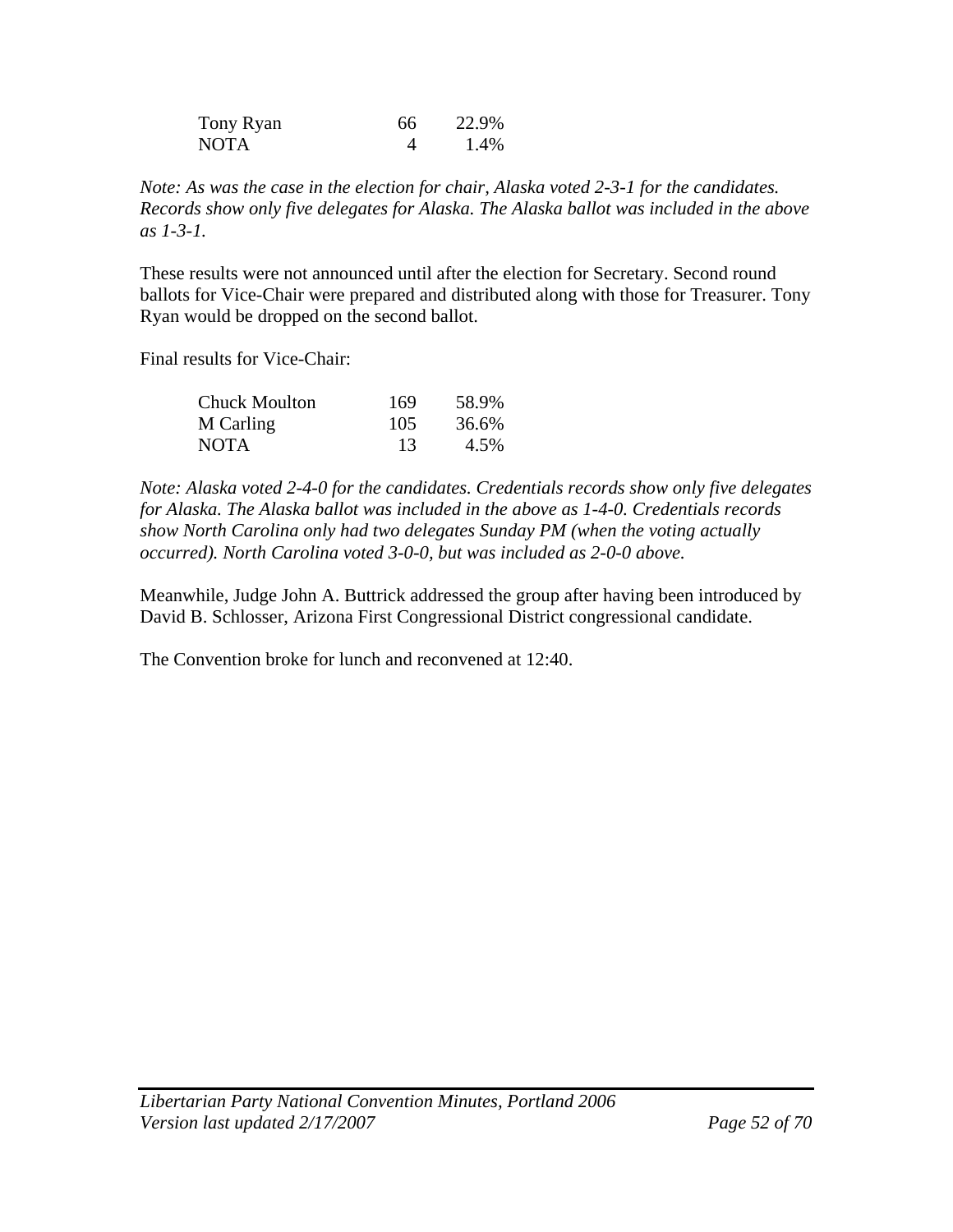### **Sunday PM**

# **Credentials**

In the Sunday PM session, Credentials Chair Emily Salvette reported 298 delegates with 16 alternates for a total of 314. A majority was 158, 209 was two-thirds and 274 was seven-eights.

Ms. Salvette moved to amend the credentials roll to accept the delegates. The motion unanimously carried.

Colorado moved to seat Joe Thompson and PA moved to seat Harry Joe Tabor. Both measures passed.

# **Election of LNC Secretary**

Bob Sullentrup was nominated from the floor for LNC Secretary by Pat Dixon (TX). With NOTA his only competition, Bob Sullentrup was elected by acclamation.

# **Election of LNC Treasurer**

Mark Nelson and Geoff Neale ran for Treasurer of the LNC.

A random selection process determined Mark Nelson would be nominated first, then Geoff Neale.

Nominating Mark Nelson were Mark Nelson, Mark Rutherford and Bob Sullentrup.

Nominating Geoff Neale were Deryl Martin, Pat Dixon and Bill Redpath

Balloting for Treasurer and second ballot for Vice-Chair proceeded after the results for Vice-Chair were announced (see above).

Tony Ryan moved to suspend the rules to address the Convention. That motion required two-thirds and failed.

Ultimately Geoff Neale prevailed in the Treasurer's race:

| <b>Geoff Neale</b> | 194 | 68.6% |
|--------------------|-----|-------|
| Mark Nelson        | 77  | 27.2% |
| <b>NOTA</b>        | 12  | 4.2%  |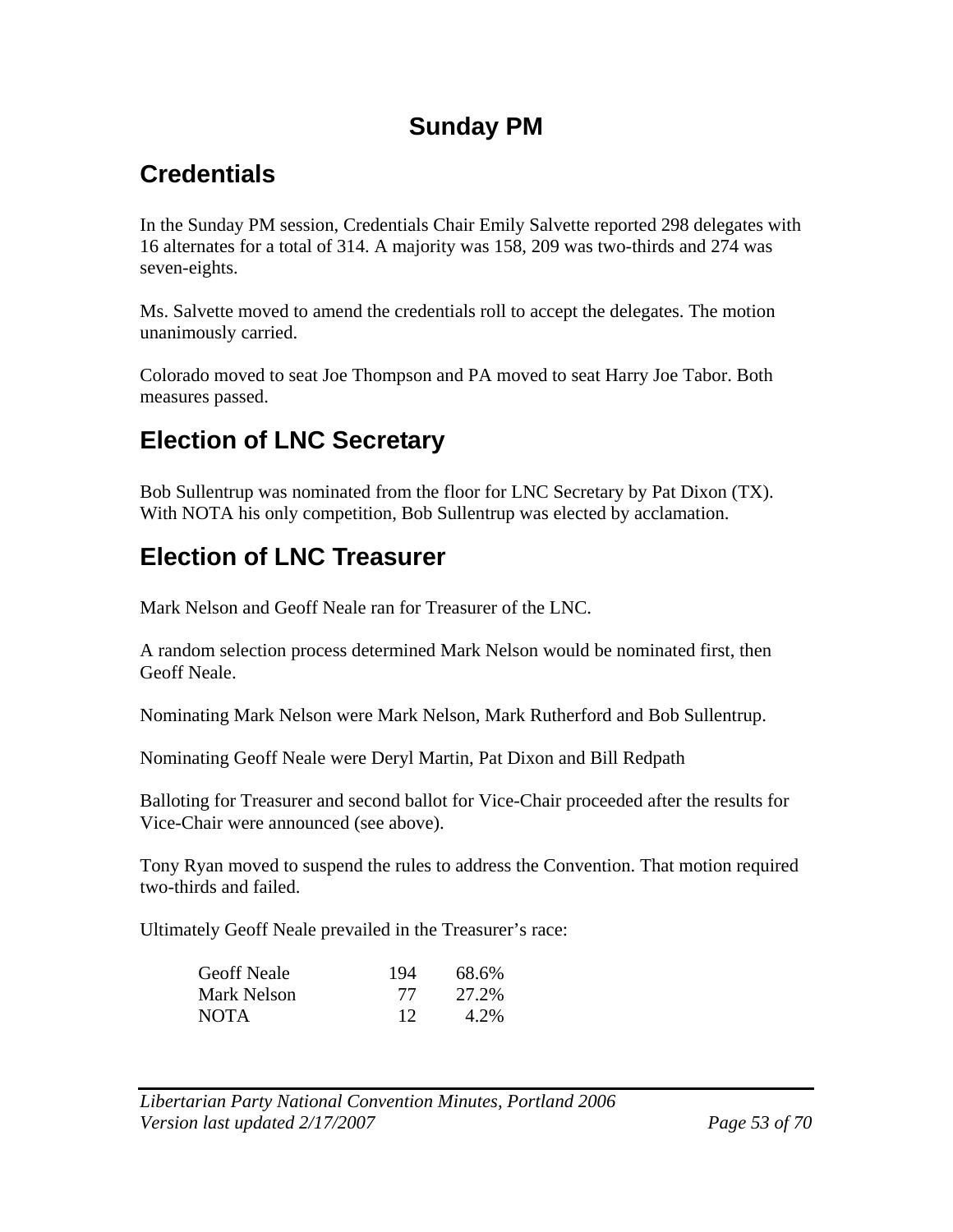*Note: Alaska voted 5-1-0 for the candidates. Credentials records show only five delegates for Alaska. The Alaska ballot was included in the above as 4-1-0. Credentials records show New York had 11 delegates. New York voted 7-3-2. New York's totals are included in the above ad 6-3-2. Credentials records show North Carolina only had two delegates Sunday PM. North Carolina voted 3-0-0, but was included as 2-0-0 above.* 

## **Election of LNC At-Large Representatives**

At-Large candidates included and nominators included:

| Jim Lark and Michael Dixon      |
|---------------------------------|
| Jim Lark, Christiana Mayer, and |
| Michael Badnarik                |
| Mark Rutherford and Jim Lark    |
| Barry Hess, Tim Moultrie        |
| Angela Keaton, Starchild        |
| Geoff Neale and Deryl Martin    |
| Geoff Neale and BetteRose Ryan  |
| <b>Steve Damerell</b>           |
|                                 |

Elected as At-Large representatives were:

| <b>Admiral Michael Colley</b> | 254 | 58.9%             |
|-------------------------------|-----|-------------------|
| Angela Keaton                 | 231 | 53.6%             |
| Pat Dixon                     | 211 | 49.0%             |
| Jeremy Keil                   | 174 | 40.4%             |
| Dan Karlan                    | 148 | 34.3%             |
| Out of the running were       |     |                   |
| M Carling                     | 141 | 32.7%             |
| Dervl Martin                  | 129 | 20 Q <sub>%</sub> |

| $DVI$ y i via un | $\sqrt{2}$ | $\sim$ $\sim$ $\sim$ $\sim$ |
|------------------|------------|-----------------------------|
| Morey Straus     | 66         | 15.3%                       |
| <b>NOTA</b>      | 11         | 2.6%                        |

*Note: Alaska cast 29 votes for candidates. Credentials records show only five delegates for Alaska. The four extra ballots Alaska cast were removed from their total by reducing Admiral Colley's total from six to two in the results above. Credentials records show North Carolina had only two delegates, but cast 15 votes. In the results above, one vote for Keil, Colley, Dixon and Karlan were removed, making their totals from the state two. One was removed from Martin making his vote total one. None of these changes alter the outcomes or order of those elected.* 

*Libertarian Party National Convention Minutes, Portland 2006 Version last updated 2/17/2007 Page 54 of 70*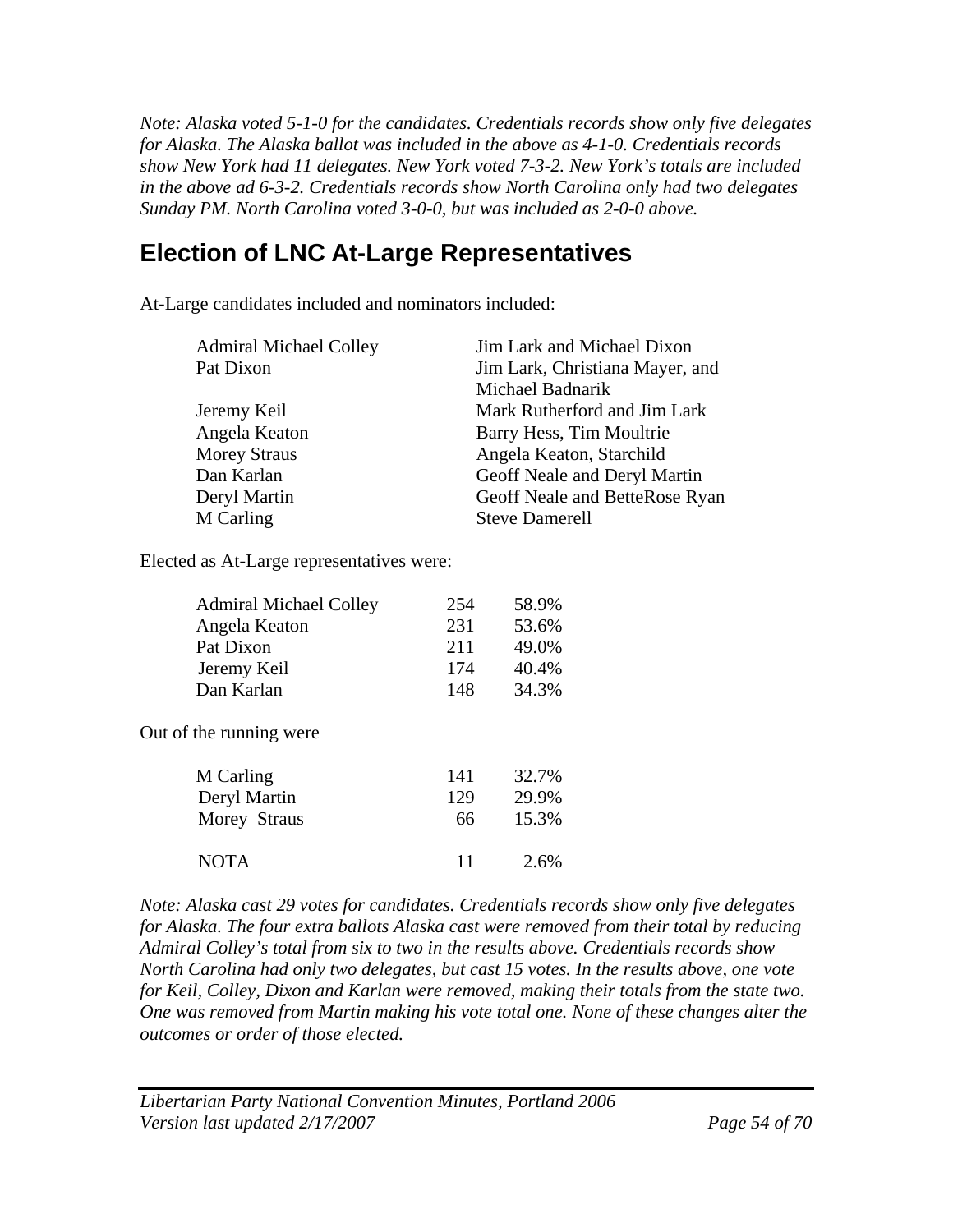## **Election of LNC Judicial Committee**

Seven delegates emerged as candidates for the Judicial Committee. Since seven is the size of the Judicial Committee, and since there was no objection to electing all by voice vote, the following are members of the Judicial Committee:

 Michael Dixon (NC) Thomas Stevens (NY) Allen Hacker (CA) Gerhard Langguth (AR) Nicholas Sarwark (MD) Ruth Bennett (WA) Joe Dumas (TN)

# **Resolution of Impeachment of George W. Bush**

Lawrence Samuels (CA) moved the following resolution which failed after amendment.

Resolved, the crimes of Mr. Bush and Mr. Cheney have resulted in numerous wrongful deaths, illegal searches and seizures, illegal imprisonments and other violations of inalienable and constitutionally secured rights and all violations of the oath of office;

Therefore, be it resolved that the Libertarian Party, duly gathered in national convention this July 2, 2006, on behalf of the Party's members and in solidarity with all freedomloving Americans, calls for the immediate impeachment for high crimes and misdemeanors and removal from office of President George W. Bush and Vice President Richard B. Cheney.

*Note: while the amendments below represent the set of amendments, the actual order of presentation may have been different.* 

Ed Bowers moved to change the very first word 'Resolved' to 'Whereas'. Motion carried.

Thomas Sipos moved to turn the first three words, 'Whereas, the crimes' into six, 'Whereas, the crimes and unconstitutional wars'. This motion failed.

David Eckhardt moved the substitution of words 'and all violations of the oath of office' at the end of the first paragraph to ', all of these representing violations of their oaths of office'. This motion passed.

The main motion now read: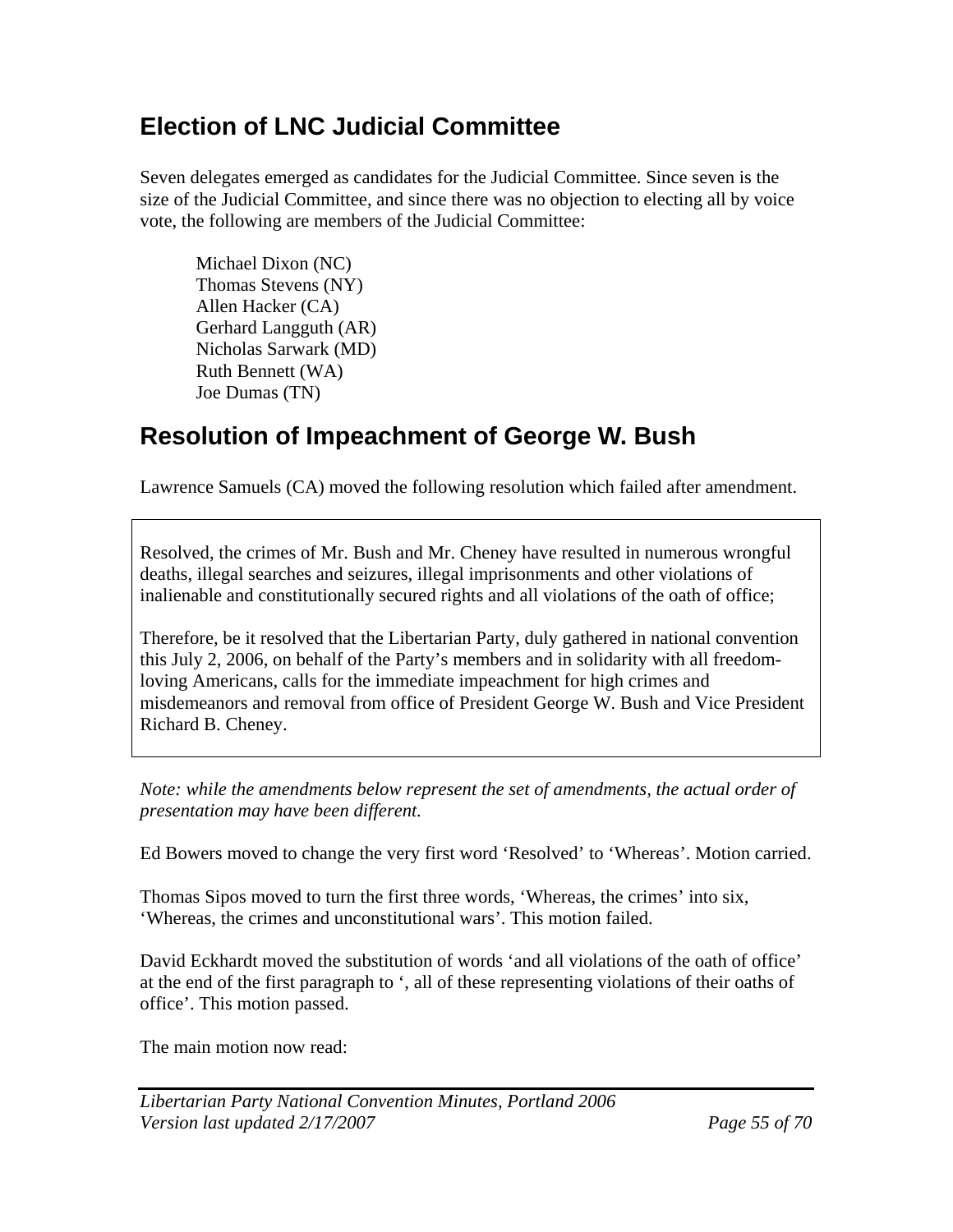Resolved, the crimes of Mr. Bush and Mr. Cheney have resulted in numerous wrongful deaths, illegal searches and seizures, illegal imprisonments and other violations of inalienable and constitutionally secured rights, all of these representing violations of their oaths of office;

Therefore, be it resolved that the Libertarian Party, duly gathered in national convention this July 2, 2006, on behalf of the Party's members and in solidarity with all freedomloving Americans, calls for the immediate impeachment for high crimes and misdemeanors and removal from office of President George W. Bush and Vice President Richard B. Cheney.

Ann Davis moved to alter a phrase by adding the italicized words in the second paragraph 'on behalf of the Party's members and in solidarity with all freedom-loving Americans, calls for the immediate impeachment *for high crimes and misdemeanors'.* Ann's amendment failed.

Finally, Jon Roland offered text in the same spot as Ann's: 'on behalf of the Party's members and in solidarity with all freedom-loving Americans, calls for the immediate impeachment *and removal from office'.*

The resolution now read:

Resolved, the crimes of Mr. Bush and Mr. Cheney have resulted in numerous wrongful deaths, illegal searches and seizures, illegal imprisonments and other violations of inalienable and constitutionally secured rights, all of these representing violations of their oaths of office;

Therefore, be it resolved that the Libertarian Party, duly gathered in national convention this July 2, 2006, on behalf of the Party's members and in solidarity with all freedomloving Americans, calls for the immediate impeachment and removal from office for high crimes and misdemeanors and removal from office of President George W. Bush and Vice President Richard B. Cheney.

The resolution failed to gain the required two-thirds vote.

### **Resolution in Condemnation of the United Nations 2006 Small Arms Review Conference**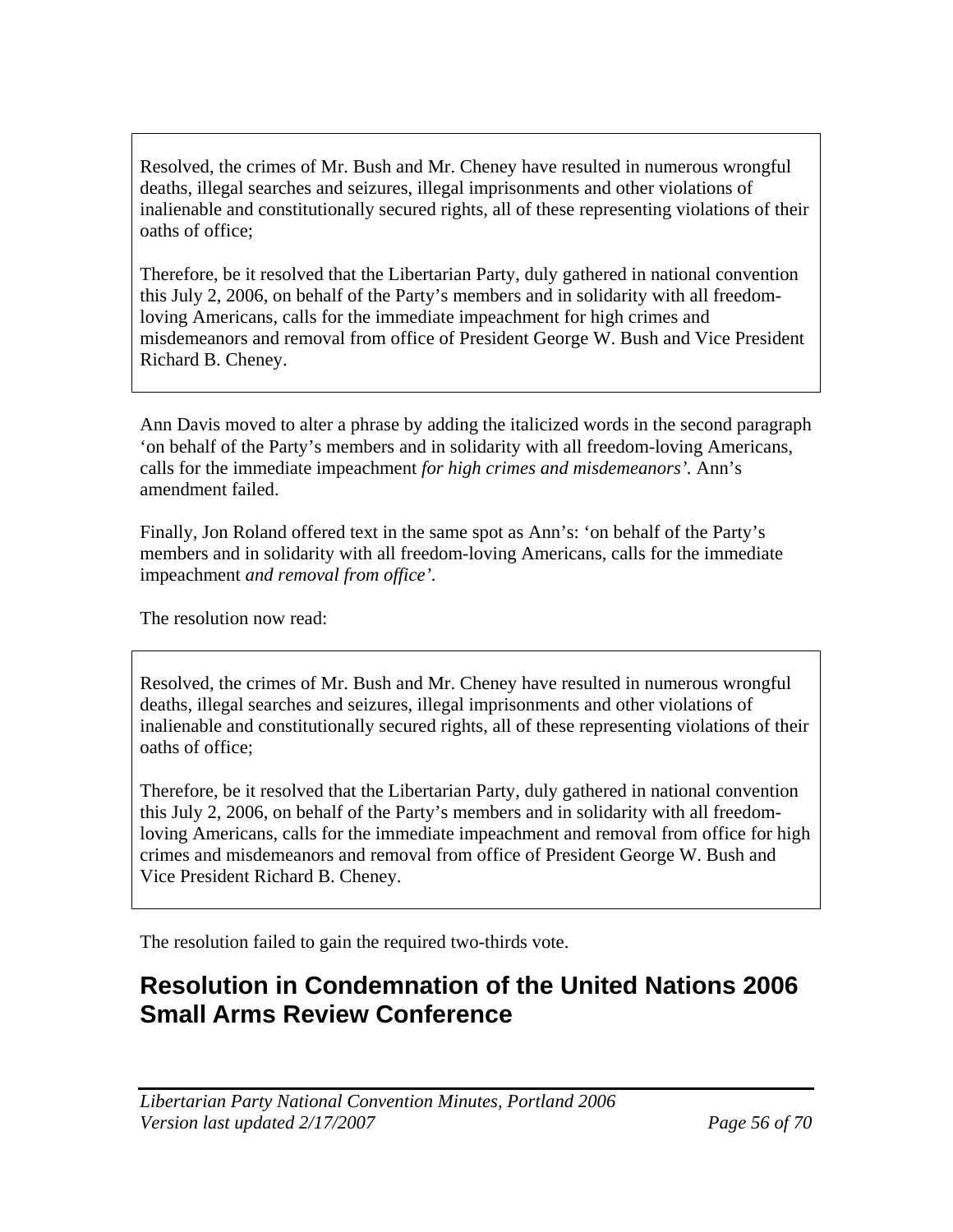Alice Lillie moved the following resolution which passed after amendment.

#### **RESOLUTION IN CONDEMNATION OF THE UNITED NATIONS 2006 SMALL ARMS REVIEW CONFERENCE**

by Alice Lillie

WHEREAS all individuals are endowed by God or Nature certain unalienable rights as specified by the United States Constitution, particularly the first ten Amendments (the Bill of Rights), which is the supreme law of the land,

WHEREAS the Second Amendment unconditionally guarantees to the individual the right to keep and bear arms, which is one of these natural rights,

WHEREAS the Libertarian Party Platform calls for that unconditional guarantee of the right to keep and bear arms,

WHEREAS, in disrespect to the supreme law of the United States, the United Nations does not acknowledge rights as being derived from God or nature, but rather believes that they are privileges to be granted or denied by civil governments, and the United Nations is known to be working toward the disarmament of individuals by their governments,

WHEREAS the present United States Administration has the propensity to lie and to ignore the United States Constitution as though the Constitution were no more than a piece of paper, and is known to be opposed to the individual's right to keep and bear arms,

and WHEREAS, right now, as the Libertarian Party National Convention meets here and as our nation celebrates its founding and its Constitution, the United Nations is right here in America insulting the American people, the United States Constitution and our country's national sovereignty by holding its 2006 Small Arms Review Conference, which is devising ways and means to confiscate our lawful property and means of selfdefense,

THEREFORE LET IT BE RESOLVED that the Libertarian Party, in the strongest possible terms, condemns the United Nations 2006 Small Arms Review Conference

*Note: while the amendments below represent the set of amendments, the actual order of presentation may have been different.* 

Mike Sylvester and Bruce Dovner amended the first paragraph.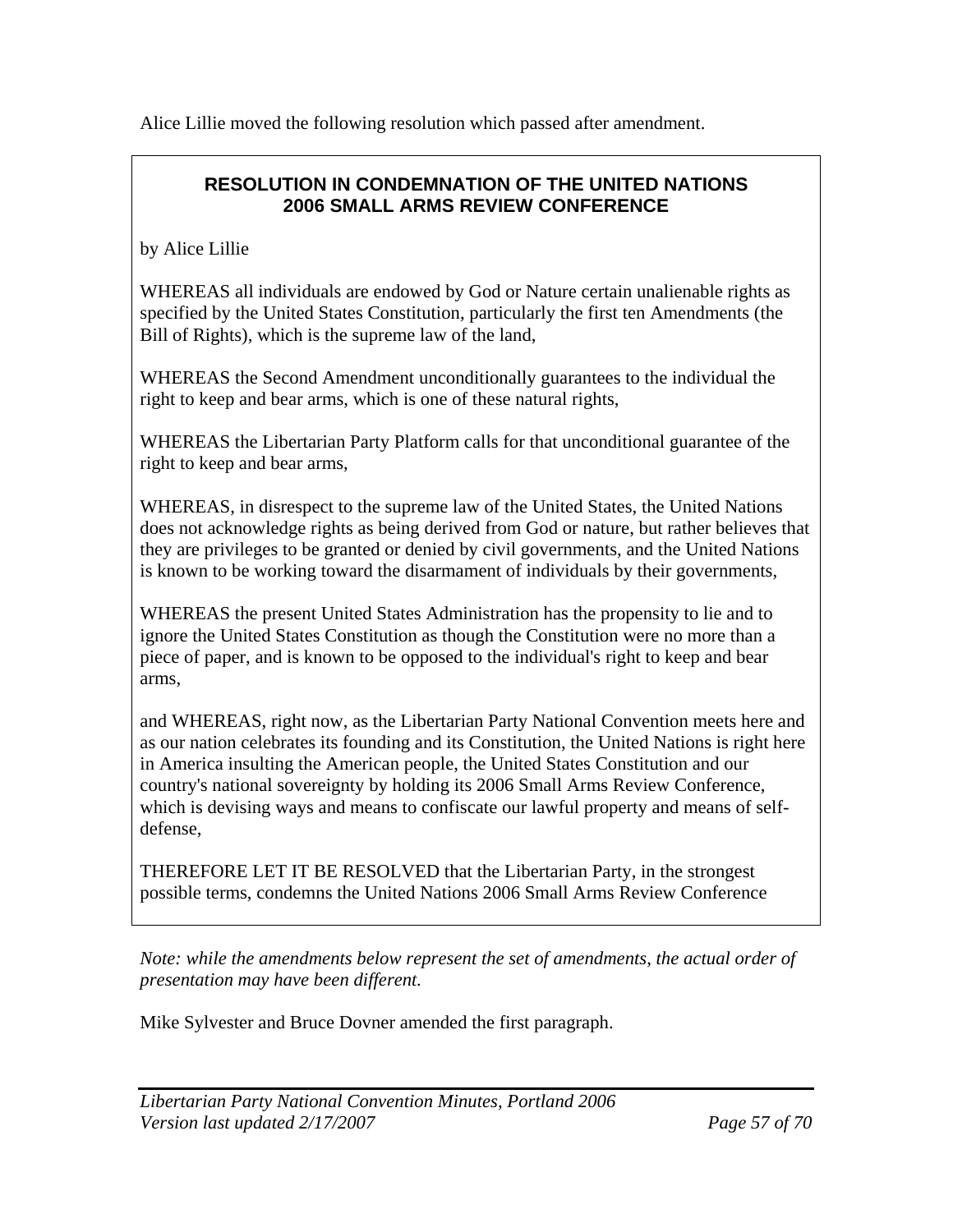Mike Sylvester moved to replace 'United States Constitution' with 'Declaration of Independence' and to delete the remainder of the first paragraph.

Bruce Dovner moved to replace 'Declaration of Independence' with 'Declaration of Independence and United States Constitution' while reinstating the deleted text.

Both amendments passed. The first paragraph now read:

WHEREAS all individuals are endowed by God or Nature certain unalienable rights as specified by the Declaration of Independence and the United States Constitution, particularly the first ten Amendments (the Bill of Rights), which is the supreme law of the land,

Nick Sarwark (MD)<sup>15</sup> moved to clarify 'Second Amendment' in the second paragraph to 'Second Amendment to the Constitution'. Nick's motion passed.

The second paragraph now read:

WHEREAS the Second Amendment to the Constitution unconditionally guarantees to the individual the right to keep and bear arms, which is one of these natural rights,

Robert Capozzi moved to delete paragraphs four and five. After a division of the question, both measures passed.

The resolution, which passed, finally read:

#### **RESOLUTION IN CONDEMNATION OF THE UNITED NATIONS 2006 SMALL ARMS REVIEW CONFERENCE**

by Alice Lillie

WHEREAS all individuals are endowed by God or Nature certain unalienable rights as specified by the Declaration of Independence and the United States Constitution, particularly the first ten Amendments (the Bill of Rights), which is the supreme law of the land,

WHEREAS the Second Amendment to the Constitution unconditionally guarantees to the individual the right to keep and bear arms, which is one of these natural rights,

 $\overline{a}$ <sup>15</sup> Delegate Motion #31

*Libertarian Party National Convention Minutes, Portland 2006 Version last updated 2/17/2007 Page 58 of 70*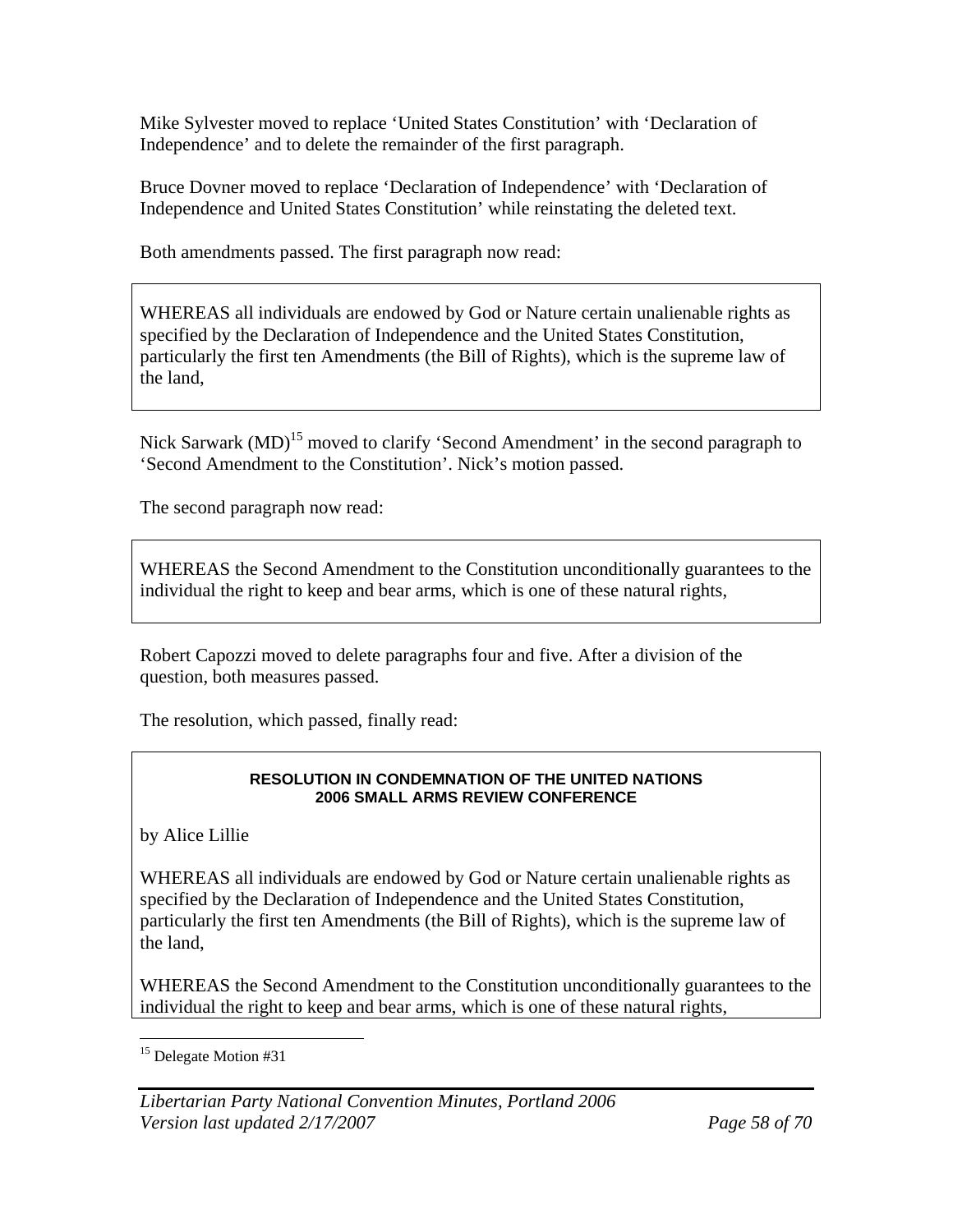WHEREAS the Libertarian Party Platform calls for that unconditional guarantee of the right to keep and bear arms,

and WHEREAS, right now, as the Libertarian Party National Convention meets here and as our nation celebrates its founding and its Constitution, the United Nations is right here in America insulting the American people, the United States Constitution and our country's national sovereignty by holding its 2006 Small Arms Review Conference, which is devising ways and means to confiscate our lawful property and means of selfdefense,

THEREFORE LET IT BE RESOLVED that the Libertarian Party, in the strongest possible terms, condemns the United Nations 2006 Small Arms Review Conference

The resolution passed.

## **Bylaws Amendment on Affiliate Parties**

Jim Duensing  $(NV)^{16}$  proposed a Bylaws amendment regarding affiliate parties.

Proposed Bylaws, Article 8, Section 7

Every Affiliate party must be considered a political committee by the Federal Election Commission before that affiliate party can file a list of delegates for any regular convention or non-regular convention.

Aaron Starr (CA) objected to consideration of the motion. The objection to consideration passed.

# **Adjournment Fails**

Aaron Starr moved to adjourn. The motion failed.

# **Bylaws Amendment on Delegate Allocation**

Steve Dasbach  $(VA)^{17}$  moved to amend Bylaws Article 13, Section 4 to reduce total delegate allocations for membership and Presidential vote totals.

 $\overline{a}$ <sup>16</sup> Delegate Motion #4

<sup>&</sup>lt;sup>17</sup> Delegate Motion  $#29$  lists Dana Johansen as having made the motion. We believe it to be otherwise.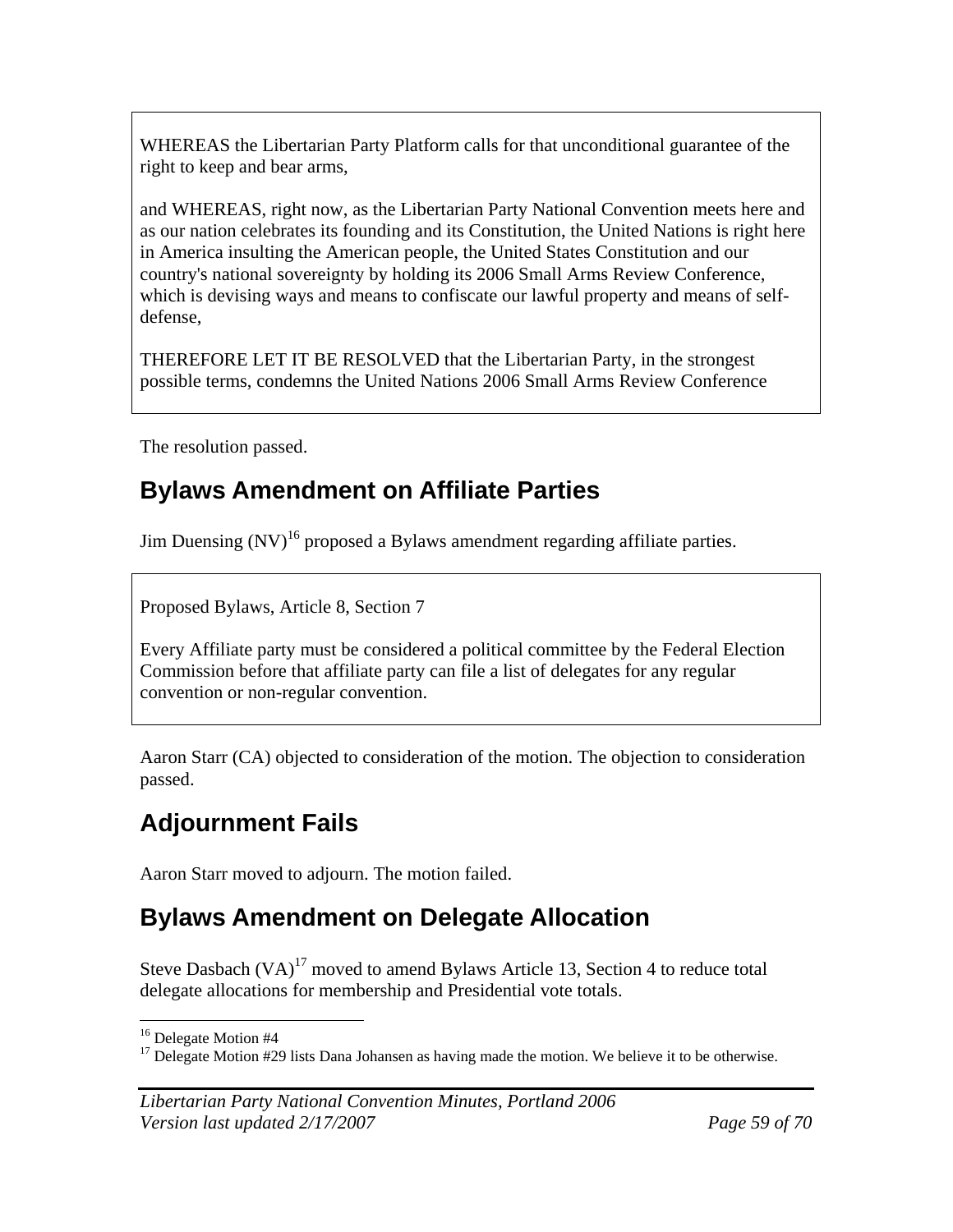The percentage of membership total for entitlement for a convention delegate would go from 0.1% to 0.14%, and the percentage of presidential vote total would go from 0.25% to 0.35% in Article 13, Section 4.

| <b>Source</b>           | <b>2004 Convention</b> | <b>2006 Convention</b> | <b>2008 Convention</b>       |  |  |
|-------------------------|------------------------|------------------------|------------------------------|--|--|
| Presidential Vote       | 424                    | 426                    | $286 + 25.5^{18}$ , or 311.5 |  |  |
| Membership              | 1024                   | 1024                   | $714 + 25.5$ , or 739.5      |  |  |
| <b>Total Allocation</b> | 1448                   | 1450                   | 1051                         |  |  |
| Max Delegates           | 814                    | 315                    | TRD                          |  |  |

The net effect of these changes would be as follows:

The Bylaws amendment passed.

 $\overline{a}$ 

# **Resolution to Withdraw Troops from Iraq**

A resolution from Ron Windeler  $(AK)^{19}$  called for a withdrawal of troops from Iraq.

The President has achieved victory over the evil dictator, Saddam Hussein, and all the terrorists who were in his evil empire. He completed his course of ensuring that all of Saddam's weapons of mass destruction had been removed and his ambitions to acquire nuclear weapons have been thwarted. He carried out a regime change and liberated the people of the former empire from oppression. He has accomplished his mission of bringing democratic elections to the Iraqi people.

The American people have no interest in what form of regime or national government is adopted by the various people of former empires, creating a puppet democracy and forcing it upon the three nations of the region, is not in our national interest.

The Congress of the United States has not declared war on Iraq. The American people are not at war with the people of Iraq.

We the people of the United States petition the government to withdraw all foreign military forces from Iraq and let the Iraqi people determine their own destiny.

<sup>&</sup>lt;sup>18</sup> The 25.5 is the expected contribution from rounding of 51 (don't forget DC) affiliates. In half the cases delegate allocations would be rounded up normally. In the other half of the cases, the values would have rounded down. Since we award a delegate for 'fractions thereof', we must also round up in those cases. <sup>19</sup> Delegate Motion #2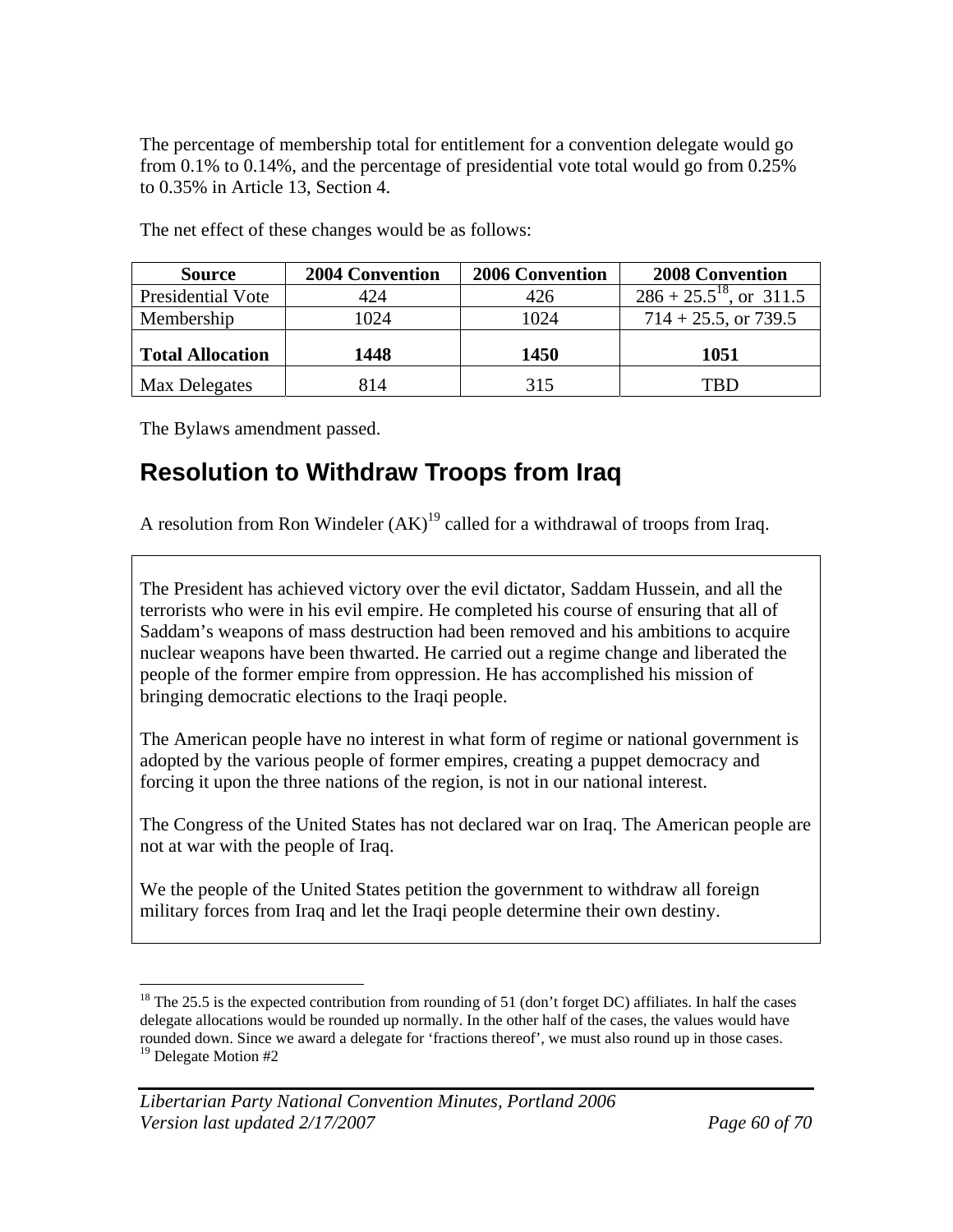Aaron Starr objected to consideration of this matter. The motion passed.

### **Second Platform Plank Vote**

As described above, a second vote on platform planks was required owing to there having been over forty platform planks that had failed on Saturday's first platform plank ballot and had not been amended by the Convention. Were any plank to fail on this second ballot, the plank would be removed from the Platform.

Before proceeding, it is important to note that the basis for platform plank balloting was the Atlanta Platform. While 22 planks of the Atlanta Platform survived, the Portland Platform has 15 planks owing to platform plank amendment by consolidation.

As it happens, only three planks passed on the second ballot:

- I.4, The War on Drugs, 54.3%
- I.11, Freedom of Religion, 52.3%
- I.10, Freedom of Communication, 51.1%

The 22 planks of the Atlanta Platform that ultimately survived platform balloting are as follows. (To reiterate, do not conclude the Portland Platform consists of these 22 planks below. Several of these planks were consolidated, and the Portland Platform actually consists of 15 planks.)

| Retained                   | I.1 - Freedom and Responsibility       |
|----------------------------|----------------------------------------|
| Retained via Amendment     | $I.2$ - Crime                          |
| Retained via Amendment     | I.3 - Victimless Crime                 |
| Retained via Second Ballot | I.4 - The War on Drugs                 |
| Retained via Second Ballot | I.10 - Freedom of Communication        |
| Retained via Second Ballot | I.11 - Freedom of Religion             |
| Retained                   | I.12 - The Right to Property           |
| Retained                   | I.13 - Protection of Privacy           |
| Retained                   | I.16 - The Right to Keep and Bear Arms |
| Retained via Amendment     | I.17 - Conscription and the Military   |
| Retained via Amendment     | I.18 - Immigration                     |
| Retained via Amendment     | I.20 - Women's Rights and Abortion     |
| Retained via Amendment     | I.22 - Sexual Rights                   |
| Retained via Amendment     | <b>II.5 - Government Debt</b>          |
| Retained via Amendment     | II.6 - Monopolies                      |
| Retained via Amendment     | II.7 - Subsidies                       |
| Retained via Amendment     | II.9 - Public Utilities                |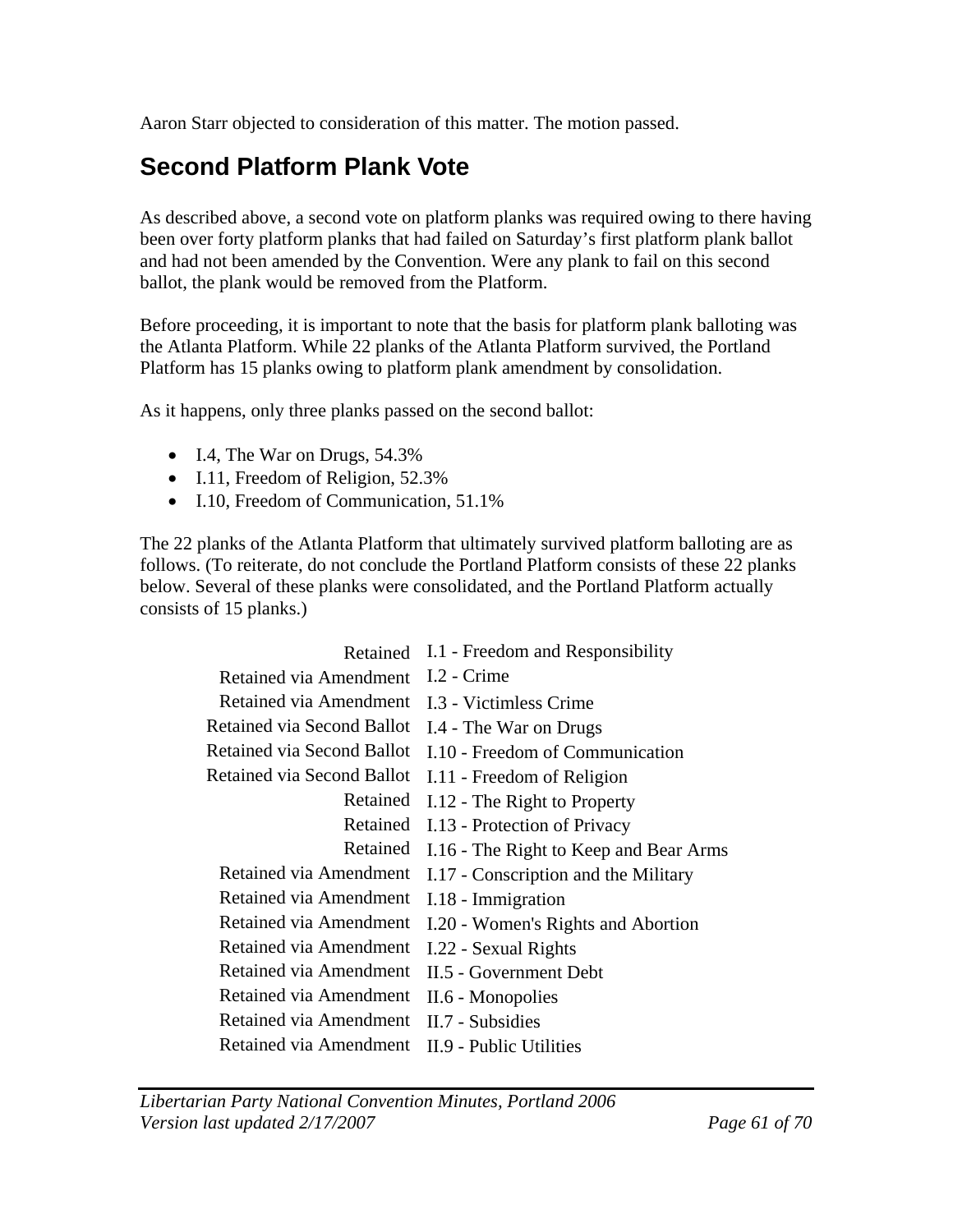| Retained via Amendment III.5 - Population      |                                                  |
|------------------------------------------------|--------------------------------------------------|
| Retained via Amendment III.9 - Resource Use    |                                                  |
| Retained via Amendment III.13 - Postal Service |                                                  |
|                                                | Retained via Amendment IV.C3 - Unowned Resources |
|                                                | Retained via Amendment IV.D3 - Space Exploration |

The disposition of these 22 planks as they emerged from Portland into the 15 retained or consolidated planks is as follows:

| <b>Portland Platform</b>                              | <b>Atlanta Platform</b>                                                                                                                          |  |  |  |  |  |
|-------------------------------------------------------|--------------------------------------------------------------------------------------------------------------------------------------------------|--|--|--|--|--|
| $I.1$ – Freedom and responsibility                    | I.1 - Freedom and Responsibility<br>Retained                                                                                                     |  |  |  |  |  |
| I.2 – Freedom of Communication                        | I.10 - Freedom of Communication<br>Retained via Second Ballot                                                                                    |  |  |  |  |  |
| $I.3$ – Freedom of Religion                           | I.11 - Freedom of Religion<br>Retained via Second Ballot                                                                                         |  |  |  |  |  |
| $I.4$ – Property Rights                               | I.12 - The Right to Property<br>$III.9 -$ Resource Use<br>IV.C.3 - Unowned Resources<br>$IV.D.3 - Space Exploration$<br>New consolidated version |  |  |  |  |  |
| $I.5$ – The Right to Privacy                          | I.13 - Protection of Privacy<br>Retained                                                                                                         |  |  |  |  |  |
| I.6 – The Right to Keep and Bear<br>Arms              | I.16 - The Right to Keep and Bear<br>Arms<br>Retained                                                                                            |  |  |  |  |  |
| $I.7 - Conservation$                                  | $I.17$ – Conscription<br>New version                                                                                                             |  |  |  |  |  |
| $I.8$ – Reproductive Rights                           | I.20 - Reproductive Rights<br>$III.5 - Population$<br>New consolidated version                                                                   |  |  |  |  |  |
| I.9 – Sexuality and Gender                            | I.22 - Sexual Rights<br>New version                                                                                                              |  |  |  |  |  |
| $II.1 - Government$ Debt                              | II.5 - Government Debt<br>New version                                                                                                            |  |  |  |  |  |
| $II.2$ – Corporate Welfare,<br>Monopolies & Subsidies | II.6 –Monopolies<br>$II.7 - Subsidies$<br>New consolidated version                                                                               |  |  |  |  |  |
| $II.3$ – Public Services                              | II.9 - Public Services<br>III.13 – Postal Service<br>New consolidated version                                                                    |  |  |  |  |  |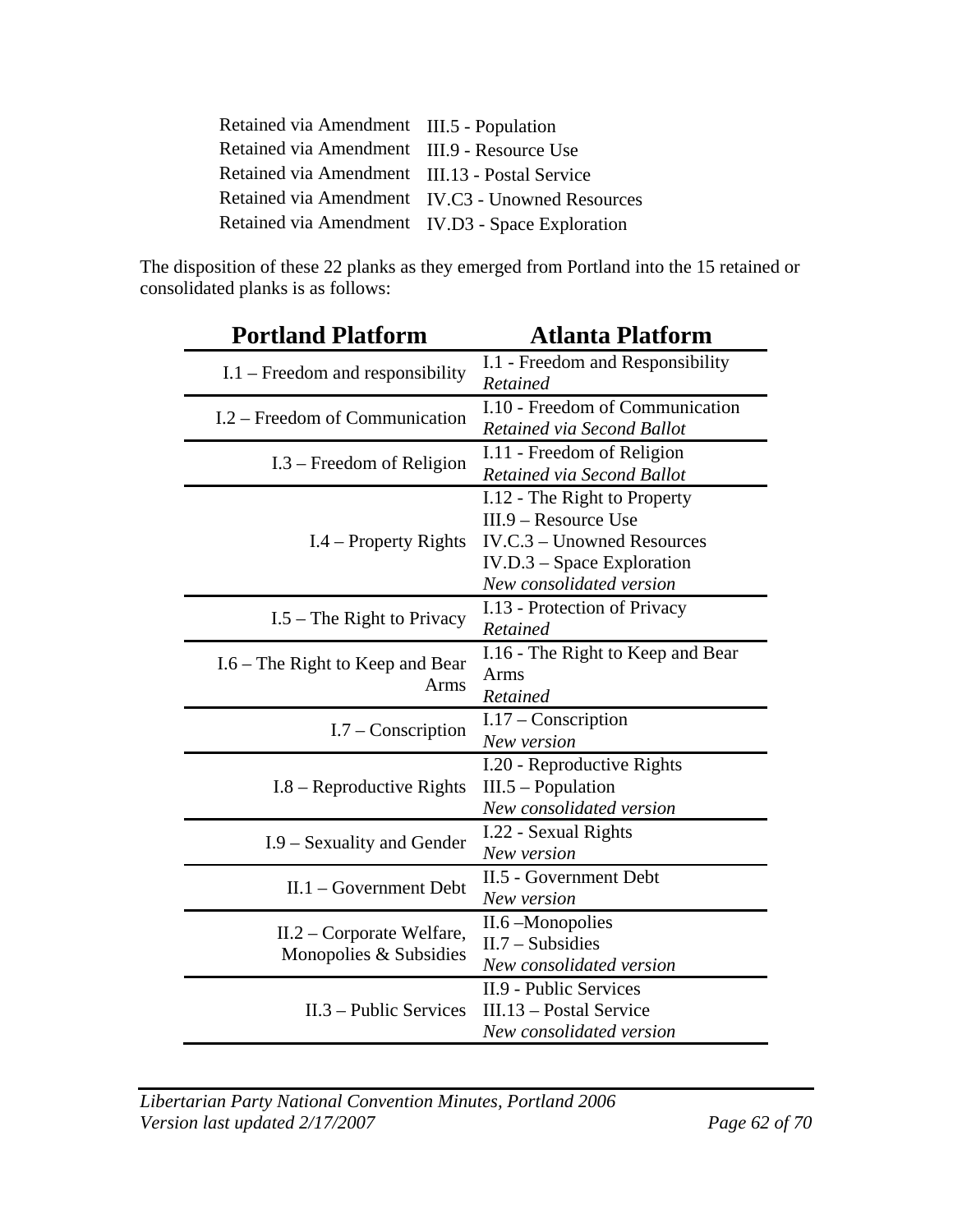| III.1- Crime And victimless Crime $I.3 - Victimless$ Crime | $1.2 -$ Crime<br>New consolidated version            |
|------------------------------------------------------------|------------------------------------------------------|
| $III.2$ – The War on Drugs                                 | I.4 - The War on Drugs<br>Retained via Second Ballot |
| $IV.1 - \text{Immigration}$                                | I.18 - Immigration<br>New Version                    |

Those planks eliminated in Portland include:

| Fails        | I.5 - Safeguards for the Criminally Accused                         |
|--------------|---------------------------------------------------------------------|
| Fails        | I.6 - Justice for the Individual                                    |
| Fails        | I.7 - Juries                                                        |
|              | Fails I.8 - Individual Sovereignty                                  |
| Fails        | I.9 - Government and Mental Health                                  |
| Fails        | I.14 - Government Secrecy                                           |
| Fails        | I.15 - Internal Security and Civil Liberties                        |
| Fails        | I.19 - Freedom of Association &<br><b>Government Discrimination</b> |
| Fails        | I.21 - Family Life                                                  |
| Fails        | I.23 - American Indian Rights                                       |
| Fails        | II.1 - The Economy                                                  |
| $Fails^{20}$ | II.2 - Taxation                                                     |
| Fails        | II.3 - Inflation & Depression                                       |
| Fails        | II.4 - Finance and Capital Investment                               |
| Fails        | <b>II.8 - Trade Barriers</b>                                        |
| Fails        | II.10 - Unions and Collective Bargaining                            |
| Fails        | $III.1$ - Energy                                                    |
| Fails        | III.2 - Pollution                                                   |
| Fails        | <b>III.3 - Consumer Protection</b>                                  |
| Fails        | III.4 - Education                                                   |
| Fails        | III.6 - Transportation                                              |
| Fails        | III.7 - Poverty and Unemployment                                    |
| Fails        | III.8 - Health Care                                                 |
| Fails        | III.10 - Agriculture                                                |
| Fails        | III.11 - Occupational Safety and Health Act<br>(OSHA)               |

<sup>20</sup> While II.2 Taxation had been *debated* during the day, it was not *amended*, the measure failing to get the 2/3rds necessary for passage. Thus it was eligible for elimination on the second platform plank ballot.

1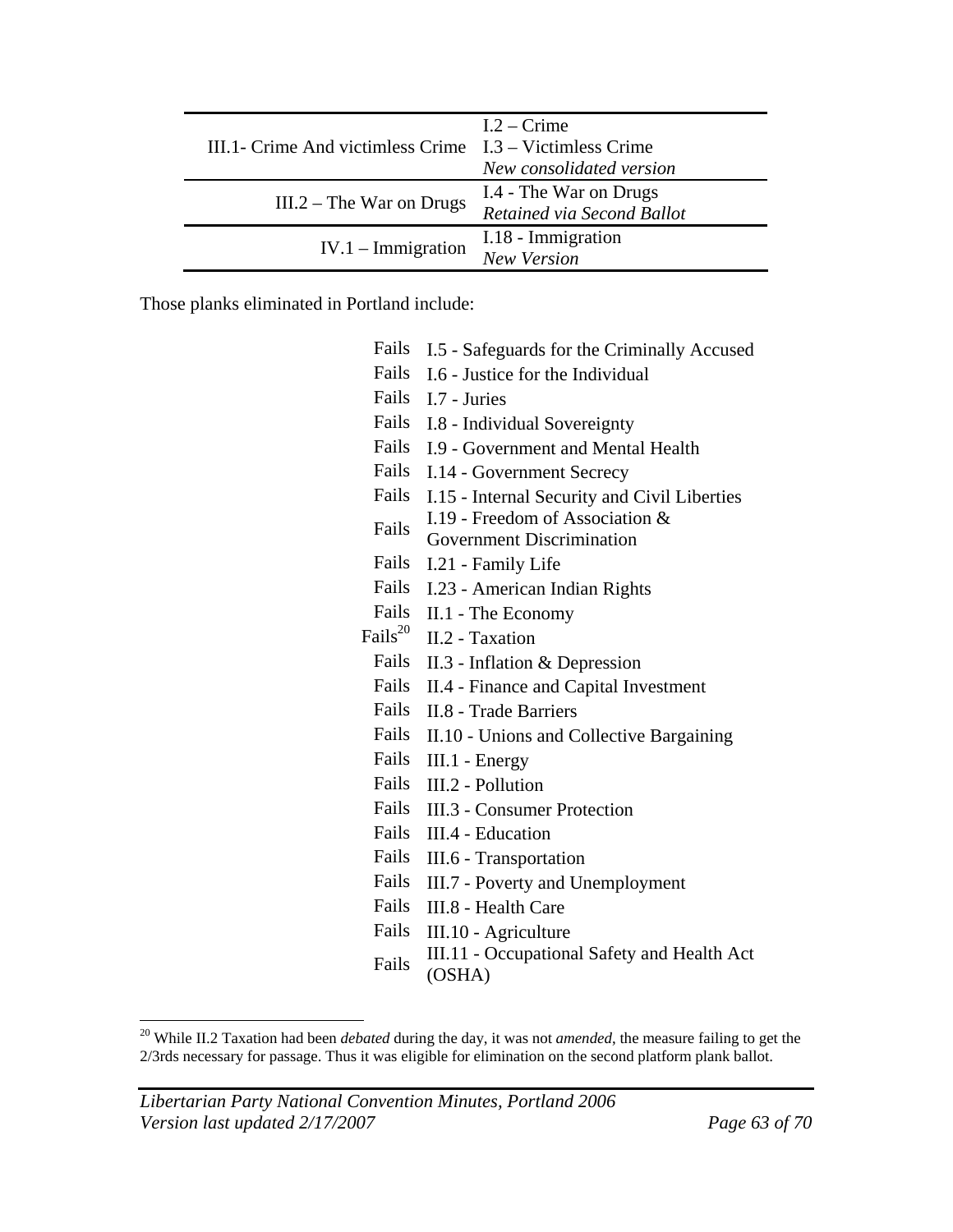| Fails | III.12 - Social Security                 |
|-------|------------------------------------------|
| Fails | III.14 - Civil Service                   |
| Fails | III.15 - Election Laws                   |
| Fails | III.16 - Secession                       |
| Fails | <b>IV.A1</b> - Negotiations              |
| Fails | IV.A2 - International Travel and Foreign |
|       | Investments                              |
| Fails | IV.A3 - Human Rights                     |
| Fails | <b>IV.A4 - World Government</b>          |
| Fails | <b>IV.B1</b> - Military Policy           |
| Fails | <b>IV.B2</b> - Presidential War Powers   |
| Fails | IV.C1 - Foreign Aid                      |
| Fails | <b>IV.C2</b> - International Money       |
| Fails | <b>IV.D1</b> - Colonialism               |
| Fails | IV.D2 - Foreign Intervention             |
| Fails | V - Omissions                            |

Aaron Starr moved to suspend the rules to remove all planks. Aaron's motion failed.

Jim Duensing (NV) moved to adjourn and the motion carried.

The 2006 Libertarian Party National Convention adjourned at 4:21 pm, July 2, 2006 in Portland, Oregon.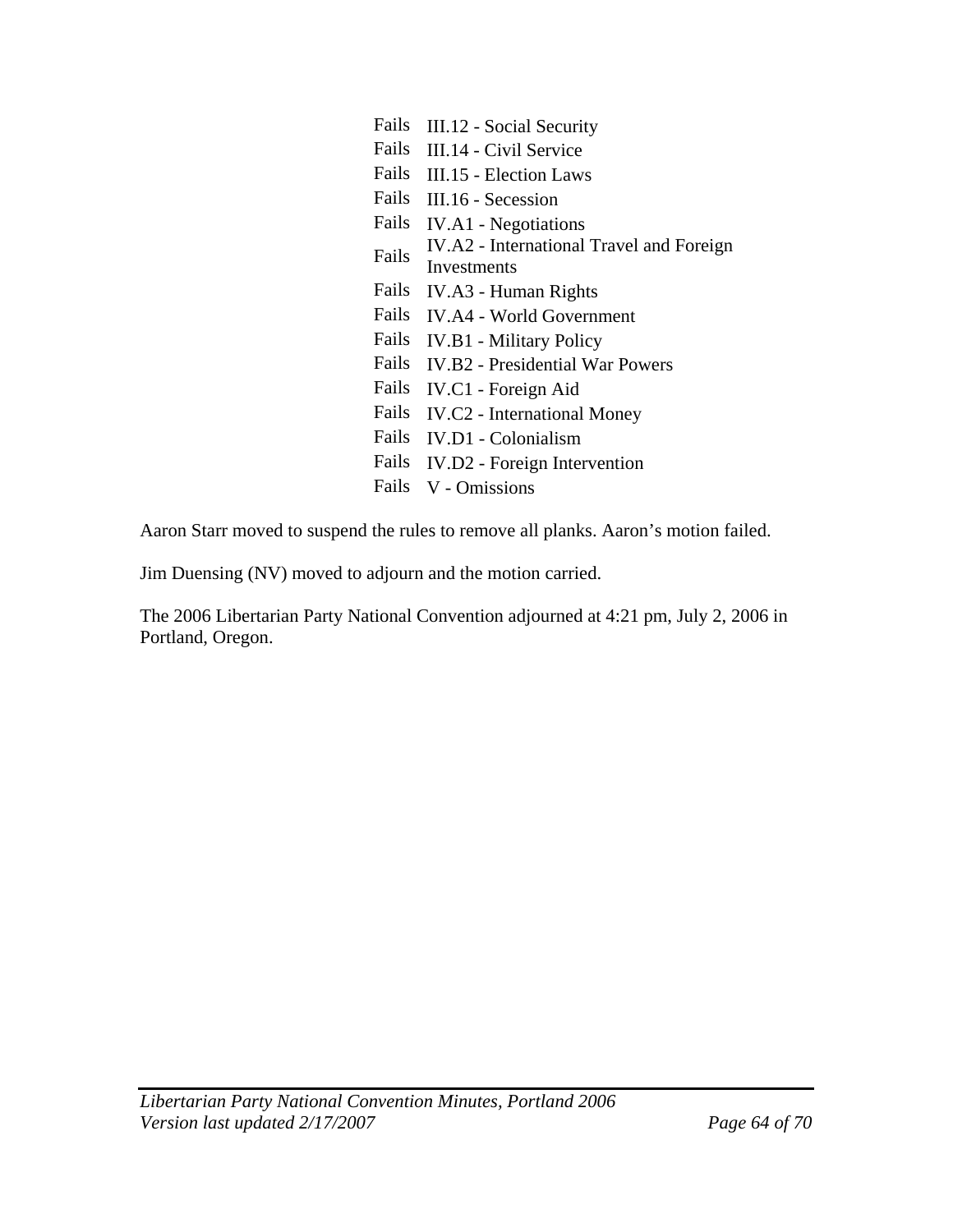# **Special Thanks**

Many months ago articles appeared in *LP News* calling for volunteers to help in the business processes of the Convention.

From this emerged two very capable and indispensable volunteers: **Joe Magyer** from Georgia and **Steve Burden** from Florida.

These two gentlemen prevailed despite having to wrestle a slow and unreliable printer while multiple simultaneous processes were going on, particularly Sunday as outbound mail-merged ballots were being prepared, inbound vote tallies were being sorted and tabulated and an unexpected second platform plank ballot was in the works. This is not to mention the ordinary chaos, continual interruption and general mayhem that are commonplace at Libertarian Party national convention.

Joe managed the lion's share of the work behind the Second Platform Plank Ballot which was unprecedented and unexpected. If it weren't for Joe, we would not have been able to give the Convention a parting glimpse of the results of the Second Platform Plank Ballot before adjournment.

Steve Burden is a Torch Club member to begin with and gave his actual labor in addition to his generous contribution to the Party. George Will calls contributions 'congealed labor', making Steve's contributions doubly rich. Steve plans to be back in 2008 and will help design the next generation of the system, tools and process integration we will develop in the interim and deploy in 2008.

**Dan Karlan** returned as he has for so many years before. Dan's involvement with the movement predates even the formation of the Party itself in 1971. Without Dan's and for that matter Joe's and Steve's capable assistance and anticipation of upcoming tasks, these minutes and convention operations would have suffered massively. The resulting delays would have been distinct and noticeable.

At the Torch Club breakfast Monday morning, I was pleased to present all three of these gentlemen awards for their indispensable service, however paltry compensation for their splendid work that may have been.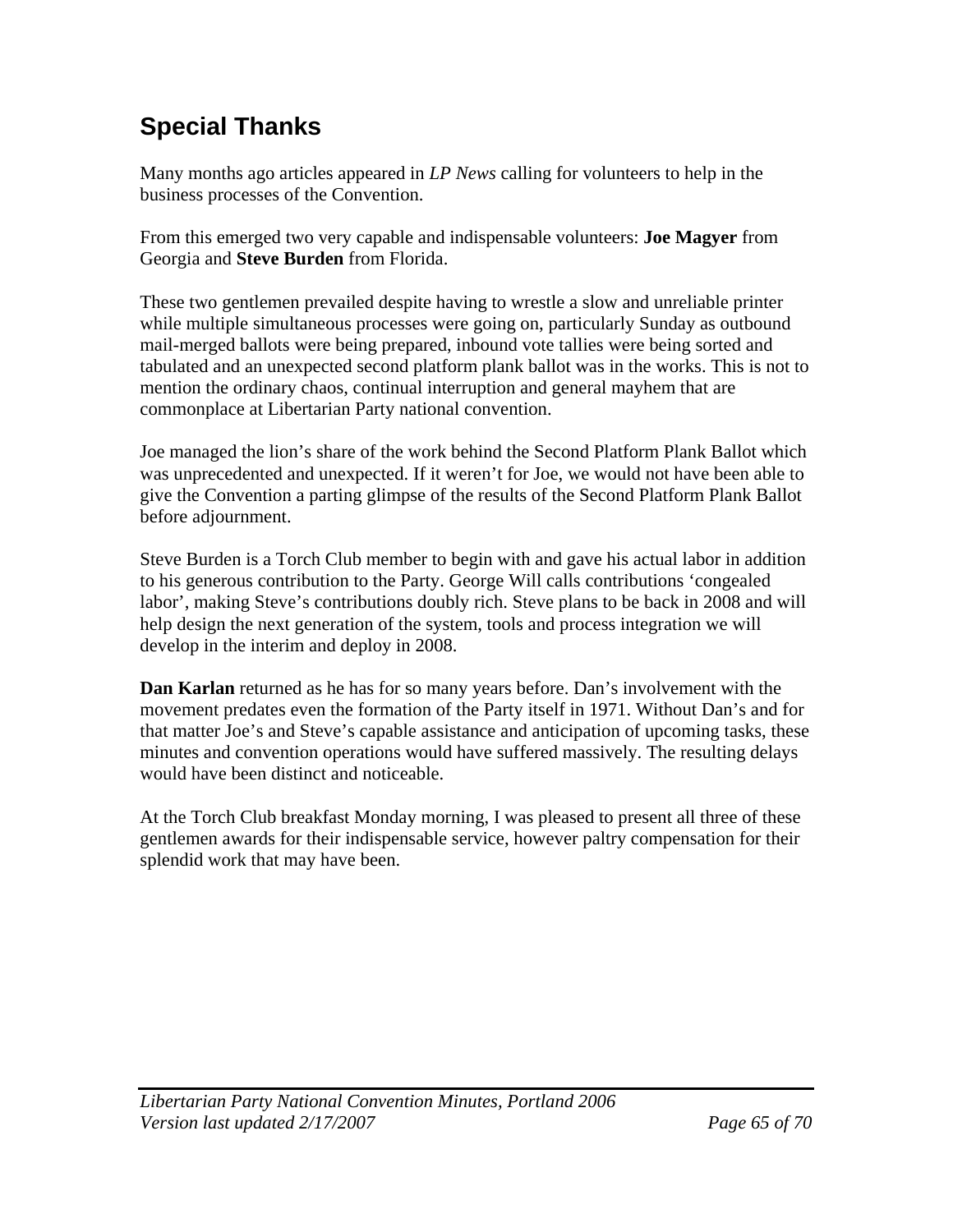# **Election Results by Affiliate**

|                         |                      | <b>Chair</b>   |                         |                        |                                           | VC 1 <sup>st</sup> Ballot |                | $VC$ $2nd$             |                 |                         |                        | Sec'y        |                         | <b>Treasurer</b>              |                  |  |
|-------------------------|----------------------|----------------|-------------------------|------------------------|-------------------------------------------|---------------------------|----------------|------------------------|-----------------|-------------------------|------------------------|--------------|-------------------------|-------------------------------|------------------|--|
|                         | Redpath              | Phillies       | Hancock                 |                        | Ryan                                      | Moulton                   | Carling        |                        | Moulton         | Carling                 |                        | Sullentrup   |                         | Neale                         | Nelson           |  |
| Tot:                    | 184                  | 26             | 66                      | Tot:                   | 66                                        | <b>118</b>                | <b>100</b>     | Tot:                   | <b>169</b>      | <b>105</b>              | Tot:                   | <b>Voice</b> | Tot:                    | <b>194</b>                    | $\overline{77}$  |  |
| <b>AL</b>               | 0                    | $\overline{c}$ | 0                       | <b>AL</b>              | 0                                         | $\overline{c}$            | $\mathbf 0$    | <b>AL</b>              | 3               | $\mathbf 0$             | <b>AL</b>              | <b>Vote</b>  | <b>AL</b>               | 3                             | 0                |  |
| <b>AK</b>               | 4                    | 1              | 0                       | <b>AK</b>              | 1                                         | 1                         | 3              | <b>AK</b>              | 1               | $\overline{\mathbf{4}}$ | <b>AK</b>              |              | <b>AK</b>               | $\overline{\mathbf{4}}$       | 1                |  |
| <b>AZ</b>               | $\overline{2}$       | 0              | 5                       | <b>AZ</b>              | 0                                         | $\overline{\mathbf{4}}$   | $\overline{2}$ | <b>AZ</b>              | 4               | 1                       | <b>AZ</b>              |              | <b>AZ</b>               | 6                             | 1                |  |
| <b>AR</b>               | 0                    | 0              | 1                       | <b>AR</b>              | 0                                         | 1                         | $\mathbf 0$    | <b>AR</b>              | 1               | 0                       | <b>AR</b>              |              | <b>AR</b>               | 1                             | 0                |  |
| CA                      | 20                   | 4              | 8                       | CA                     | 4                                         | 11                        | 18             | CA                     | 13              | 21                      | CA                     |              | CA                      | 25                            | 3                |  |
| $\overline{\mathbf{c}}$ | 1                    | 1              | 1                       | $\overline{\text{co}}$ | $\overline{7}$                            | 0                         | 0              | co                     | 5               | 1                       | $\overline{\text{co}}$ |              | $\overline{\mathbf{c}}$ | $\mathbf 0$                   | $\overline{7}$   |  |
| cr                      | 0                    | 0              | $\overline{2}$          | CT                     | 0                                         | $\overline{2}$            | 0              | cr                     | $\overline{2}$  | 0                       | $c_{T}$                |              | CT                      | $\mathbf 0$                   | $\overline{2}$   |  |
| <b>DE</b>               | 1                    | $\mathbf 0$    | 0                       | <b>DE</b>              | $\mathbf 0$                               | $\mathbf{1}$              | $\mathbf 0$    | <b>DE</b>              | 1               | $\mathbf 0$             | DE                     |              | <b>DE</b>               | $\overline{\mathbf{1}}$       | 0                |  |
| <b>DC</b>               | 0                    | $\mathbf 0$    | 0                       | <b>DC</b>              | 0                                         | $\mathbf 0$               | 0              | <b>DC</b>              | 0               | $\boldsymbol{0}$        | <b>DC</b>              |              | DC                      | $\mathbf 0$                   | 0                |  |
| <b>FL</b>               | 3                    | 1              | $\overline{\mathbf{4}}$ | <b>FL</b>              | 1                                         | $\overline{\mathbf{4}}$   | 3              | <b>FL</b>              | 6               | $\overline{2}$          | FL                     |              | <b>FL</b>               | $\overline{2}$                | $6\phantom{1}6$  |  |
| GA                      | 4                    | 0              | 2                       | GA                     | $\overline{2}$                            | 1                         | $\overline{2}$ | GA                     | 1               | $\overline{c}$          | GA                     |              | <b>GA</b>               | $\mathbf 0$                   | 0                |  |
| H <sub>II</sub>         | 0                    | 0              | 0                       | HI                     | 0                                         | 0                         | 0              | нı                     | 0               | $\mathbf 0$             | HI                     |              | HI                      | 0                             | 0                |  |
| ID                      | 6                    | 0              | 0                       | ID                     | $6\phantom{1}6$                           | 0                         | 0              | ID                     | $6\phantom{1}6$ | $\mathbf 0$             | ID                     |              | ID                      | 6                             | 0                |  |
| IL                      | 5                    | 0              | 1                       | IL.                    | $\mathbf 0$                               | 3                         | 5              | IL.                    | $\overline{2}$  | 5                       | IL.                    |              | IL.                     | 5                             | $\overline{2}$   |  |
| IN                      | 10<br>$\overline{2}$ | 1<br>0         | 3<br>1                  | <b>IN</b>              | $\overline{7}$<br>$\overline{\mathbf{4}}$ | 4<br>0                    | 4<br>0         | IN                     | 11<br>3         | 4<br>$\mathbf 0$        | IN                     |              | <b>IN</b>               | $\overline{4}$<br>$\mathbf 0$ | 11<br>4          |  |
| <b>IA</b>               | 5                    | 1              | 3                       | IA                     | 5                                         | $\overline{2}$            | $\overline{2}$ | IA                     | 8               | 0                       | ΙA                     |              | IA                      | 3                             | 6                |  |
| <b>KS</b><br><b>KY</b>  | 0                    | 0              | $\overline{2}$          | <b>KS</b><br><b>KY</b> | 0                                         | 0                         | $\overline{2}$ | <b>KS</b><br><b>KY</b> | 0               | $\overline{2}$          | <b>KS</b><br><b>KY</b> |              | <b>KS</b><br><b>KY</b>  | $\mathbf 0$                   | $\overline{c}$   |  |
| LA                      | 3                    | 0              | 0                       | LA                     | 3                                         | $\mathbf 0$               | 0              | LA                     | 3               | $\mathbf 0$             | LA                     |              | LA                      | 3                             | 0                |  |
| <b>ME</b>               | 0                    | $\mathbf 0$    | 0                       | <b>ME</b>              | $\mathbf 0$                               | $\mathbf 0$               | $\mathbf 0$    | <b>ME</b>              | 0               | $\mathbf 0$             | <b>ME</b>              |              | <b>ME</b>               | $\mathbf 0$                   | 0                |  |
| <b>MD</b>               | $\overline{2}$       | $\overline{c}$ | 1                       | <b>MD</b>              | 0                                         | 3                         | $\overline{2}$ | <b>MD</b>              | 3               | $\overline{2}$          | <b>MD</b>              |              | <b>MD</b>               | 3                             | $\overline{2}$   |  |
| <b>MA</b>               | 0                    | 3              | 0                       | <b>MA</b>              | 0                                         | 3                         | 0              | <b>MA</b>              | 3               | $\mathbf 0$             | <b>MA</b>              |              | <b>MA</b>               | 0                             | 0                |  |
| MI                      | 10                   | $\mathbf 0$    | 0                       | MI                     | 4                                         | 4                         | 4              | MI                     | 8               | 4                       | MI                     |              | MI                      | 11                            | 1                |  |
| <b>MN</b>               | $\overline{2}$       | 1              | 0                       | <b>MN</b>              | $\mathbf 0$                               | 3                         | 0              | <b>MN</b>              | 3               | $\mathbf 0$             | <b>MN</b>              |              | <b>MN</b>               | $\overline{2}$                | 0                |  |
| <b>MS</b>               | $\overline{2}$       | 0              | 0                       | <b>MS</b>              | 0                                         | 0                         | $\overline{2}$ | <b>MS</b>              | 0               | $\overline{c}$          | <b>MS</b>              |              | <b>MS</b>               | $\overline{2}$                | 0                |  |
| <b>MO</b>               | 4                    | 1              | 2                       | <b>MO</b>              | $\overline{2}$                            | 4                         | 1              | <b>MO</b>              | 5               | $\overline{2}$          | MO                     |              | <b>MO</b>               | $\mathbf 0$                   | $\overline{7}$   |  |
| <b>MT</b>               | $\overline{2}$       | 0              | $\overline{2}$          | <b>MT</b>              | $\mathbf 1$                               | 1                         | $\mathbf 1$    | <b>MT</b>              | $\overline{2}$  | $\overline{2}$          | <b>MT</b>              |              | <b>MT</b>               | 1                             | 3                |  |
| <b>NE</b>               | 0                    | 0              | 0                       | <b>NE</b>              | 0                                         | $\pmb{0}$                 | 0              | <b>NE</b>              | $\mathbf 0$     | 0                       | <b>NE</b>              |              | <b>NE</b>               | $\pmb{0}$                     | 0                |  |
| <b>NV</b>               | $\overline{2}$       | 0              | 3                       | <b>NV</b>              | $\overline{2}$                            | $\overline{2}$            | $\mathbf 1$    | <b>NV</b>              | 5               | 1                       | <b>NV</b>              |              | <b>NV</b>               | $\overline{4}$                | 2                |  |
| <b>NH</b>               | 1                    | 0              | 0                       | <b>NH</b>              | 0                                         | $\mathbf 1$               | 0              | <b>NH</b>              | 1               | 0                       | <b>NH</b>              |              | <b>NH</b>               | 0                             | 1                |  |
| <b>NJ</b>               | 1                    | 0              | 0                       | <b>NJ</b>              | 0                                         | 0                         | 1              | <b>NJ</b>              | 0               | 1                       | <b>NJ</b>              |              | <b>NJ</b>               | $\mathbf{1}$                  | 0                |  |
| <b>NM</b>               | 4                    | $\mathbf 0$    | 0                       | <b>NM</b>              | 0                                         | $\overline{\mathbf{4}}$   | 0              | <b>NM</b>              | 3               | 0                       | <b>NM</b>              |              | <b>NM</b>               | $\sqrt{3}$                    | $\boldsymbol{0}$ |  |
| <b>NY</b>               | $6\phantom{1}6$      | $\mathbf 1$    | 3                       | <b>NY</b>              | 0                                         | $6\phantom{1}$            | 4              | <b>NY</b>              | $6\phantom{1}6$ | 3                       | <b>NY</b>              |              | <b>NY</b>               | $\,6$                         | 3                |  |
| <b>NC</b>               | $\mathbf{3}$         | 0              | 0                       | <b>NC</b>              | 0                                         | 3                         | 0              | <b>NC</b>              | $\overline{2}$  | 0                       | <b>NC</b>              |              | <b>NC</b>               | $\overline{2}$                | 0                |  |
| <b>ND</b>               | 0                    | 0              | 0                       | <b>ND</b>              | 0                                         | $\pmb{0}$                 | 0              | <b>ND</b>              | $\mathbf 0$     | 0                       | <b>ND</b>              |              | <b>ND</b>               | 0                             | 0                |  |

*Libertarian Party National Convention Minutes, Portland 2006 Version last updated 2/17/2007 Page 66 of 70*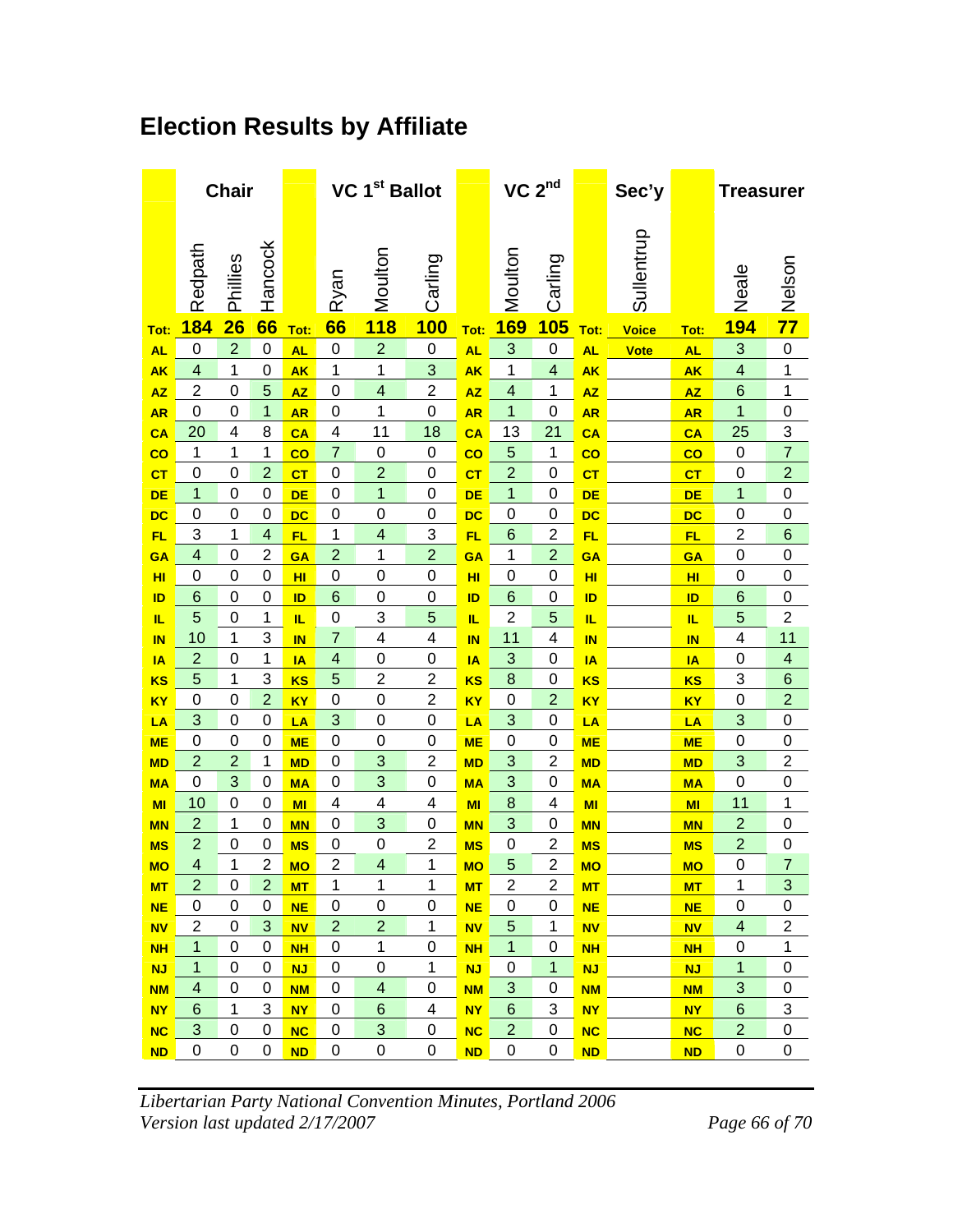|           | <b>Chair</b>   |                |                | VC 1 <sup>st</sup> Ballot |                |                | $VC$ $2nd$  |           |                | Sec'y          |                        | <b>Treasurer</b> |                |                 |                 |
|-----------|----------------|----------------|----------------|---------------------------|----------------|----------------|-------------|-----------|----------------|----------------|------------------------|------------------|----------------|-----------------|-----------------|
|           | Redpath        | Phillies       | Hancock        |                           | Ryan           | Moulton        | Carling     |           | Moulton        | Carling        |                        | Sullentrup       |                | Neale           | Nelson          |
| Tot:      | <b>184</b>     | 26             | 66             | Tot:                      | 66             | <b>118</b>     | <b>100</b>  | Tot:      | <b>169</b>     | 105            | Tot:                   | <b>Voice</b>     | Tot:           | <b>194</b>      | $\overline{77}$ |
| OH        | 3              | 0              | 0              | OH                        | 1              | $\overline{2}$ | 0           | OH        | $\overline{2}$ | 1              | OH                     |                  | OH             | $\overline{2}$  | 0               |
| OK        | $\overline{0}$ | 0              | $\mathbf 0$    | OK                        | $\mathbf 0$    | $\mathbf 0$    | 0           | OK        | $\overline{0}$ | 0              | $\overline{\text{OK}}$ |                  | OK             | $\mathbf 0$     | $\mathbf 0$     |
| OR        | 14             | 0              | 4              | OR                        | 0              | 8              | 11          | OR        | 6              | 11             | OR                     |                  | OR             | 18              | 1               |
| PA        | 3              | $\overline{2}$ | $\overline{2}$ | <b>PA</b>                 | 1              | 5              | 0           | PA        | 6              | 0              | PA                     |                  | <b>PA</b>      | $6\phantom{1}6$ | 1               |
| R1        | 0              | 0              | 0              | R1                        | 0              | $\mathbf 0$    | 0           | <b>RI</b> | 0              | 0              | <b>RI</b>              |                  | R <sub>l</sub> | $\mathbf 0$     | 0               |
| <b>SC</b> | 3              | 0              | 0              | <b>SC</b>                 | 0              | 3              | $\mathbf 0$ | <b>SC</b> | 3              | 0              | <b>SC</b>              |                  | <b>SC</b>      | 3               | 0               |
| <b>SD</b> | 0              | 0              | 0              | <b>SD</b>                 | 3              | $\mathbf 0$    | $\mathbf 0$ | <b>SD</b> | 3              | 0              | <b>SD</b>              |                  | <b>SD</b>      | 0               | 3               |
| <b>TN</b> | 3              | $\mathbf 0$    | 4              | <b>TN</b>                 | $\overline{7}$ | $\mathbf 0$    | $\mathbf 0$ | <b>TN</b> | $\overline{2}$ | $\overline{2}$ | <b>TN</b>              |                  | <b>TN</b>      | $\overline{7}$  | 1               |
| <b>TX</b> | 12             | 1              | 1              | <b>TX</b>                 | 1              | 9              | 5           | <b>TX</b> | 10             | 4              | <b>TX</b>              |                  | <b>TX</b>      | 14              | 0               |
| UT        | 4              | $\overline{2}$ | 0              | UT                        | 0              | 4              | 1           | UT        | 4              | $\overline{2}$ | UT                     |                  | UT             | 6               | 0               |
| <b>VT</b> | 1              | 0              | 0              | <b>VT</b>                 | 0              | 0              | 1           | <b>VT</b> | 0              | 1              | <b>VT</b>              |                  | VT             | 1               | 0               |
| <b>VA</b> | 14             | $\mathbf 0$    | 1              | <b>VA</b>                 | 1              | 8              | 5           | <b>VA</b> | 9              | 5              | <b>VA</b>              |                  | <b>VA</b>      | 10              | 3               |
| <b>WA</b> | 20             | $\overline{2}$ | $\overline{7}$ | <b>WA</b>                 | $\mathbf 0$    | $\overline{7}$ | 20          | <b>WA</b> | 9              | 20             | <b>WA</b>              |                  | <b>WA</b>      | 25              | 3               |
| <b>WV</b> | 0              | 0              | 0              | <b>WV</b>                 | 0              | $\mathbf 0$    | $\mathbf 0$ | <b>WV</b> | $\Omega$       | 0              | <b>WV</b>              |                  | <b>WV</b>      | $\mathbf 0$     | $\mathbf 0$     |
| <b>WI</b> | $\overline{2}$ | 0              | 1              | <b>WI</b>                 | 3              | 0              | 0           | WI        | $\overline{2}$ | 0              | WI                     |                  | WI             | $\overline{2}$  | 1               |
| <b>WY</b> | 0              | 0              | 2              | W٢                        | 0              | $\overline{2}$ | 0           | <b>WY</b> | $\overline{2}$ | 0              | <b>WY</b>              |                  | <b>WY</b>      | $\overline{2}$  | 0               |

#### **Write-ins**

 Chair, Travis Nicks, two votes from Colorado Treasurer, M Carling, one vote from Washington

#### **NOTA**

Chair, 10 votes, CO (2), IN (1), IA (1), MI (2), OR (1), SD (3)

Vice-Chair, first ballot, four votes, AZ (1), GA (1), WA (1), UT (1)

 Vice-Chair, second ballot, 13 votes, AZ (2), CO (1), GA (3), NY (1), PA (1), TN (4), WI (1)

Treasurer, 12 votes, CA (2), MA (3), MN (1), NY (2), OH (1), OR (1), PA (1),  $VA(1)$ 

#### **Legend**

Won this State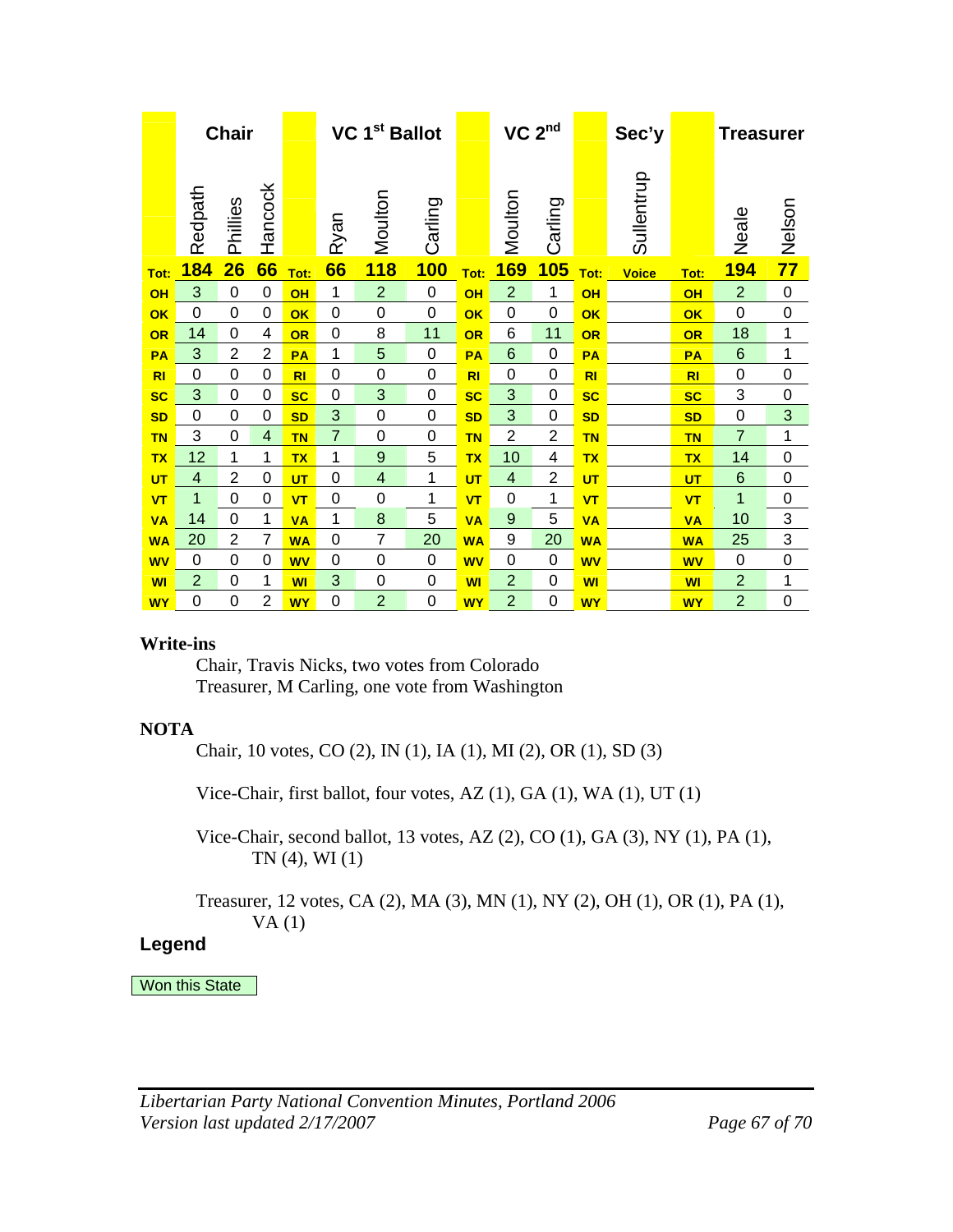|                          | At - Large              |                |                         |                           |                         |                         |                         |                |           |  |  |
|--------------------------|-------------------------|----------------|-------------------------|---------------------------|-------------------------|-------------------------|-------------------------|----------------|-----------|--|--|
| Tot:                     | Keil<br>174             | 129<br>129     | Colley<br>254           | Keaton<br>231             | Dixon<br>₫<br>211       | <b>Straus</b><br>66     | Karlan<br>148           | Carling<br>141 | Tot:      |  |  |
| <b>AL</b>                | $\mathbf{0}$            | 3              |                         | $\overline{3}$            | $\overline{3}$          | 0                       | $\overline{3}$          | 0              | <b>AL</b> |  |  |
| <b>AK</b>                | 3                       | $\overline{2}$ | $\frac{3}{2}$           | $\overline{6}$            | $\overline{2}$          | $\overline{\mathbf{c}}$ | $\overline{2}$          | 6              | <b>AK</b> |  |  |
| <b>AZ</b>                | 5                       | 5              | $\overline{1}$          | $\overline{7}$            | $\overline{6}$          | $\overline{1}$          | $\overline{5}$          | $\overline{1}$ | <b>AZ</b> |  |  |
| <b>AR</b>                | $\overline{1}$          | $\mathbf{1}$   | $\overline{1}$          | $\overline{1}$            | $\overline{1}$          | 0                       | $\mathbf 0$             | 0              | <b>AR</b> |  |  |
| CA                       | $\overline{15}$         | 8              | $\overline{24}$         | 29                        | 19                      | 16                      | $\overline{14}$         | 23             | CA        |  |  |
| $\overline{\mathbf{co}}$ | 4                       | 6              | $\overline{7}$          | $\overline{6}$            | $\overline{3}$          | 0                       | $\overline{3}$          | $\overline{1}$ | <u>co</u> |  |  |
| <b>CT</b>                | $\overline{\mathbf{c}}$ | 1              | $\overline{2}$          | $\overline{\mathbf{c}}$   | $\overline{2}$          | 0                       | $\mathbf{0}$            | 0              | СT        |  |  |
| DE                       | 1                       | $\mathbf{1}$   | $\overline{1}$          | $\overline{0}$            | $\overline{1}$          | 0                       | $\overline{1}$          | 0              | DE        |  |  |
| DC                       | $\overline{0}$          | 0              | $\overline{0}$          | $\overline{0}$            | $\mathbf 0$             | 0                       | $\mathbf 0$             | 0              | DC        |  |  |
| FL                       | 5                       | 4              | $\overline{7}$          | 8                         | 7                       | 0                       | 7                       | 2              | FL.       |  |  |
| GA                       | 5                       | $\overline{c}$ | 6                       | 5                         | 5                       | 3                       | 3                       | 1              | GA        |  |  |
| HI                       | $\mathbf 0$             | 0              | $\mathbf 0$             | $\mathbf 0$               | $\overline{0}$          | $\overline{0}$          | $\mathbf 0$             | 0              | HI        |  |  |
| ID                       | 6                       | 0              | 6                       | 6                         | 3                       | $\overline{c}$          | $\overline{\mathbf{c}}$ | 0              | ID        |  |  |
| IL.                      | $\mathbf 0$             | 1              | 8                       | 8                         | $\overline{7}$          | 1                       | 5                       | 8              | IL.       |  |  |
| <b>IN</b>                | 9                       | 5              | 15                      | 11                        | 5                       | $\overline{4}$          | $\overline{3}$          | 5              | IN        |  |  |
| IA                       | $\overline{c}$          | 0              | 3                       | 1                         | $\overline{\mathbf{1}}$ | 0                       | $\mathbf 0$             | 0              | IA        |  |  |
| KS                       | $\overline{3}$          | $\overline{c}$ | 8                       | 8                         | 8                       | 1                       | 5                       | 6              | ΚS        |  |  |
| <b>KY</b>                | $\overline{2}$          | $\overline{2}$ | $\overline{0}$          | $\overline{2}$            | $\overline{2}$          | $\overline{0}$          | $\overline{2}$          | 0              | ΚY        |  |  |
| LA                       | $\mathbf{0}$            | 1              | 3                       | 3                         | 3                       | $\overline{\mathbf{c}}$ | $\mathbf 0$             | 3              | LA        |  |  |
| <b>ME</b>                | $\overline{0}$          | 0              | $\overline{0}$          | $\overline{0}$            | $\overline{0}$          | 0                       | $\mathbf 0$             | $\overline{0}$ | ME        |  |  |
| <b>MD</b>                | $\overline{\mathbf{4}}$ | 4              | $\overline{1}$          | 5                         | $\overline{1}$          | 3                       | $\overline{2}$          | $\overline{1}$ | <b>MD</b> |  |  |
| <b>MA</b>                | 0                       | 0              | 3                       | 3                         | $\mathbf{0}$            | $\overline{\mathbf{c}}$ | $\mathbf 0$             | 0              | <b>MA</b> |  |  |
| MI                       | 6                       | 7              | $\overline{12}$         | $\overline{12}$           | $\overline{7}$          | 4                       | 6                       | 4              | MI        |  |  |
| <b>MN</b>                | 3                       | 0              | $\overline{3}$          | $\overline{3}$            | $\overline{3}$          | $\overline{0}$          | $\mathbf 0$             | $\overline{1}$ | <b>MN</b> |  |  |
| <b>MS</b>                | $\overline{c}$          | 1              | $\overline{c}$          | 1                         | 1                       | 0                       | 1                       | 2              | <b>MS</b> |  |  |
| <b>MO</b>                | $\overline{7}$          | $\overline{c}$ | $\overline{5}$          | 6                         | $\overline{7}$          | 1                       | 5                       | $\overline{c}$ | <b>MO</b> |  |  |
| <b>MT</b>                | $\overline{1}$          | $\overline{2}$ | $\overline{3}$          | $\overline{3}$            | 4                       | $\overline{2}$          | $\overline{2}$          | $\overline{3}$ | <u>MT</u> |  |  |
| <b>NE</b>                | $\mathbf{0}$            | $\overline{0}$ | $\overline{0}$          | $\overline{0}$            | $\mathbf{O}$            | 0                       | $\overline{0}$          | 0              | <b>NE</b> |  |  |
| <b>NV</b>                | $\overline{2}$          | $\overline{4}$ | 4                       | $\overline{\overline{3}}$ | 5                       | $\overline{1}$          | $\overline{4}$          | $\overline{0}$ | <b>NV</b> |  |  |
| <b>NH</b>                | 0                       | 0              | 0                       | 0                         | $\overline{1}$          | 0                       | $\overline{1}$          | 0              | <b>NH</b> |  |  |
| <b>NJ</b>                | 1                       | 1              | 1                       | 0                         | 0                       | 0                       | 1                       | 1              | <b>NJ</b> |  |  |
| <b>NM</b>                | $\overline{c}$          | 0              | $\overline{\mathbf{4}}$ | $\overline{2}$            | 4                       | 2                       | $\overline{2}$          | 4              | <b>NM</b> |  |  |
| <b>NY</b>                | 8                       | $\overline{c}$ | 11                      | 9                         | 6                       | 4                       | 5                       | 8              | <b>NY</b> |  |  |
| <b>NC</b>                | $\overline{c}$          | 1              | $\overline{c}$          | 0                         | $\overline{c}$          | 1                       | $\overline{\mathbf{c}}$ | 0              | <b>NC</b> |  |  |
| <b>ND</b>                | $\mathbf 0$             | 0              | $\mathbf 0$             | $\mathbf 0$               | 0                       | 0                       | $\mathbf 0$             | 0              | <b>ND</b> |  |  |
| <b>OH</b>                | 3                       | $\overline{c}$ | 3                       | $\overline{2}$            | 3                       | 1                       | $\overline{1}$          | 0              | <b>OH</b> |  |  |
| OK                       | 0                       | 1              | 1                       | 1                         | 0                       | 0                       | 1                       | 0              | OK        |  |  |
| OR                       | 16                      | 8              | 20                      | 11                        | 17                      | 3                       | 5                       | 16             | OR        |  |  |
| PA                       | $\mathbf{3}$            | 5              | 6                       | $\overline{7}$            | 5                       | 3                       | 5                       | 1              | PA        |  |  |

*Libertarian Party National Convention Minutes, Portland 2006 Version last updated 2/17/2007 Page 68 of 70*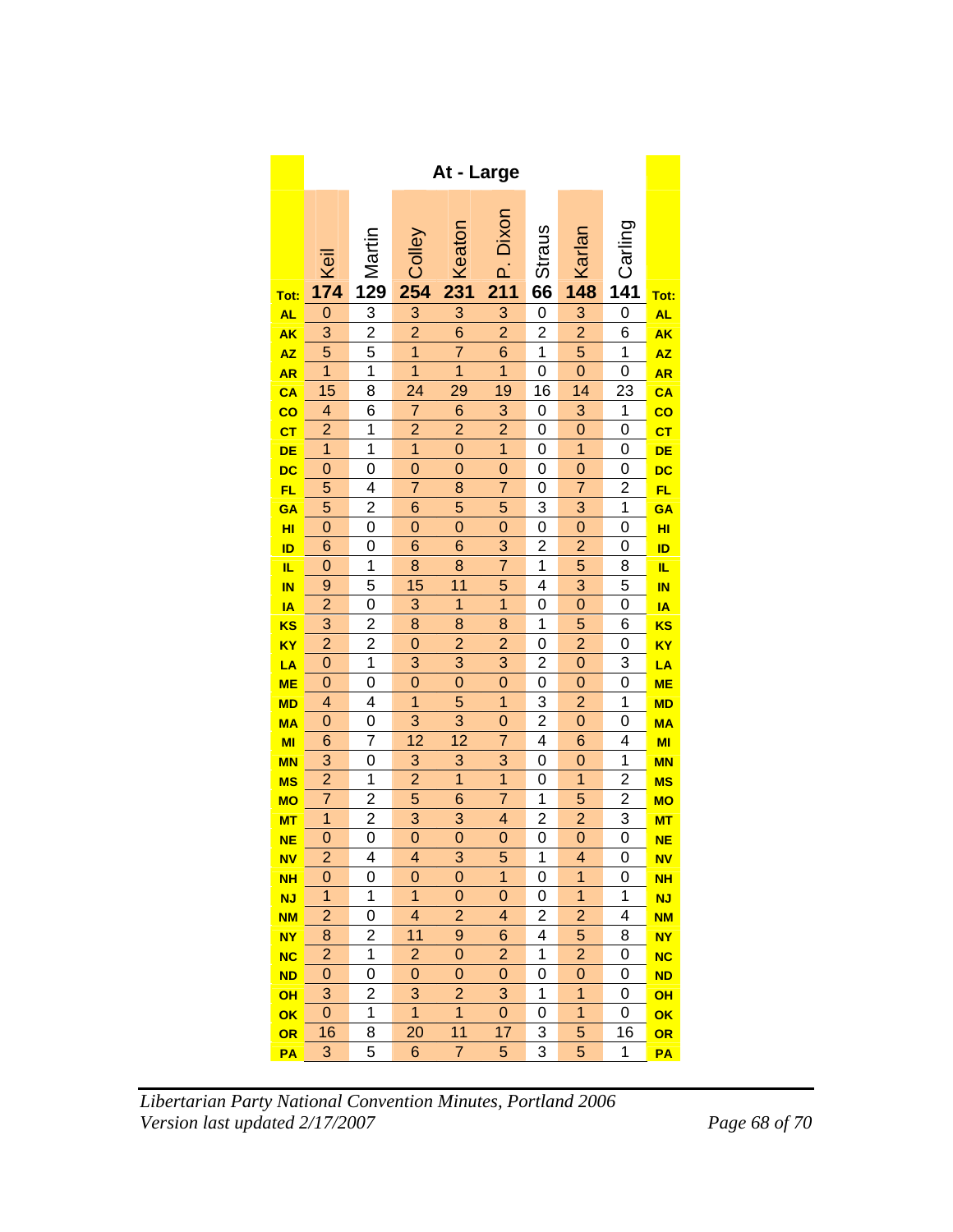|                | At - Large     |                |                |                |                |                |                |         |                |  |  |  |
|----------------|----------------|----------------|----------------|----------------|----------------|----------------|----------------|---------|----------------|--|--|--|
|                |                | 129<br>Martin  | Colley         | Keaton         | P. Dixon       | <b>Straus</b>  | Karlan         | Carling |                |  |  |  |
| Tot:           |                |                | 254            | 231            | 211            | 66             | 148            | 141     | Tot:           |  |  |  |
| R <sub>l</sub> | 0              | 0              | 0              | $\mathbf 0$    | $\mathbf 0$    | 0              | $\mathbf 0$    | 0       | R <sub>l</sub> |  |  |  |
| <b>SC</b>      | 3              | 3              | 3              | 0              | 3              | 0              | 3              | 0       | <b>SC</b>      |  |  |  |
| <b>SD</b>      | 3              | 3              | 3              | $\mathbf 0$    | $\overline{1}$ | 0              | $\overline{2}$ | 0       | <b>SD</b>      |  |  |  |
| <b>TN</b>      | 4              | 8              | 6              | 3              | $\overline{7}$ | 0              | $\overline{7}$ | 0       | <b>TN</b>      |  |  |  |
| <b>TX</b>      | 8              | 11             | 13             | 12             | 16             | 0              | 8              | 4       | <b>TX</b>      |  |  |  |
| <b>UT</b>      | $\overline{2}$ | 4              | 6              | 5              | $\overline{2}$ | $\overline{2}$ | 4              | 4       | <b>UT</b>      |  |  |  |
| VT             | 1              | 0              | 1              | 1              | 0              | 0              | 0              | 1       | <b>VT</b>      |  |  |  |
| <b>VA</b>      | 14             | 6              | 13             | $\overline{7}$ | 14             | 1              | 12             | 8       | <b>VA</b>      |  |  |  |
| <b>WA</b>      | 13             | 6              | 27             | 25             | 21             | 4              | 11             | 25      | <b>WA</b>      |  |  |  |
| <b>WV</b>      | 0              | 0              | $\mathbf 0$    | $\mathbf 0$    | $\mathbf 0$    | 0              | $\mathbf 0$    | 0       | <b>WV</b>      |  |  |  |
| <b>WI</b>      | $\overline{2}$ | 2              | $\overline{2}$ | $\overline{2}$ | 1              | 0              | $\overline{2}$ | 0       | <b>WI</b>      |  |  |  |
| <b>WY</b>      | 1              | $\overline{2}$ | $\overline{2}$ | $\overline{2}$ | $\overline{2}$ | 0              | 1              | 0       | <b>WY</b>      |  |  |  |

#### **Write-in**

1 vote, Michael Dixon, from PA

#### **NOTA**

11 votes, CO (5), MA (2), TN (1), WA (3)